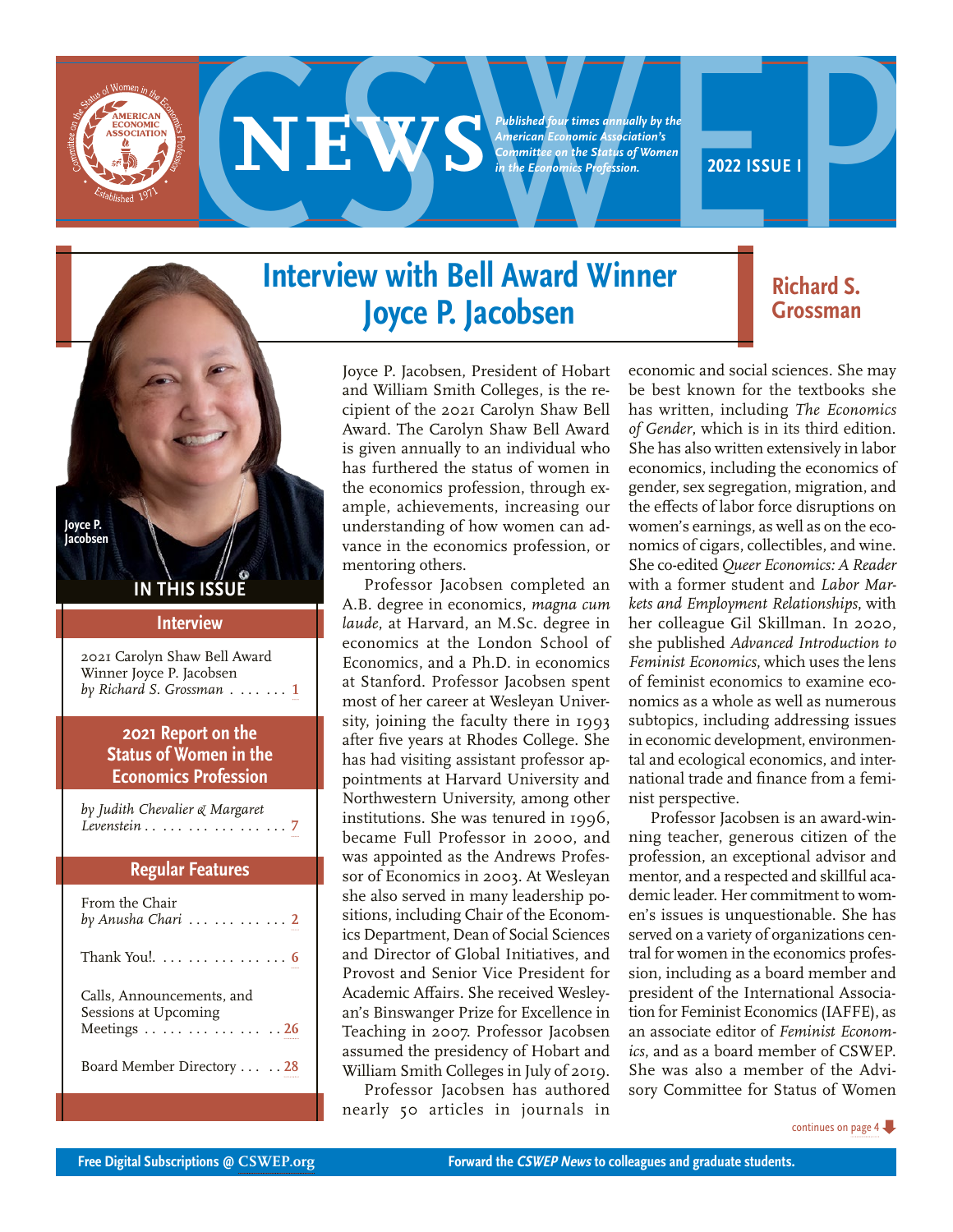#### **Contributors**

**Anusha Chari,**  Professor of Economics, University of North Carolina at Chapel Hill

<span id="page-1-0"></span>

**Judith A. Chevalier,** William S. Beinecke Professor of Economics and Finance, School of Management, Yale **University** 



**Margaret Levenstein,** Research Professor & Director, Institute for Social Research, University of Michigan

## **CSWEP News Staff**

Anusha Chari, Editor Kate Silz-Carson, Oversight Editor Margaret Levenstein, Co-editor Leda Black, **[Graphic Designer](https://www.ledablack.com/)**

### **About CSWEP**

A standing committee of the American Economic Association, the Committee on the Status of Women in the Economics Profession (CSWEP) is charged with serving professional women economists by promoting their careers and monitoring their progress. CSWEP sponsors mentoring programs, surveys economics departments and freely disseminates information on professional opportunities, career development and how the profession works, both on the web and via free digital subscriptions to the CSWEP News. To subscribe, email **[info@cswep.org](mailto:info%40cswep.org?subject=)**.

## From the Chair **Anusha Chari**

Happy New Year! I am delighted to write my first "From the Chair" letter. I take over from Judy Chevalier as her extraordinary term ends. We are deeply grateful for her leadership and service as she shepherded CSWEP through challenging pandemic times. During her tenure as Chair, CSWEP programming quickly transformed from the in-person to the virtual space, and the elevated levels of online programming reached economists around the world. Whether it be managing the trials of Covid, practical advice from journal editors about how to publish our research successfully, discussions about the climate for women and minorities in the economics profession, or opportunities to mentor and connect with our junior colleagues virtually when treasured in-person contact was not possible, CSWEP rose to the occasion under Judy's leadership. I am personally grateful, as I am sure are other board members, for her encouragement and openness to experimentation and new ideas as we developed CSWEP programming over the last two years. I hope to continue the activities that CSWEP successfully began during CO-VID times, remaining open to the possibility of hybrid programming even as the pandemic recedes into what I very much hope is our rearview mirror.

I look forward to my term as Chair as CSWEP's mission underscores my long-held beliefs and values about gender equality. I am particularly interested in steps to demystify the hidden curriculum in economics to make our profession more inclusive, whether by gender, race, or institution. In my view, the discipline stands to gain enormously by welcoming diverse perspectives. To that end, the virtual programming developed by CSWEP during the pandemic proved to be an opportunity to make economics more democratic and equitable. Economists around the world could tune in without needing an invitation to the undoubtedly more exclusive in-person events. And I believe deeply

in continuing CSWEP's core mission of purposeful mentorship and targeted interventions to promote the advancement of women in economics and address issues of climate or other barriers that may impede women's progress in the profession. Importantly, I would like to continue our efforts to reach and encourage young women at the undergraduate and high school levels to become economists.

Despite some movement towards restored normalcy, in-person events continued to be elusive in 2021. Undeterred, I am happy to report that CSWEP could still host several activities online and a couple in person. I will summarize these activities in this letter. This issue of News includes the eagerly awaited 2021 CSWEP Annual Report to the AEA that summarizes results from our annual survey on the status of women in academic economics. We also present an interview with our Carolyn Shaw Bell Award winner, Joyce P. Jacobsen.

Maggie Levenstein is the driving force behind CSWEP's annual departmental survey. Similar to 2020, the pandemic continued to pose challenges for collecting data for the survey. We are grateful to Maggie, her team, and all the departments for their efforts in completing the survey. I am pleased to report that 237 doctoral and non-doctoral departments responded to the survey. The 2021 survey brings cause for optimism! After a long period of stagnation in the representation of women, the last few years have begun to show a promising uptick in the entry of women into the economics profession. At every level of the professoriate, the female share is higher in 2021 than at any point in the past. The percentage of women entering Ph.D. programs increased in each of the last three years, reaching an all-time high of 38.4% in 2021. The share of female assistant professors also reached a new high of 32.6%. Rising every year since 2017, the overall share of women faculty in Ph.D.-granting economics

CSWEP NE[WS](#page-2-0)



**Richard Grossman,** Professor of Economics, Wesleyan University and Visiting Scholar, Institute for Quantitative Science, Harvard University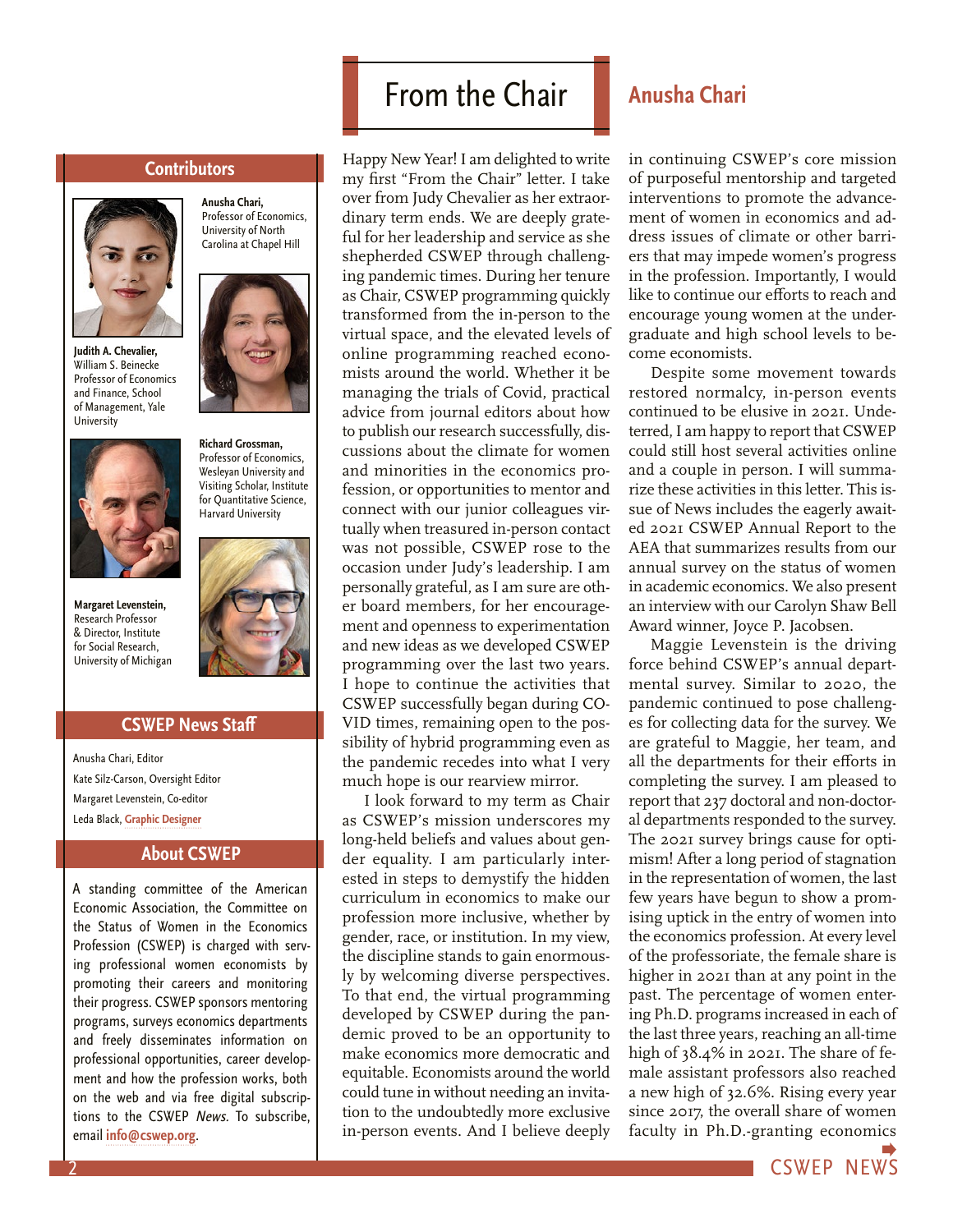## <span id="page-2-0"></span>**From the Chair**

[departments reached 26.2% in 2021.](#page-1-0)  While the share of women at the undergraduate level does not approach parity and women continue to be over-represented in non-tenure-track jobs, the increases in female shares of incoming Ph.D. classes and assistant professors are welcome developments indeed. I highly recommend Maggie's excellent report on the complete survey and a video presentation on our website.

I take this opportunity to extend sincere thanks to our outgoing board members, Catalina Amuedo-Dorantes, Jonathan Guryan, Petra Moser, and Karen Pence. We are immensely grateful for their service in organizing AEA sessions, mentoring breakfasts, curating newsletters, and providing fantastic advice and support to the committee. I am delighted to welcome our new board members, Francisca Antman, Ina Ganguli, Marionette Holmes, Anna Paulson, and Rohan Williamson. I also look forward to working together with Kasey Buckles, who stepped into the role of Associate Chair and Director of Mentoring.

The 2021 CSWEP Annual Report summarizes the wide-ranging activities we organized over the year. In 2021, we continued our newly instituted webinar tradition and hosted ten professional development webinars. In addition to the virtual fireside chats with the editors of the AEA family of journals, we hosted the social science editor for *Science,* got valuable tips from the AEA data editor, and together with our sister organization AFFECT, co-hosted a series of conversations with finance journal editors. Along with CSMGEP and CEE, CSWEP organized panel discussions on helping students get into graduate programs in economics. We also hosted a panel discussion featuring research on the seminar culture and disparities in representation in economics seminars. We organized a workshop event on building resilience featuring a career coach to help us thrive in a time of uncertainty. Collectively, our webinar events were extremely popular, with a record turnout of over 2,900 live attendees and many

more viewing the recordings posted on our website. I encourage you to share the archived recordings with graduate students and younger members of our profession.

CSWEP continued its strong show of strength at the ASSA 2022 annual meetings held virtually for a second time. Our tenth annual junior mentoring "breakfast" drew about 130 junior participants, and about 30 mid-career women joined senior mentors at the eighth annual mid-career "breakfast." A sincere thanks to the senior mentors who volunteered their time and staffed topics tables, including research and publishing, networking, work-life balance, and many more. Although held virtually, post-event surveys elicited highly positive responses from the participants. We sincerely hope to resume our breakfasts tradition in person next year.

We also organized seven competitive-entry paper sessions at the 2022 annual meetings. We showcased the work of junior economists at our sessions on public economics and labor economics. We also held our longstanding sessions on the economics of gender and gender in the economics profession. We are grateful to Kate Silz-Carson, Terry-Ann Craigie, Eva DeFrancisco, Jen Doleac, Delia Furtado, Austan Goolsbee, Jon Guryan, Petra Moser, Marta Murray, and Jesse Rothstein for organizing the sessions. This edition of the News carries the call for papers for CSWEP sessions at the 2023 annual meetings scheduled to be held in New Orleans.

Our annual business meeting and awards ceremony was held virtually at the 2022 annual meetings. I encourage you to view the nomination video and the speech by our 2021 Carolyn Shaw Bell award winner, Joyce P. Jacobsen, on our website. Nominations all around emphasized that she is a fabulous recipient of the award, highlighting her research on challenges facing women in the labor market, leadership in advancing the cause of women's issues, and empowering women in the profession with generous mentorship, practical wisdom, and as an exceptional role

model. Her textbook on the Economics of Gender is a standard in the field. This issue features an excellent in-depth interview with her. She underscores the importance of group mentoring and networking, emphasizing that activities centered on helping others build their careers make economics a more compassionate and pleasant discipline and thus also more inclusive.

To this end, CSWEP's flagship Ce-MENT workshops continued virtually this year. Martha Bailey of UCLA and Jessica Holmes directed the workshops for faculty from Ph.D. and non-Ph.D. granting institutions, respectively. We are delighted that the AEA executive committee committed to funding the non-doctoral workshop on an annual cadence compared to its previous biennial frequency. For the first time in recent years, however, we went from a position of excess demand to a substantial decline in applications for both workshops. Informal feedback pointed to the later timing of the 2022 annual meetings and a reluctance of both mentors and mentees to participate virtually. Martha and Jessica worked extremely hard to conduct the workshops in a remote format, and I am very grateful for their efforts and the mentors for committing their time to this vital work. We remain eager to return to holding inperson workshops next year and expect demand to surge once again.

CSWEP continued its strong presence at all four Regional Economic Association Meetings with well-attended paper sessions, career development panels, mentoring breakfasts, and virtual networking events. We are grateful to the Regional Representatives (Shahina Amin, Catalina Amuedo-Dorantes, Terry-Ann Craigie, and Jen Doleac) who worked hard to organize and host CSWEP's events at the Regionals. Our DC CSWEP representative, Stephanie Aaronson, organized two panels for the Association for Public Policy Analysis and Management (APPAM). APPAM postponed to Spring 2022. Focused on women economists at policy institu[tions and in settings outside academia,](#page-27-0)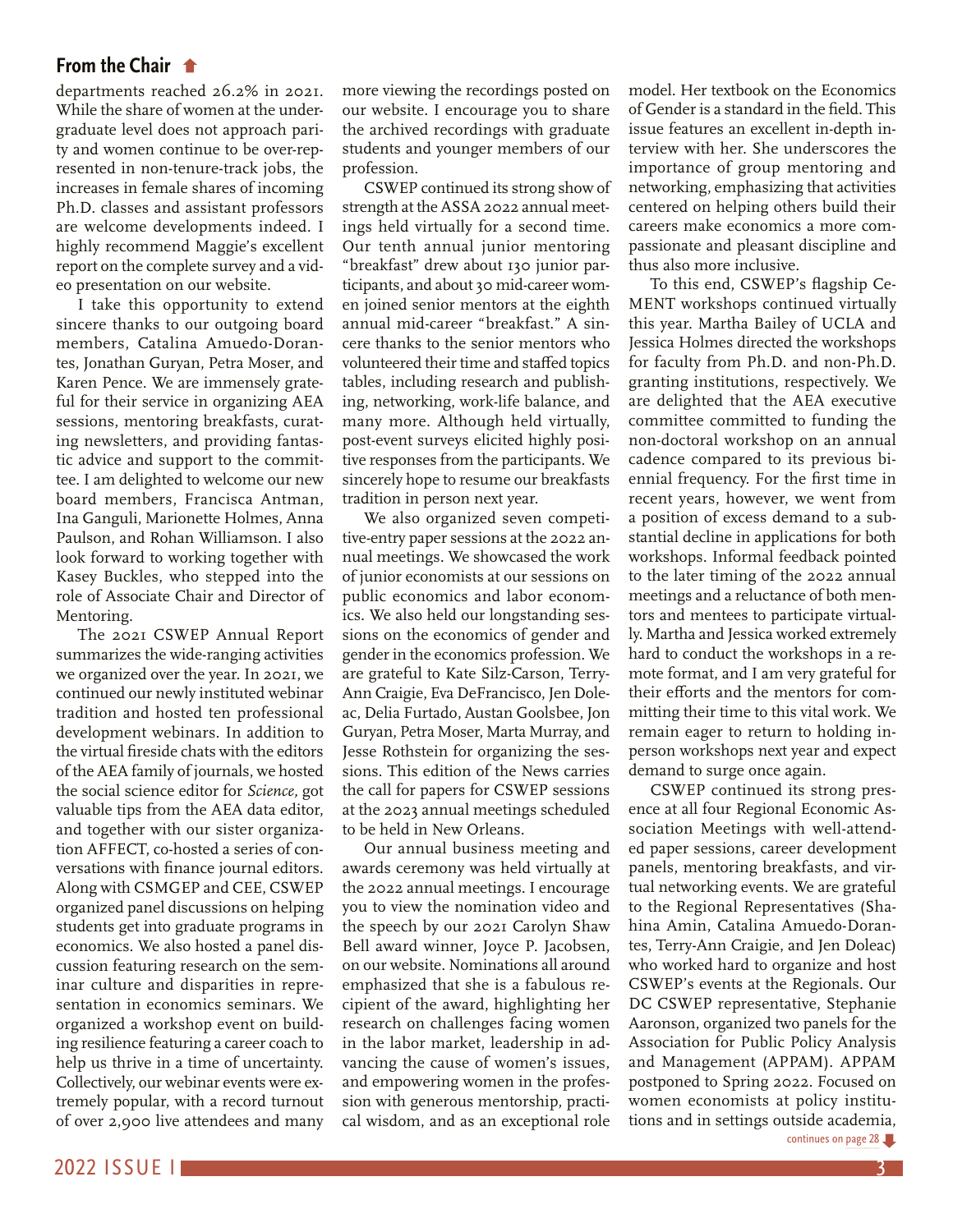## <span id="page-3-0"></span>**[Joyce P. Jacobsen Interview](#page-0-0)** continued from page 1

in the States project at the Institute for Women's Policy Research.

#### *When did you first become interested in economics and when did you decide to become an economist?*

My own involvement with economics began in 1978 in my first year at Harvard, when I took ECON 10, the giant introduction to economics course. 1000 undergraduates sat in Sanders Theater's imposing high Victorian Gothic surroundings listening to a procession of Harvard's most famous economists- -all men--deliver lectures on their specialties within economics. John Dunlop, John Kenneth Galbraith, Otto Eckstein, and others expounded on the transformative power of economics and its potential to change the world for the better. I was hooked. The idea of academic knowledge also being practical knowledge was powerful. In addition, economics appeared to be the study of everything, attractive to someone who was interested in everything and didn't want to have to narrow down too soon.

### *What drew you to labor economics and the economics of gender? Were any mentors particularly influential in your intellectual development?*

Early in my junior year in college, I began working for Richard Freeman, who had already trained a generation of labor economists and written innumerable articles. Working with him and the rest of the group of undergraduates, graduate students, and postdocs who often toiled late into the night at the National Bureau of Economic Research, I learned how to "do" economics.

Note that woman mentors were in short supply in those days. Harvard at that time had two women on the economics faculty: Elizabeth Allison and Rachel McCullough. I took macroeconomics from Professor Allison and had one woman graduate teaching assistant, Anne Preston. Other than them, all my professors and teaching assistants were men. A number of graduate students were supportive of my work, including my ECON 10 teaching fellow, Charlie

Kahn, who was also the economics tutor for my residence hall, and Jeff Zax, the teaching assistant for urban economics and for my senior thesis seminar. I studied with the brilliant economics of inequality group at LSE, including Anthony Atkinson, Frank Cowell, and Tony Shorrocks. At Stanford, Victor Fuchs was my mentor, and I developed my dissertation topic on employment and earnings differences by race and gender while working as his research assistant.

### *Were you looking around at that time and thinking, "No women in this field…I wonder what's going on?"*

It's ironic because most of my research is on gender and feminism, but I wasn't very gender aware in college, and I never felt discriminated against. But you couldn't miss the fact there weren't very many women around, which was also true in grad school. At LSE, the only woman on the economics faculty was lecturer Mary Morgan, and when I arrived at Stanford there were no women on the economics faculty until my third year, when there was one, Julie Schaffner. I did have many women classmates at Stanford and met other women economists early in my career, including Becky Blank and Robin Bartlett, both of whom served as CSWEP chairs, who were supportive role models.

#### *Are there things that you think that the profession ought to be doing to make it more gender equitable?*

When I am asked to serve on panels regarding career paths, whether in academia in general, or for economics in particular, I emphasize the importance of group mentoring and networking, not only for one's own career development, but to help others. By helping others, it makes our professional lives, which are already the source of so much stress and competition, a little more friendly and supportive. For example, signaling a willingness to write a tenure review letter and following through, offering to read a junior colleague's paper and give them constructive comments on it; introducing people to each other who

you think could engage in fruitful collaboration. These are ways to help make the not always user-friendly discipline of economics somewhat more compassionate and pleasant, and thus also more open to a wider range of people.

There were always people in the profession who were doing these kind things, but it has become clearer through research how vital these activities are for building careers. Particularly in the current pandemic situation when it is harder for people to make personal contacts, it will be very important to

## *For an economist to run an organization, that's putting your money where your mouth is.*

keep them up. The importance of formal organizations like the AEA and CSWEP in supporting these activities should not be underestimated. It is important to create and maintain learned societies and other organizations within the profession because they provide structures within which people can do these sorts of kind things more easily, and also they provide clearer pathways for how to advance one's career. By sponsoring sessions, associations give you a place to present your paper; they create journals so then there is a place to publish your paper. You become a member of an association, you meet people, you become an officer. Economics is in many ways well-structured: it has large associations, regional associations, topic-specific associations; young economists should take advantage of that structure and work within it to develop their networks to find the closest colleagues in terms of affinity, subject area, and geography.

I have been lucky to have had experience with several organizations in economics. I served a three-year term on the CSWEP board, and it proved invaluable in terms of understanding how boards operate and how decisions are made. Suddenly I was one of the people choosing which papers would be on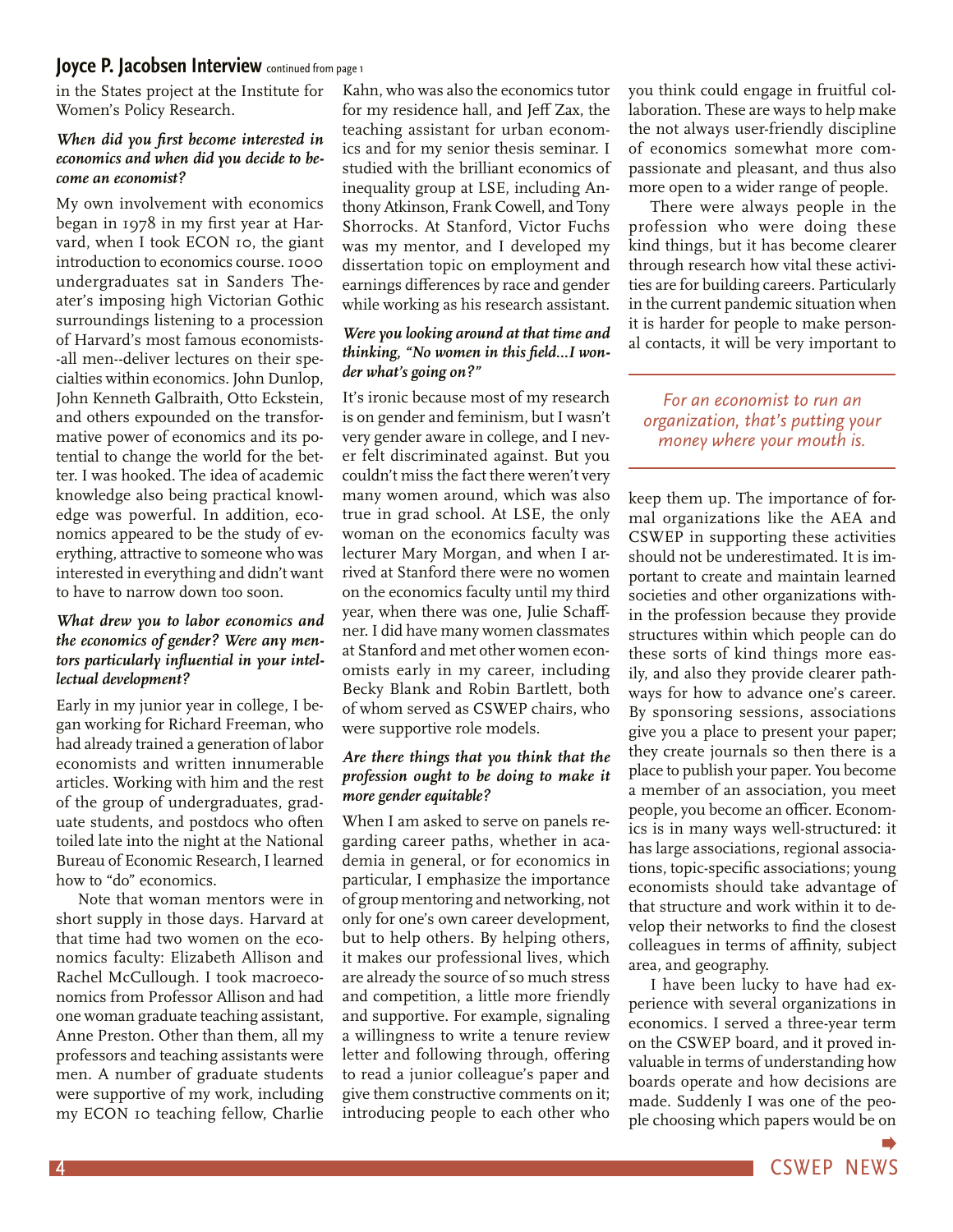## **[Joyce P. Jacobsen Interview](#page-3-0)**

the CSWEP sessions and deciding what articles would be published. It gave me great insight into the range of projects people work on and how selection processes operate. Subsequently, as co-editor for five years of the *Eastern Economic Journal*, I learned even more about academic publishing and became familiar with a huge range of mainstream and heterodox economics and all different subject areas. With the Eastern Economic Association and with IAFFE, I learned about how to run conferences and organizations. Keeping all of these behind-the-scenes processes open and inclusive is important for making the profession more equitable.

### *Can you talk a little bit about your path in university administration? A lot of academics run away from it, but I always got the sense that in addition to being good at it, it's something you enjoy.*

Learning to run an organization dates back to when my violinist roommate nominated me to be president of the Harvard-Radcliffe Orchestra. I only won because the guy running against me was a bassist and I was a cellist, and the cello section outnumbered the bass section, but after I got over the thrill of victory, I did enjoy managing the orchestra. Administration for me has always been about serving the institution. At Rhodes and at Wesleyan, when people asked me to step up and do things or if it was my turn to step up, I always did. There are some people who don't say no as much as perhaps they should, but they are rewarded by feeling more engaged and more involved in an institution because they stepped up.

Nobody goes into the professoriate thinking they want to be an academic administrator—certainly I didn't. But if you turn out to have any knack for it at all, you get pulled into it. So it started with being voted onto a faculty committee, and then chairing committees and chairing the department and chairing the faculty, and then dean of the division, and then provost.

After I realized I was good at being an administrator and enjoyed solving challenging problems that weren't solely in the realm of economics research, then to become president of a college was the logical next step. I did it partly for personal growth, as I was curious to see what it would be like to be at an institution other than the one that I'd been at for 26 years, to see if I could successfully transfer the managerial principles I'd developed at a place where I knew everyone over to a place where I knew no one.

### *Do you have advice for people who are thinking about stepping up to academic administration?*

Economists are well-equipped to be effective academic administrators because they understand relevant concepts like opportunity costs and general equilibrium, and indeed quite a few economists are college or university presidents. The big challenge for economists as administrators is learning to work with all those other people who don't see the logic of the economics framing on how to solve problems. You need to understand issues from their positionality as well and be ready to craft a compromise position.

People have to decide at various points in their career what they are going to do next, but it doesn't always feel decisive. I went through several years of dithering about whether to go back to being a professor full time and double down on research and teaching, or whether to go further down the administrative path. But if you're good at administration, it can be a fulfilling part of your career. It's also a way to experience the business world without having to leave academia. I'm running an institution with 600 employees and \$500 million in assets, so that's a pretty large company actually. For an economist to run an organization, that's putting your money where your mouth is.

Administration is not for everyone, but for those who are leaning that way, it can be at least as meaningful as staying with research and teaching. And you can of course still do those activities too, just not as much. I'm an administrator, but I'm also still an academic economist. I find the variety helps with life balance. You have to think of it in that way, as opposed to thinking, ugh, I have to keep all these different balls in the air all the time, because there are naturally times during the year, but also during the course of your career, when different activities come to the forefront. Your career can be particularly satisfying at points when the different parts actually mesh together. Right now, I'm preparing to co-teach a course with my general counsel next semester on the law and economics of higher education, and we are also co-authoring a book on the "lawyerization of higher education." I find it an interesting intellectual challenge to analyze the higher education sector through both the economist and presidential lenses.

Everyone's career challenge is how to construct a fulfilling, meaningful work life for yourself. I would argue that the three critical elements are to diversify your activities, to remember why you were drawn into the field in the first place and keep working on topics that interest you, and to develop connections and networks so that you find congenial and supportive colleagues.

### **Join the CSWEP Liaison Network!**

Three cheers for the 150+ economists who have agreed to serve as CSWEP Liaisons! We are already seeing the positive effects of your hard work with increased demand for CSWEP paper sessions, fellowships and other opportunities. Thank you! Dissemination of information—including notice of mentoring events, new editions of the CSWEP News and reporting requests for our Annual Survey and Questionnaire—is an important charge of CSWEP. For this key task, we need your help. Visit **[CSWEP.org](https://www.aeaweb.org/about-aea/committees/cswep)** to see the list of current liaisons and departments for whom we'd like to identify a liaison. We are also seeking liaisons from outside the academy. To indicate your willingness to serve, send an e-mail with your contact information to **[info@cswep.org](mailto:info%40cswep.org?subject=)**.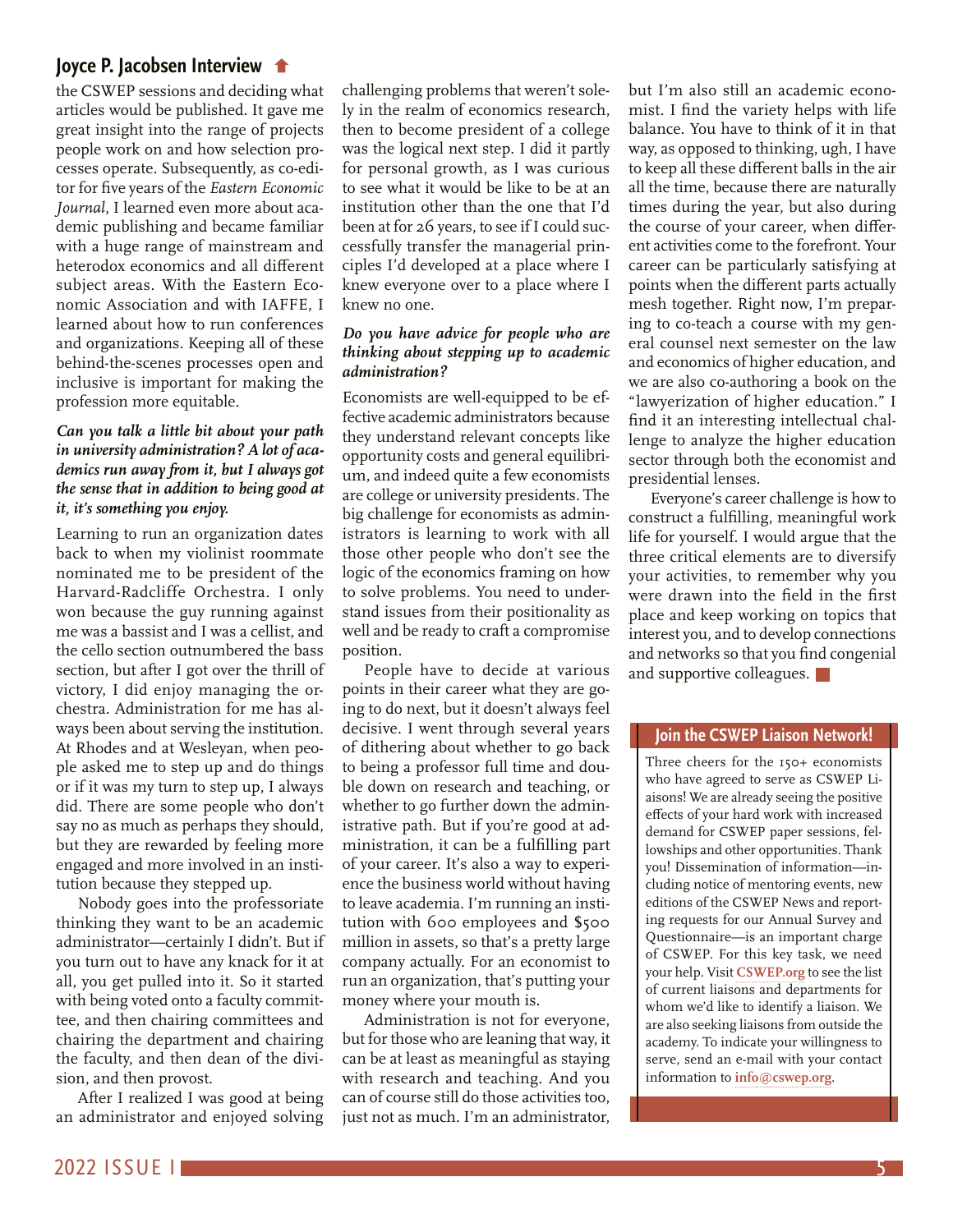#### <span id="page-5-0"></span>**Thank you to 2022 AEA/ASSA Session Organizers**

CSWEP says thank you to the following individuals who helped organize CSWEP sessions for the 2022 AEA/ASSA annual meetings. Thank you for continuing to ensure the high quality of CSWEP's sessions at the ASSAs!

**Terry-Ann Craigie,** Smith College

**Eva de Francisco,** Federal Reserve Board of Governors

**Delia Furtado,** University of Connecticut

**Austan Goolsbee,** University of Chicago

**Jonathan Guryan,** Northwestern University

**Petra Moser,** New York University

**Marta Murray-Close,** U.S. Census Bureau

**Jesse Rothstein,** University of California, Berkeley

**Katherine Silz Carson,** United States Air Force Academy

## **Thank you to CeMENT Mentors**

CSWEP says thank you to the following individuals who served as mentors during the 2022 CeMENT Mentoring Workshops, which followed the 2022 AEA/ASSA annual meetings. We thank you for your generous gift of time and expertise to all of our 2022 mentees.

#### **Mentors for the CeMENT Workshop for Doctoral Program Faculty**

**Jennifer Alix-Garcia,** Oregon State University **Panle Barwick,** Cornell University

**Yoosoon Chang,** Indiana University

**Sarah Cohodes,** Columbia University **Laura Dague,** Texas A & M University

**Jennifer Doleac,** Texas A & M University

**Ana Espinola-Arredondo,** Washington State University

**Cecile Gaubert,** University of California, Berkeley

**Paola Giuliano,** University of California, Los Angeles

**Sarah Jacobson,** Williams College

**Ilyana Kuziemko,** Princeton University

**Adrienne Lucas,** University of Delaware

**Amanda Starc,** Northwestern University

**Cynthia Wu,** University of Notre Dame

**Vivan Yue,** Emory University

**Jing Zhang,** Federal Reserve Bank of Dallas

#### **Mentors for the CeMENT Workshop for Non-Doctoral Program Faculty**

**Jessica Hoel,** Colorado College

**Amanda Griffith,** Wake Forest University

**Yeva Nersisyan,** Franklin and Marshall College

**Jessamyn Schaller,** Claremont McKenna College

**Julie Smith,** Lafayette College

#### **Thank you to "Breakfast" Mentors!**

CSWEP says thank you to the following individuals who served as "breakfast" mentors during the 2022 AEA/ASSA annual meetings. We thank you for your generous gift of time and expertise to all of our 2022 mentees.

#### **Mentors for the CSWEP Junior Mentoring "Breakfast"**

**Laura Argys,** University of Colorado, Denver **Eric Bahel,** National Science Foundation **Linda Bell,** Barnard College **James Berry,** University of Delaware **Marianne Bitler,** University of California, Davis **Audra Bowlus,** University of Massachusetts, Amherst **Kate Bundorf,** Duke University **Kristy Buzard,** Syracuse University **Eva Carceles,** Stony Brook University **John Cawley,** Cornell University **Daniel Cooper,** Federal Reserve Bank of Boston **Sonia Dalmia,** Grand Valley State University **Shatakshee Dhongde,** Georgia Institute of Technology **Nisvan Erkal,** University of Melbourne **Bilge Erten,** Northwestern University **Emel Filiz Ozbay,** University of Maryland **Barbara Fraumeni,** University of Maine **Ina Ganguli,** University of Massachusetts, Amherst **Joshua Goodman,** Boston University **Nora Gordon,** Georgetown University **Louise Grogan,** University of Guelph **Grace Weishi Gu,** University of California, Santa Cruz **Sarah Hamersma,** Syracuse University **Kristine Hankins,** University of Kentucky **Misty Heggeness,** U.S. Census Bureau **Chris Herbst,** Arizona State University **Brad Hershbein,** W.E. Upjohn Institute for Employment Research **Jennifer Imazeki,** San Diego State University **Lakshmi Iyer,** University of Notre Dame **Sarah Jacobson,** Williams College **Naureen Karachiwalla,** CGIAR – International Food Policy Research Institute **Peter Kuhn,** University of California,

#### **Mentors for the CSWEP Mid-Career Mentoring "Breakfast"**

**Stephanie Aaronson,** Brookings Institution **Sandra Black,** Columbia University **Courtney Coile,** Wellesley College **Raquel Fernandez,** New York **University April Franco,** University of Toronto, Scarborough

**Rachel Goodhue,** University of California, Davis

Santa Barbara **Jean Lafortune,** Pontifical Catholic University of Chile **Darren Lubotsky,** University of Illinois–Chicago **Nancy Lutz,** National Science Foundation **Beth Munnich,** University of Louisville **Caitlin Myers,** Middlebury College **Lauren Nicholas,** University of Colorado, Denver/Anschutz Medical Campus **Orgul Ozturk,** University of South Carolina **Jooyoun Park,** Kent State University **Nina Pavcnik,** Dartmouth College **Nicholas Petrosky,** Federal Reserve Bank of San Francisco **Li Qi,** Agnes Scott College **Michelle Robinson,** U.S. Bureau of Economic Analysis **Jesse Rothstein,** University of California, Berkeley **Tatevik Sekhposyan,** Texas A & M University **Rhonda Sharpe,** Women's Institute for Science, Equity, and Race **Olga Shemyakina,** Georgia Institute of Technology **Kosali Simon,** Indiana University, Bloomington **Patricia Smith,** University of Michigan–Dearborn **Dick Startz,** University of California, Santa Barbara **Valerie Suslow,** Johns Hopkins University **Jeremy Tobacman,** University of Delaware **Hale Utar,** Grinnell College **William Wheeler,** National Center for Environmental Economics **Justin Wolfers,** University of Michigan **Yilan Xu,** University of Illinois, Urbana-Champagne **Basit Zafar,** University of Michigan **Ying Zhen,** Wesleyan College **Sarah Zubairy,** Texas A & M University

**Galina Hale,** University of California, Santa Cruz **Adrienne Lucas,** University of Delaware **Sophie Mitra,** Fordham University **Ana Kovner,** Federal Reserve Bank of New York **Vasiliki Skreta,** University of Texas, Austin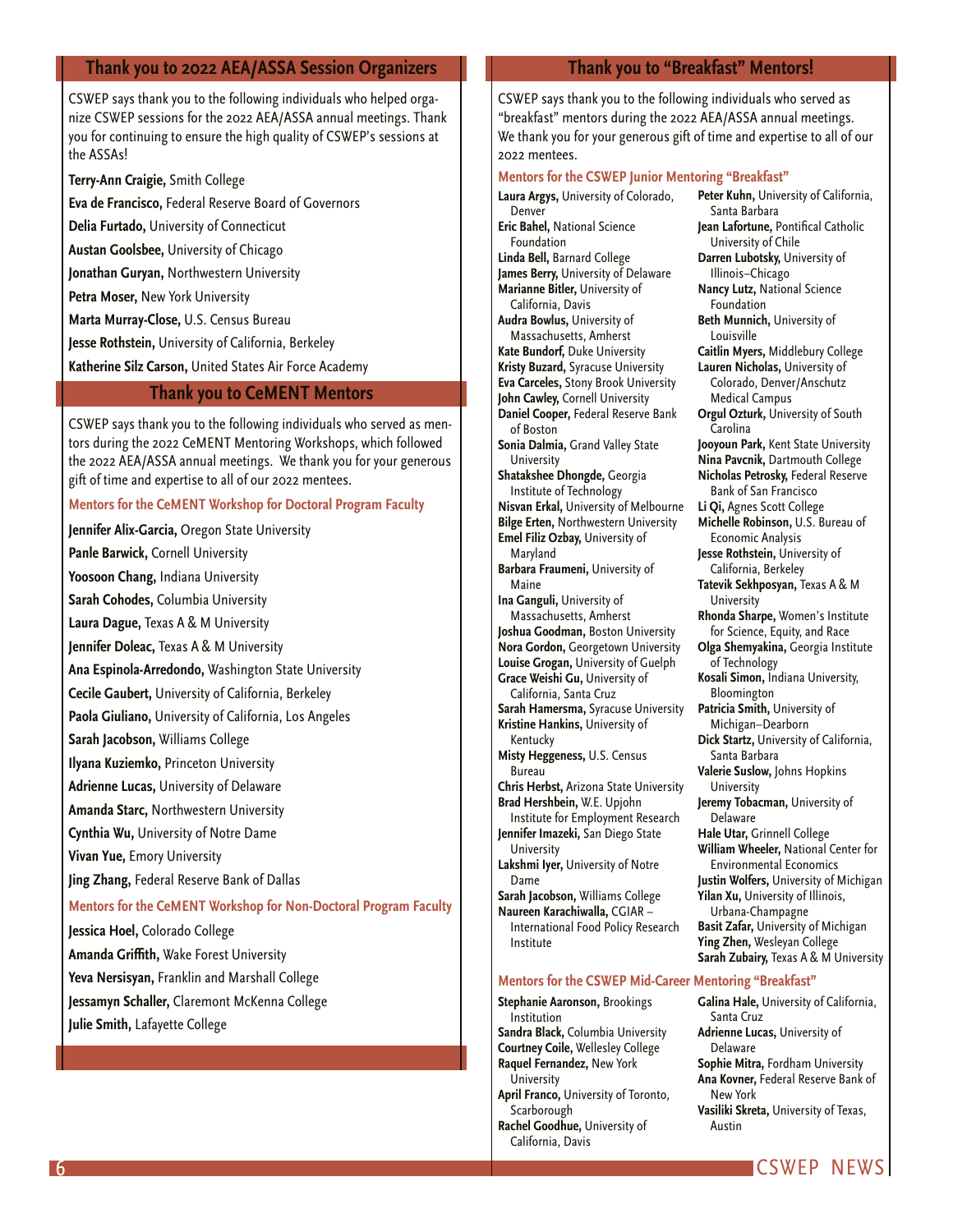## **The 2021 Report on the Status of Women in the Economics Profession**

## <span id="page-6-0"></span>**December 8, 2021 Judith A. Chevalier, Chair**

## **Introduction**

The Committee on the Status of Women in the Economics Profession (CSWEP) has served women economists by promoting their careers and monitoring their progress through the profession since its founding as a standing committee of the American Economic Association in 1971. Our regular activities are myriad: In 1972, CSWEP fielded the first survey of economics departments regarding the gender composition of faculty and, since 1993, has surveyed some 250 departments annually with findings reported in the *American Economic Association: Papers & Proceedings* and reprinted in the CSWEP [Annu](https://www.aeaweb.org/committees/cswep/annual_reports.php)[al Report](https://www.aeaweb.org/committees/cswep/annual_reports.php). CSWEP organizes mentoring programs that serve several hundred economists annually. These include the CeMENT Mentoring Workshops for junior women which have been shown in randomized control trial studies to improve outcomes. CSWEP offers one Ce-MENT program designed for faculty in Ph.D.-granting institutions or researchoriented nonacademic positions and another for faculty in non-Ph.D.-granting institutions**.** At the annual AEA/ASSA Meetings, we typically also host three Mentoring Breakfasts as well as a variety of career development roundtables and panels. These were held virtually in 2021. We also typically host career development panels and mentoring events at the meetings of each of the four regional economics association. These were a mix of virtual and in-person in 2021.

CSWEP provides professional opportunities to junior women through competitive entry paper sessions at both the Annual AEA/ASSA Meetings and

at regional economic association meetings. CSWEP also endeavors to raise awareness among men and women of the challenges that are unique to women's careers in economics and of best practices for increasing diversity in the economics profession. To recognize and celebrate the accomplishments of women, CSWEP awards the Carolyn Shaw Bell Award annually (for furthering the status of women in the economics profession) and the Elaine Bennett Prize biennially (for fundamental contributions to economics by a woman within seven years of the Ph.D., adjusted for leaves). CSWEP disseminates information on women in economics, professional opportunities, and career development through both the CSWEP website and the *CSWEP News* (which successfully moved from 3 annual issues to 4 in 2020). The *CSWEP News* articles provide valuable career development advice for both men and women and subscriptions have grown to over 3400 subscribers. Our website provides and tracks resources for women economists and for economists who seek to create a more inclusive profession.

During 2021, we continued many initiatives launched in 2020 as well as some new initiatives. First, we hosted several career development webinars including our extremely popular "Fireside Chats with Journal Editors" series, launched in 2020. Following last year's new mentoring event for graduate students, we hosted two graduate student mentoring events. The first, organized by Marika Cabral and Maya Rossin-Slater, was held virtually, and attended by 120 women and nonbinary graduate student participants and 35 volunteer mentors. This focused on graduate students pursuing health economics. The second, organized by Jen Doleac, Danila Serra, Javaeria Qureshi, and Catherine Maclean, was held in person in Houston in association with the Southern Economics Association meetings. This session was attended by 35 graduate student mentees and 14 mentors.

In addition to continuing our longstanding initiatives and the initiatives that we launched in 2020, we also undertook new initiatives in 2021. We launched a new virtual networking initiative, organized by Kasey Buckles, Econopalooza. At Econopalooza, we hosted 12 individual meetings of economists divided by field over the course of 3 days. Roughly 220 junior economists and 60 senior economists participated in this event. We also organized a virtual coaching event in which career coach Jill Hinson led a workshop entitled Thriving in Times of Uncertainty. There were about 40 economists that attended.

The centerpiece of this Annual Report of CSWEP's activities is the summary of the 2021 Annual Survey in Section IV. The CSWEP data are available to individual researchers via ICPSR.

Section II reports on the administration of CSWEP. Section III describes CSWEP activities. Associate Chair Margaret Levenstein of the University of Michigan directed the 2021 CSWEP Annual Survey, analyzed the results and wrote the report on the status of women in the economics profession in Section IV. Section V concludes with welldeserved acknowledgements of many who have contributed to CSWEP's mission. Appendix A lists the 2021 Board members.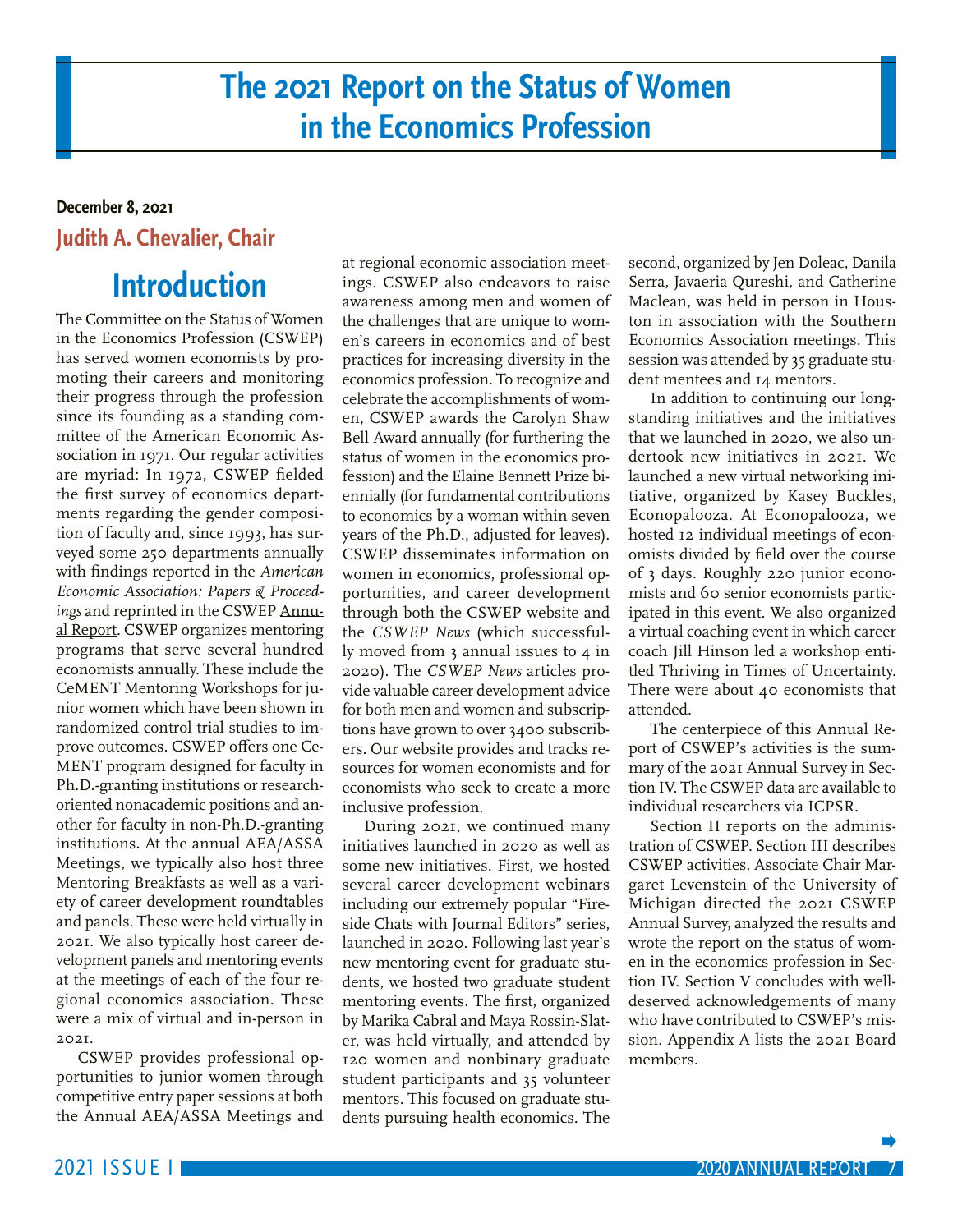## <span id="page-7-0"></span>**CSWEP Administration**

## **CSWEP Office**

Judy Chevalier of Yale University is in her third and final year as CSWEP chair. In September 2018, CSWEP began a new model of administration. CSWEP coordinates with the AEA's Nashville office to house CSWEP's Committee Coordinator, rather than at the home institution of the chair as had been done previously. This improves communication between CSWEP and the AEA administration will ease future leadership transitions. In the summer of 2019, the Committee Coordinator for CSWEP undertook a similar role assisting CSMGEP. The Committee Coordinator's time is divided between CSWEP duties, CSMGEP duties, and occasional tasks as needed for the Association. Rebekah Loftis assumed this role in December 2019. Each year, we have made some system improvements. For example, previously, the Coordinator worked with the Pittsburgh office to build a common intake form for applicants to our CeMENT mentoring programs. This year, the Coordinator worked with the Pittsburgh office to design an intake form for economists interested in being a mentor for our CeMENT mentoring programs. Submissions for volunteer mentors to CeMENT took place via this intake form for both our doctoral and nondoctoral programs this year.

A central goal of the staffing reorganization was to facilitate smoother and more efficient chair transitions. We look forward to a smooth chair transition this year when Anusha Chari of University of North Carolina at Chapel Hill steps in as Chair. Similarly, a central goal of establishing the submission portals for CeMENT was to facilitate smoother and more efficient transitions of the CeMENT program directors. Martha Bailey plans to step down as CeMENT program director following the 2022 program.

## **CSWEP Communications**

The success of CSWEP programs in advancing the status of women in economics depends upon our ability to communicate broadly and effectively to members of the profession both inside and outside of academia. Our main communications tools are our subscriber email list, our twitter account, our website, our webinars, and our newsletters.

Our subscriber list remains our primary form of communication. In order to receive communications from CSWEP, members of the profession must send an email to **[info@cswep](mailto:info%40cswep.org?subject=). org**. We currently have nearly 3500 subscribers. A subset of our subscribers are CSWEP Liaisons. The CSWEP Liaison Network (created in 2014) recruits an individual at each institution who is willing to ensure that their department completes our annual survey and who is willing to distribute CSWEP newsletters, announcements, and professional development opportunities to potentially interested individuals. Our goal had been to recruit a tenured faculty liaison in every department of economics including, where appropriate, economics groups in business, public policy, and environmental schools. In 2019, we began an effort to establish a CSWEP liaison in every branch of government that employs Ph.D. economists as well as to establish a liaison within each of the major foundations that conducts economic research.

This year, we worked with the AEA office to improve our website and make it easier to navigate. We have also made a substantial effort to improve the professional development resources available on our website. For example, we keep a list of conferences, workshops, and events focused on mentoring or professional development. We have resources for job-seekers, resources for chairs looking to hire diverse talent, etc. This organization of resources can be found at **[https://www.aeaweb.org/about-aea/](https://www.aeaweb.org/about-aea/committees/cswep/programs/resources) [committees/cswep/programs/resourc](https://www.aeaweb.org/about-aea/committees/cswep/programs/resources)[es](https://www.aeaweb.org/about-aea/committees/cswep/programs/resources)**. Our website also archives recordings of our webinar series.

Our Twitter account, **[@AEACSWEP](https://twitter.com/AEACSWEP?s=20&t=PrWjCweevClwk6KiKTvZjA)**, was launched in 2017 and we have been tweeting prize announcements, calls for papers, and information about our board members since that time. Our Twitter account has been instrumental in building awareness of our webinar series and advertising our mentoring opportunities. We also use our Twitter account to flag non-CSWEP professional development resources of interest to our followers and point our followers to the larger set of resources available on our webpage. Our Twitter followers total 6758 as of this writing, more than double our total from two years ago.

## **CSWEP Activities in 2021 CSWEP and AEA Initiatives on Equity, Diversity and Professional Climate**

The CSWEP Board continues to support AEA efforts on Equity, Diversity, and Professional Climate. Board member Petra Moser from New York University serves on the committee to design and award the departmental diversity awards. CSWEP Chair Chevalier also serves on the AEA's outreach committee. Our Board continues to stand ready to assist the Executive Committee and Officers in diversity and inclusion efforts that the AEA may launch.

## **Mentoring Programs**

The effective mentoring of women economists is central to CSWEP's mission. Clearly, our CeMENT Mentoring Workshops are a crucial part of this endeavor. The CSWEP Mentoring breakfasts at the AEA/ASSA meetings (virtual this year), mentoring events at five regional economic association meetings, our graduate student mentoring workshops, and our new Econopalooza initiative are all important components of our mentoring work. CSWEP also participates in coordinating the AEA Summer Fellows Program, which provi[des](#page-8-0)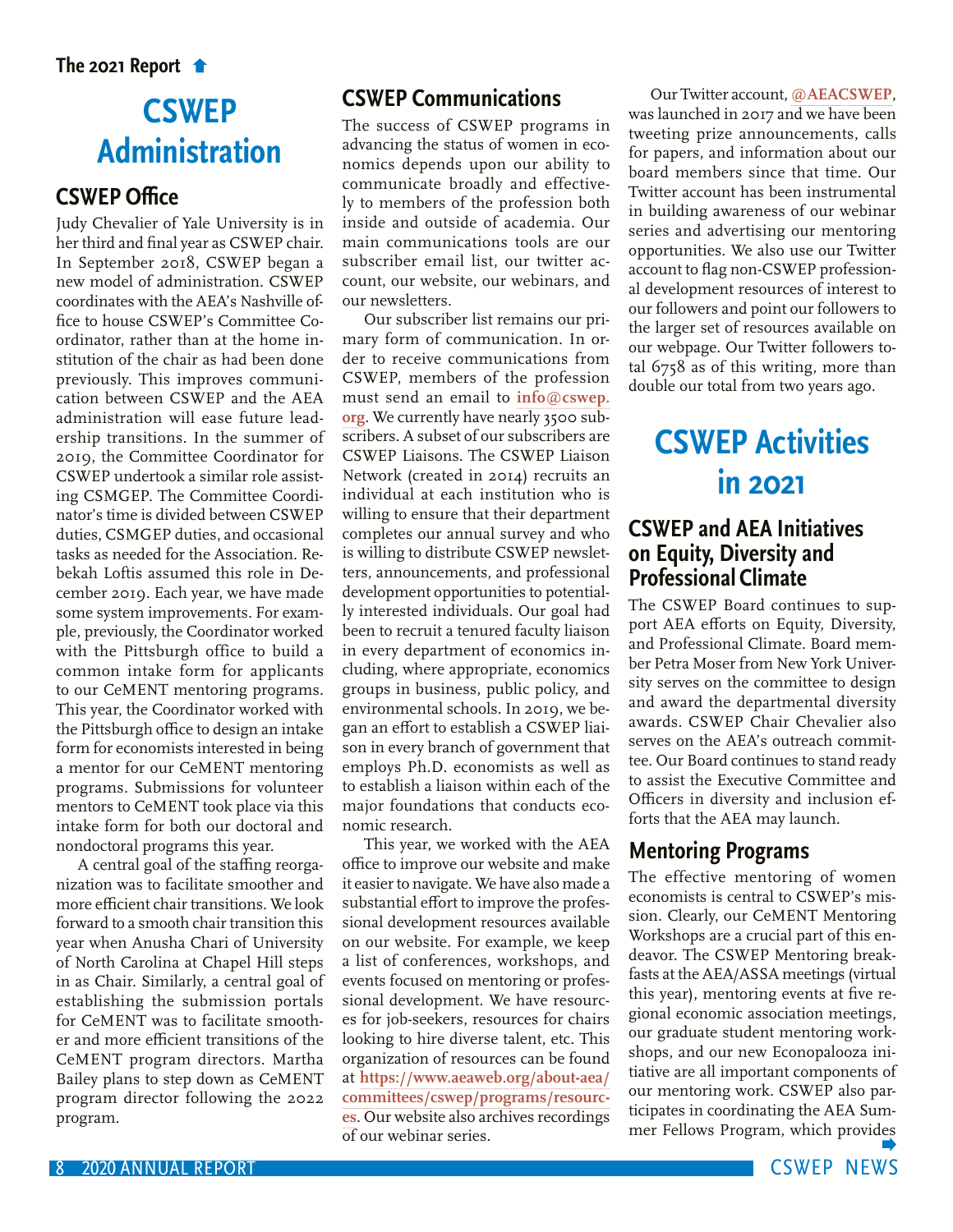<span id="page-8-0"></span>[mentoring and research support for](#page-7-0)  Ph.D. students and junior faculty.

## **CeMENT Mentoring Workshop for Faculty in Doctoral Programs and CeMENT Mentoring Workshop for Faculty in Non-Doctoral Programs.**

Our CeMENT Mentoring workshops are the cornerstone of CSWEP's mentoring efforts. This workshop has been demonstrated to be effective in helping junior scholars earn tenure in a randomized controlled trial study.<sup>1</sup>

Responding to the enormous demand for our mentoring workshops, CSWEP increased the number of mentees accommodated in both our workshop for Faculty in Doctoral Programs as well as our workshop for Faculty in Nondoctoral Programs. In early 2020, we also received permission from the Executive Committee to increase the frequency of our workshop devoted to faculty in nondoctoral programs from every other year to every year. Both programs were held virtually in 2021 and are scheduled to be held immediately following the AEA meetings in January 2022.

The 2021 CeMENT Mentoring Workshop for Faculty in Doctoral Programs was held after the virtual ASSA meetings on January 6th–8th, 2021. The program was organized and directed by Martha Bailey, University of California, Los Angeles. The workshop consisted of large group discussions on career development topics and small group sessions pairing mentors with four to five junior economists with similar research interests. One unique feature of the CeMENT workshops is the small group sessions. The small group sessions allowed each junior participant to receive detailed feedback on a working paper from the other members of their small group. The basis of small

group discussions were the research papers, CVs, and research statements provided by junior participants. Preparation for these sessions is intensive for both the mentors and the mentees. We received 165 applications from junior economists; fifty-five junior economists participated in the workshop and were matched with twenty-four senior mentors.<sup>2</sup>

Based on informal and formal feedback we received, the workshop was a great success. Based on the exit survey, the average junior participant rating of the workshop was 6.63 (on a scale of 1-7 where  $\bar{I}$  is "not at all helpful" and  $\bar{I}$  is "extremely helpful"). The average mentor rating of the workshop was 6.65. Junior participants rated the group sessions at 6.56, Getting published rated 6.47, breakout discussions rated 5.94, Teaching panel rated 6.14, Networking panel rated 6.35, Managing service rated 6.22, Getting tenure rated 6.56, Recharging and sustaining yourself rated 6.08, NSF discussion rated 6.09, and Keynes writing discussion rated 5.72

The CeMENT workshop for faculty at institutions that do not offer a Ph.D. in Economics was held online on January 5th-7th, 2021. Forty-eight junior faculty and twelve senior mentors attended the workshop organized by Jessica Holmes of Middlebury College.<sup>3</sup>

This was the first time this workshop was held two years in a row and the first time it was held over Zoom.

The workshop is designed to assist faculty who are at institutions that place emphasis on both research and undergraduate teaching. Participants at the 2021 workshop received advice about publishing, grant-writing, teaching, creating an inclusive classroom, networking, the tenure process, goal setting, and achieving a work/life balance. Small group sessions allowed each participant to receive detailed feedback on research papers. Overall, the workshop was rated as extremely helpful, with a mean overall rating of 6.7/7 (1 being "not at all helpful" and 7 being "extremely helpful"). Many participants commented on the support they received and the usefulness of the network that they started at the workshop. Below are some quotes from the participants:

*This was an absolutely wonderful experience. I am so appreciative of Jessica, Rebekah, and all of the mentors. I have almost a full 10 pages of notes from the workshop and I know that a ton of time went in behind the scenes and during the event to provide such a gold mine of information. This was the exact mental reset I needed, particularly in the midst of the pandemic. I now have concrete goals established for the semester, a small group for accountability and encouragement going forward, and reinforcement that everyone faces challenges/ disappointments in their journey towards tenure. I believe I heard that the workshop will be offered every year going forward, which is great news for junior female economists.*

*I hope this workshop continues on a regular basis. This is an incredible resource for tenure-track faculty. The workshop provided the space to learn tips and strategies to succeed AND to broaden our network (an important resource in itself). Thank you* 

<sup>1</sup> See Donna K. Ginther, Janet M. Currie, Francine D. Blau, and Rachel T.A. Croson. "Can mentoring help female assistant professors? Evaluation by randomized trial" working paper (2019) and Francine D.Blau, Janet M. Currie, Rachel TA Croson, and Donna K. Ginther. "Can mentoring help female assistant professors? Interim results from a randomized trial." American Economic Review 100, no. 2 (2010): 348-52.

<sup>2</sup> We are grateful to the faculty mentors for the workshop for faculty in doctoral programs: Lori Beaman (Northwestern University), Pascaline Dupas (Stanford University), Sarah Jacobson (Williams College), Katrina Jessoe (University of California, Davis), Muriel Niederle (Stanford University), Lise Vesterlund (University of Pittsburgh), Marika Cabral (University of Texas at Austin), Leemore Dafny (Harvard Business School), Laura Alfaro (Harvard Business School), Ina Simonovska (University of California, Davis), Ying Fan (University of Michigan), Ginger Jin (University of Maryland), Alessandra Voena (Stanford University), Sara Reber (University of California, Los Angeles), Anusha Chari (University of North Carolina at Chapel Hill), April Franco (University of Toronto), Ivana Komunjer (Georgetown University), Rosa Matzkin (University of California, Los Angeles), Liz Cascio (Dartmouth College), Emily Owens (University of California, Irvine), Marina Halac (Yale University), Kareen Rozen (Brown University), Anat Admati (Stanford University), and Michelle Lowry (Drexel University).

<sup>3</sup> We are grateful to the following faculty mentors for their valuable insights and contributions: Amy Damon (Macalester College), Teresa Harrison (Drexel University), Pinar Keskin (Wellesley College), Kathy Kiel (Holy Cross University), Jenn Mellor (College of William and Mary), Lucie Schmidt (Williams College), Gina Shamshak (Goucher College), Katherine Smith (United States Naval Academy), Sara

Solnick (University of Vermont), Leslie Stratton (Virginia Commonwealth University), Kirsten Wandschneider (Occidental College), and Marketa Wolfe (Skidmore College). The following guest speakers added additional valuable insights: Jenn Pate (Loyola Marymount University), Amanda Bayer (Swarthmore College), Nancy Lutz (National Science Foundation), Korin Davis (Washington Center for Equitable Growth), and Leana Chatrath (Russell Sage Foundation).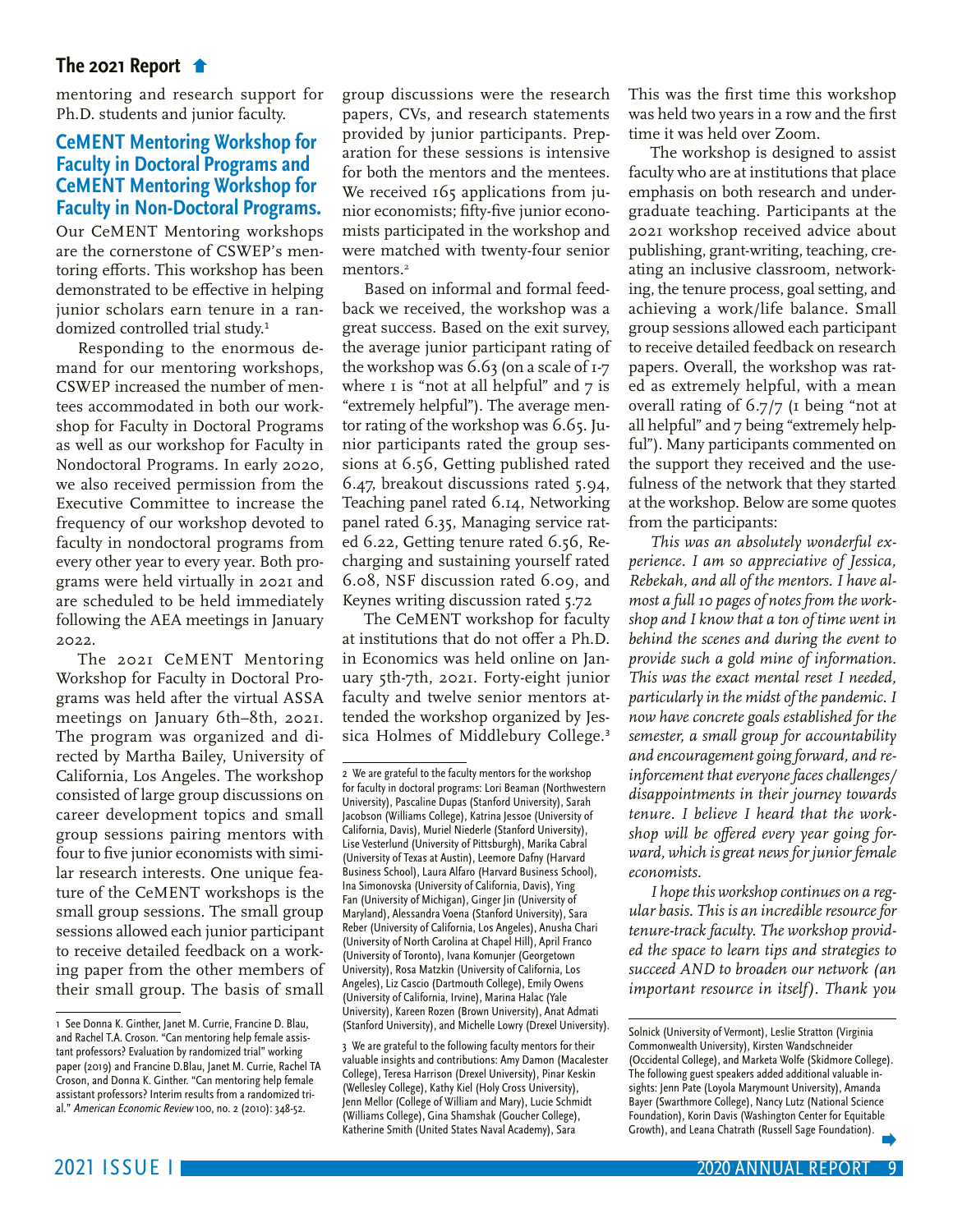<span id="page-9-0"></span>*[for organizing this and constructing such](#page-8-0)  amazing and incredibly useful sessions!*

*Thank you so much for your hard work in putting this together! I feel very lucky to have had the opportunity to benefit from so much combined knowledge and to meet so many great women in econ.*

*I loved everything about the workshop! The support we all got is truly invaluable. Thank you so much!!*

*This workshop was outstanding, and I will be recommending it to many other junior women!*

*Just wish the program were larger so that more women could participate! Thank you for this amazing experience. It has been wonderful in many ways. I appreciate all the work by all involved to make this happen.*

For the 2022 virtual workshops, Martha Bailey of UCLA will continue in her direction of the program for faculty in Ph.D.-granting institutions (and for researchers outside academia with similar research expectations). Jessica Holmes of Middlebury College will continue her directorship of the program for faculty from institutions that do not grant Ph.D.s. In 2021, we announced that the 2022 workshop would be virtual; we made this announcement prior to receiving applications. The 2021 applications for the 2022 workshop represent the first time in recent years that we have seen a substantial drop-off in applications. We received 62 applications for the program for faculty in Ph.D.-granting institutions and 30 applications for the program for faculty in non-Ph.D.-granting institutions. We informally received feedback that junior faculty were very reluctant to participate virtually (despite the high ratings from the 2021 session) due to general fatigue regarding virtual events. We also informally received the feedback that the late timing of the program (following laterthan-typical meetings) made the workshop impossible for economists who had to return to teaching obligations.

## **Mentoring "Breakfasts" for Junior Economists**

In place of our typical mentoring breakfasts, CSWEP held a virtual mentoring event for junior economists during the AEA meetings. This was organized by Sandy Black of Columbia University and our Associate Chair for Mentoring Sebnem Kalemli-Ozcan of the University of Maryland. Approximately 200 junior economists participated across the two breakfasts. Senior mentors staffed topical tables (Research/Publishing, Teaching, Tenure/Promotion, Non-Academic Careers/Grant- Writing, Work/ Life Balance, Job Market, Networking, and Getting Involved in Policy) and junior participants rotated between the virtual tables at 20-minute intervals based on their own interests. In a postevent survey of participants, the median rating was 87 out of 100.

## **Peer Mentoring Breakfast for Mid-Career Economists**

In place of our typical Mid-Career mentoring breakfast, CSWEP held a virtual mentoring event for mid-career economists during the AEA meetings. This was organized by Petra Moser of New York University at the 2021 ASSA meetings. Approximately 40 mid-career women attended the event with senior mentors. The breakfast was devoted to informal discussion at virtual tables using Remo. Each table consisted of 4-6 mid-career participants and 1-2 senior mentors who moderated the discussions about promotion to full professor, whether to accept administrative roles, managing research time, work/ life balance, career transitions, and negotiating with department and university administrators.

## **AEA Summer Economics Fellows Program**

Begun in 2006 with funding from the National Science Foundation (NSF) and designed and administered by a joint AEA-CSMGEP-CSWEP committee, the AEA Summer Economics Fellows Program aims to enhance the careers of underrepresented minorities and women during their years as senior graduate students or junior faculty members. Fellowships vary from one institution to the next, but generally, senior economists mentor the fellows for a two-month period, and fellows, in turn, work on their own research and have a valuable opportunity to present it. The sponsoring institutions are largely government agencies. Many fellows have reported this experience as a career-changing event.

Dan Newlon directs the summer fellows program. Our Committee Coordinator manages incoming applications. Two members of our board (Karen Pence and Shahina Amin) were a part of the committee to assess applicants.4 This was an exceptionally good year for the AEA Economics Summer Fellows Program, despite a pandemic related freeze on hiring by some of the government agencies that have in the past hired fellows. Seventeen fellows were hired in 2021, a substantial increase from the fourteen hired last year. Of these five were from disadvantaged minority groups (one-woman post-doc and four women graduate students). The hiring was spread across twelve different sponsors.

The number of applications dropped from 230 to 105 applications, but 105 is still a relatively high number of applications over the history of the program. The overall success rate for applicants rose from 6% last year to 16%. The number of minority applications dropped slightly from 19 to 17 and the success rate for minority applications increased from 21% to 35%.

The hiring was spread across twelve different sponsors, an increase from

<sup>4</sup> Many thanks to the 2021 committee for screening and matching fellows to sponsors: Daniel Newlon from the AEA (chair), CSWEP Board member Karen Pence of the Board of Governors of the Federal Reserve System, Shahina Amin of University of Northern Iowa, Ivan Vidangos of the Board of Governors of the Federal Reserve System, Ebonya Washington of Yale University, and Lucia Foster of the Center for Economic Studies at the U.S. Bureau of the Census. More information on the AEA Fellows Program is available at **[https://www.aeaweb.org/about-aea/committees/summer](https://www.aeaweb.org/about-aea/committees/summer-fellows-program)[fellows-program](https://www.aeaweb.org/about-aea/committees/summer-fellows-program)**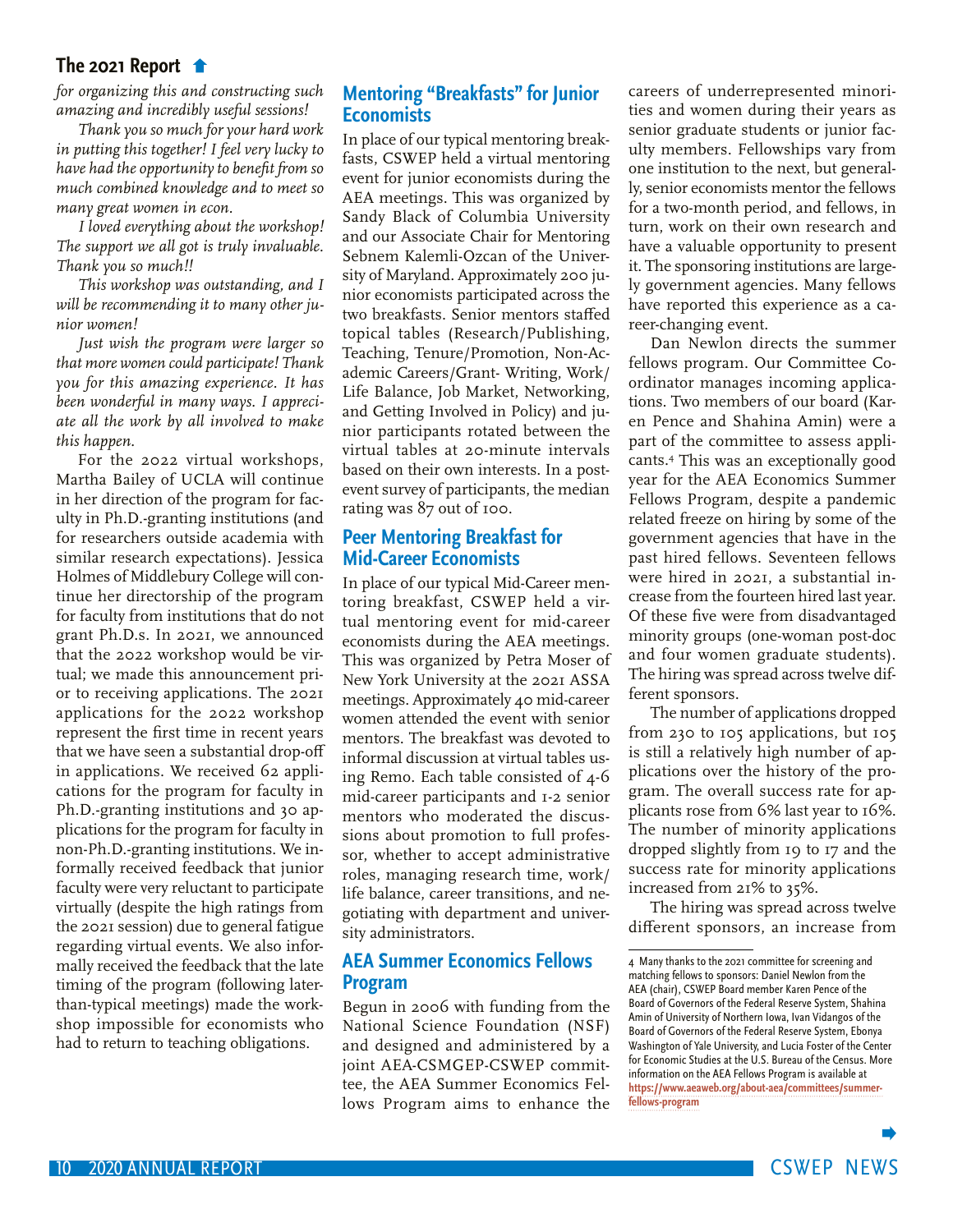<span id="page-10-0"></span>[the eight sponsors that hired fellows](#page-9-0)  last year. One fellow was hired by a new sponsor, the Washington Center for Equitable Growth. The rest were hired by the Federal Reserve Board and by Federal Reserve Banks in Atlanta, Chicago, Dallas, Kansas City, Minnesota, New York, Philadelphia, Richmond, and St. Louis.

## **Workshops for Graduate Students**

The first workshop, organized by Marika Cabral and Maya Rossin-Slater, was held virtually on September 17, 2021. In health economics and health policy fields, a successful research career is often dependent on access to restricted administrative data sets (e.g., insurance claims data), ability to raise grant funding, interdisciplinary collaborations, and ability to publish in interdisciplinary outlets. Thus, the challenges faced by under-represented groups in the profession are compounded because these benefits and skills tend to be disseminated through networks and the "hidden curriculum." The goal of this workshop was to begin to lower these barriers. Given the virtual nature of the workshop and the willingness of volunteer mentors, were able to accept all 120 women and non-binary graduate student participants who applied. There were 35 volunteer mentors.

Jen Doleac, Danila Serra, Javaeria Qureshi, and Catherine Maclean organized and hosted an in-person workshop in Houston in association with the Southern Economics Association meetings. This workshop was held on November 17, 2021. Participants were organized into small groups based on shared research interests, and each group will be matched with two mentors. Mentors were women/non-binary economists in early stages of their careers—assistant and associate professors in economics and other departments, as well as those employed outside academia (e.g., research think tanks, government positions). The workshop focused on a variety of issues, including generating research ideas, finding advisors, collaboration, and co-authorship, finding

opportunities to present research and get feedback, networking, and work-life balance. We accepted 43 mentees out of the overall 81 applicants. Thirty-five mentees ultimately attended and were paired with 14 mentors.

### **Econopalooza**

On June 15–17, CSWEP held an event to promote networking entitled "Econopalooza." The event, organized by board member Kasey Buckles, consisted of 12 field-specific sessions featuring breakout rooms, each breakout group led by a senior facilitator. Each junior researcher was asked to prepare a one-minute "elevator pitch" to introduce themselves and their research. The goal of the event was to provide a low-time-commitment opportunity for individuals to meet other people in their field. As we wrote in the instructions "the event will be a success if it facilitates any new connections, for example: (1) one person in your group follows up with another about an idea or data after the event; (2) one person adds another person to a seminar invitation list; (3) one person thinks of another person when organizing a session to submit to a conference; (4) one person in your group seeks out another at a subsequent in-person or virtual conference break to talk about work." Overall, we had 60 senior facilitators participate and 220 junior participants. We solicited feedback from both the senior facilitators and the junior participants. When asked if this virtual event should continue even after in-person events resume, 80% of respondents replied that it should continue.

## **Professional Development Webinars**

In June 2020, CSWEP launched our first webinar. In the subsequent 18 months, we have hosted roughly 3000 people at our webinar events. Our 2021 webinars are summarized below:

After the 2021 AEA meetings, CSWEP co-hosted with CSMGEP and CEE a panel discussion entitled "Helping Graduate Students Get into Economics Graduate School." Organized by

Dick Startz, the panelists consisted of John List, University of Chicago; James Peoples, University of Wisconsin-Milwaukee; Nancy Rose, MIT; Danila Serra, Texas A&M; and Dick Startz, University of California-Santa Barbara. Overall, 228 people attended the webinar. We plan to host another, similar event on January 28, 2022, cosponsored again with CSMGEP and CEE, but also adding CSQIEP as a co-sponsor this time.

In 2021, we also continued our successful "Fireside Chats with Journal Editors" series, organized by CSWEP board member and incoming chair, Anusha Chari. Following up on our 2020 interviews with the editors of the *AER*, *AER Insights*, and *AEJ: Economic Policy*, we hosted interviews with the AEA data editor, the social science editor of *Science*, *AEJ: Macro*, *AEJ: Micro*, *AEJ: Applied*, the *Journal of Financial Economics*, the *Journal of Finance*, and the *Review of Financial Studies*. All in all, 2366 people attended our fireside chat webinar series from a diverse set of institutions. Anusha Chari organized this initiative.

In 2021, we also hosted a webinar entitled "Disparities in Economics Seminars: Research and Responses." Organized by CSWEP chair Judy Chevalier, the event featured four speakers who had conducted research on seminars, representation, and seminar behavior in economics and finance. 275 people attended this webinar.

Finally, in 2021, we hosted a workshop discussion event organized by Stephanie Aaronson and featuring career coach Jill Hinson, entitled "Thriving in Times of Uncertainty: A workshop on building resilience." This event arose out of interests expressed by our members. This event had a capped participation and was designed as an interactive workshop in which participants strategized as to how to navigate the current challenges. Forty people attended.

## **Awards Carolyn Shaw Bell Award**

Dr. Joyce P. Jacobsen, President of Hobart and William Smith Colleges, is the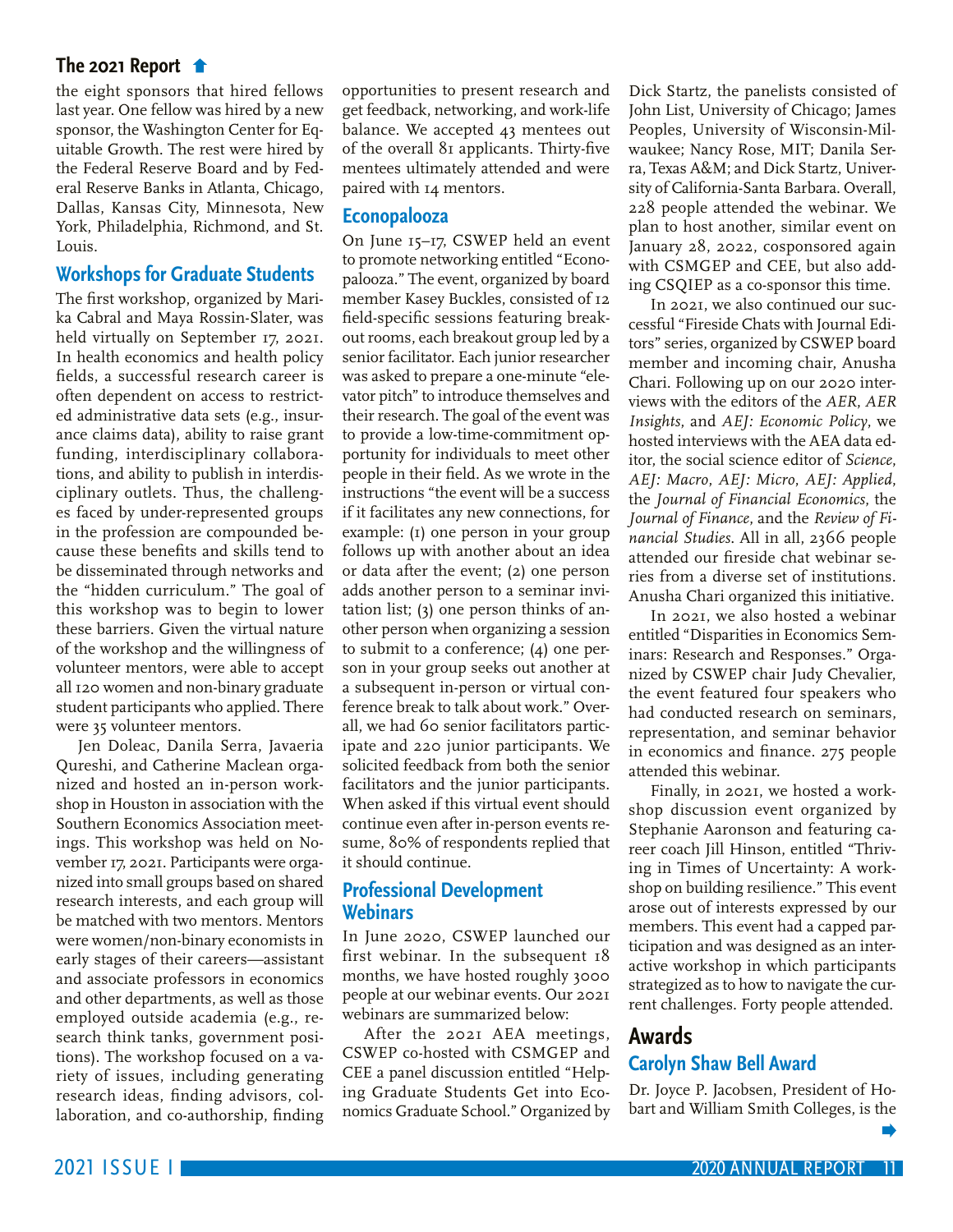<span id="page-11-0"></span>[recipient of the 2021 Carolyn Shaw Bell](#page-10-0)  Award. Professor Jacobsen is the first woman to serve as the president of Hobart and William Smith Colleges. Dr. Jacobsen is an important scholar of labor economics and the economics of gender. Her textbook, *The Economics of Gender* has become the standard in the field. In addition to her scholarship, Professor Jacobsen is an award-winning teacher, generous citizen of the profession, an exceptional advisor and mentor, and a respected and skillful academic leader. The award will be presented at the 2022 virtual AEA meetings.

## **CSWEP's Presence at the Annual Association Meetings and Regional Economic Association Meetings**

## **The 2021 American Economic Association Meeting**

In addition to mentoring activities, presentation of the Annual Report, and the presentation of awards, CSWEP sponsored seven competitive-entry paper sessions at the virtual AEA/ASSA Meetings. For the 2021 meetings, Shahina Amin of University of Iowa, Petra Todd of the University of Pennsylvania, and Lise Vesterlund of the University of Pittsburgh organized four sessions in the economics of gender, including one on gender in the economics profession. Petra Moser of New York University and Antoinette Schoar of MIT Sloan School of Management organized two sessions on Innovation and Entrepreneurship. Jonathan Guryan of Northwestern University and Jesse Rothstein of University of California, Berkeley organized one session on Inequality. These committees selected seven papers for publication in three pseudo-sessions in the *AEA: P&P.* To be considered for these sessions, papers must have at least one junior author and, in non- gender-related sessions, at least one author must be a junior woman.

The submissions process for these sessions is highly competitive—there were 95 abstract submissions for the

2021 sessions. Women consistently report that these sessions, which put their research before a wide audience, are professionally valuable.

## **Five 2021 Regional Economic Association Meetings**

CSWEP maintains a strong presence at all four of the Regional Economic Association Meetings and, through our DC rep, intends to have a presence at the annual conference of the Association for Public Policy Analysis and Management. Our pre-pandemic practice was to host a networking breakfast or lunch as well as paper sessions and career development panels at the regional meetings. These events are typically well-attended by people of all genders and provide an informal opportunity for CSWEP representatives and senior women to network and mentor one-on-one. We are grateful to the Regional Representatives who organize and host CSWEP's presence at the Regionals.

Due to the pandemic, the 47th Annual **Eastern Economic Association Conference** was held virtually on February 25–28, 2021. CSWEP Eastern Representative Terry-Ann Craigie organized three paper sessions, two career development panel sessions, and hosted a virtual cocktail hour. The paper sessions consisted of high-quality papers on gender, health, and development. Despite the virtual format, CSWEP presentations elicited vibrant discussions and useful feedback from all attendees.

In addition to the paper sessions, CSWEP organized two career development panel sessions on Navigating the Publication Process in Economics and Demystifying Tenure and Promotion in the Academy. The panelists for these events were women highly esteemed in their fields. Attendees all lauded these career development panels as providing helpful information for navigating publishing, tenure, and promotion in the academy.

The CSWEP breakfast usually held at the Easterns was replaced with a virtual cocktail hour. We used breakout rooms to discuss various topics such as tenure and promotion, research, teaching, and work/life balance. The virtual cocktail hour was well-attended and brought a sense of community to the virtual format of the conference.

The **Midwest Economic Association Conference** was held virtually in March 2021. CSWEP Sessions were on Friday, March 26, 2021. CSWEP Midwestern representative Shahina Amin organized two career development panels and a virtual mentoring "breakfast." The first session topic was Advice for Job Seekers; there were four great speakers who covered academic and non-academic jobs—Evan Buntrock from Amazon, Frances Lee from Loyola University, Ruoyun Mao from Grinnell College, and Shahnaz Parsaeian from the University of Kansas. The second session topic was Academic Challenges and Opportunities; four panelists discussed research, teaching, and service during COVID-19 era. The panelists were Jill S. Harris from the United States Air Force Academy, Debra Israel from Indiana State University, Georgia Kosmopoulou from the University of Oklahoma, and Anne Villamil from the University of Iowa. Both sessions were lively and well-attended. The virtual mentoring "breakfast" for junior faculty in nondoctoral programs was capped at 15 people and featured lively discussion.

For the **Western Economic Association International Meetings** (June 27–July 1, 2021), Catalina Amuedo-Dorantes (CSWEP Board Western Representative) organized two virtual paper sessions—one featuring five research papers focused on immigration ("Immigrants and Immigration Policy"), and a second one featuring five researchers' work on issues related to women and labor markets during the COVID-19 pandemic ("Gender, Social Networks, Labor Markets and COVID-19"). All sessions were well attended, offering junior researchers an opportunity to present their work, get valuable feedback on their work, and meet other academics and researchers through the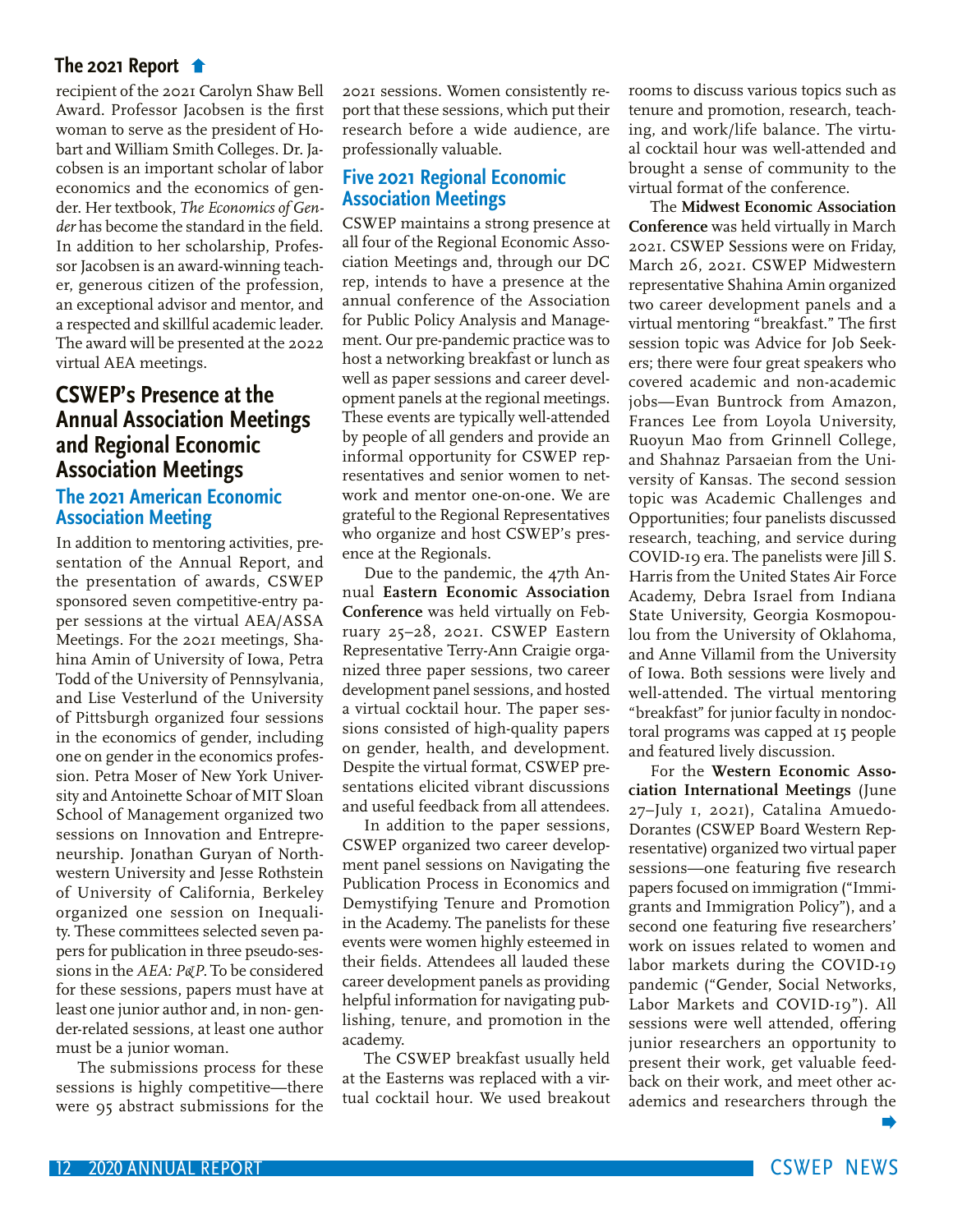<span id="page-12-0"></span>[online platform. Despite its virtual na](#page-11-0)ture, all sessions ran smoothly, and everyone was pleased and happy to have the opportunity to share this work and talk with other academics.

CSWEP DC rep Stephanie Aaronson organized 2 sessions for the **Association for Public Policy Analysis and Management (APPAM)**. APPAM was originally scheduled for Fall 2021 but has been postponed to Spring 2022. CSWEP will host two panels: one Employment and Training panel titled "Economic Recovery from the Coronavirus Pandemic" and one Social Equity and Race panel titled "Equitable Data/Advancing Racial Equity and Support for Underserved Communities." Each panel will feature the research from women in the academic and policy communities, including junior and minority scholars as presenters and discussants.

In addition to the forthcoming plans for APPAM, the CSWEP DC group (DCSWEP) held one virtual networking event attended by 47 women economists in nonacademic jobs around the country. In December 2021, DCSWEP and the Brookings Institution co-hosted an in-person networking event at the Brookings offices.

The **Southern Economics Association Meeting** in Houston in November 2021 was the only regional meeting to meet in person. As already discussed, Southern representative Jen Doleac coorganized a mentoring session for graduate students the day before the meeting. Jen Doleac also organized three research sessions (two on crime, one on education), and two professional development sessions ("Welcome to #EconTwitter" and "Strategies to Increase Gender Diversity in Economics"). CSWEP also hosted a coffee break each day of the meeting to facilitate networking among women in the profession. The events at the Southern Economics Association all received positive feedback from those in attendance.

## **CSWEP News: 2021 Focus and Features**

Under the able direction of *CSWEP News* Oversight Editor Kate Silz-Carson of the U.S. Air Force Academy and with the graphic design expertise of Leda Black, CSWEP published four newsletter issues in 2021.

The first issue of the year contains the CSWEP annual report and interviews with the CSWEP prize winners. The other three issues of the year each feature a *Focus* section of articles with a theme chosen and introduced by a guest editor who solicits the featured articles. The quality of these *Focus* articles is consistently high, with many proving to be enduring career resources for junior economists. The CSWEP Board extends our thanks to the authors and other contributors.

### **Issue 2: Alternative Career Paths in Economics—DC economists**

This *Focus* section, organized by Gray Kimbrough of Society of Government Economists continues the theme of highlighting economists across sectors. It grows out of a session that Gray Kimbrough organized at the Society of Government Economists in 2020. In the session, Washington, DC-area economists with interests in policy described their jobs and career paths. In the *Focus* section, some of the original panel participants, plus others, wrote pieces describing their career paths, the nature of the hiring process at their workplace, and the nature of work at their workplace. The *Focus* section featured economists from academia, a policy organization, and several government agencies.

### **Issue 3: The Status of Women in the Economics Profession Around the World**

Karen Pence of the Federal Reserve Board co-edited an excellent *Focus* section in which international women leaders in economics presented recent surveys measuring the status of women in economics in Canada, Australia and New Zealand, and the UK. As reported in the *Focus*, colleagues in Canada launched a climate survey patterned

after the AEA survey. Many of the findings reported in the *Focus* section articles echo findings in our annual CSWEP survey and in the AEA climate survey.

#### **Issue 4: Finding \$\$\$ for Your Research**

Our Southern Representative, Jen Doleac, hosted a series of panels at the Southern Economics Association meetings in 2020 on the topic of obtaining research funding. In this *Focus* Section, she interviews funders and economists who have been successful in getting funding. As noted in her excellent introduction, obtaining funding is an important element of the "hidden curriculum." Website instructions of how to apply are not explicit in explaining the role of program officers. Often, it is not easy to tell if a proposed project would at all fit in the purview of the funder's interests. The interviews presented in this *Focus* are extraordinary in providing a window into this process and how it varies across funder organizations.

CSWEP wishes to extend our thanks to all those who took the time to write contributions to newsletters during 2021. Professional development features of these and past issues of *CSWEP News* are now more easily accessible at **[CSWEP.org](http://CSWEP.org)**, where one can find them archived by year as well as by target audience and topic.

## **Status of Women in the Economics Profession5**

## **Women's Status in the Economics Profession: Summary**

This report presents the results of the 2021 CSWEP survey of U.S. economics departments. It compares the top ranked economics departments—which produce the vast majority of faculty in

<sup>5</sup> This survey report is written by Margaret Levenstein, CSWEP Associate Chair and Survey Director. We gratefully acknowledge the assistance of Dawn Zinsser in the administration and analysis of the survey.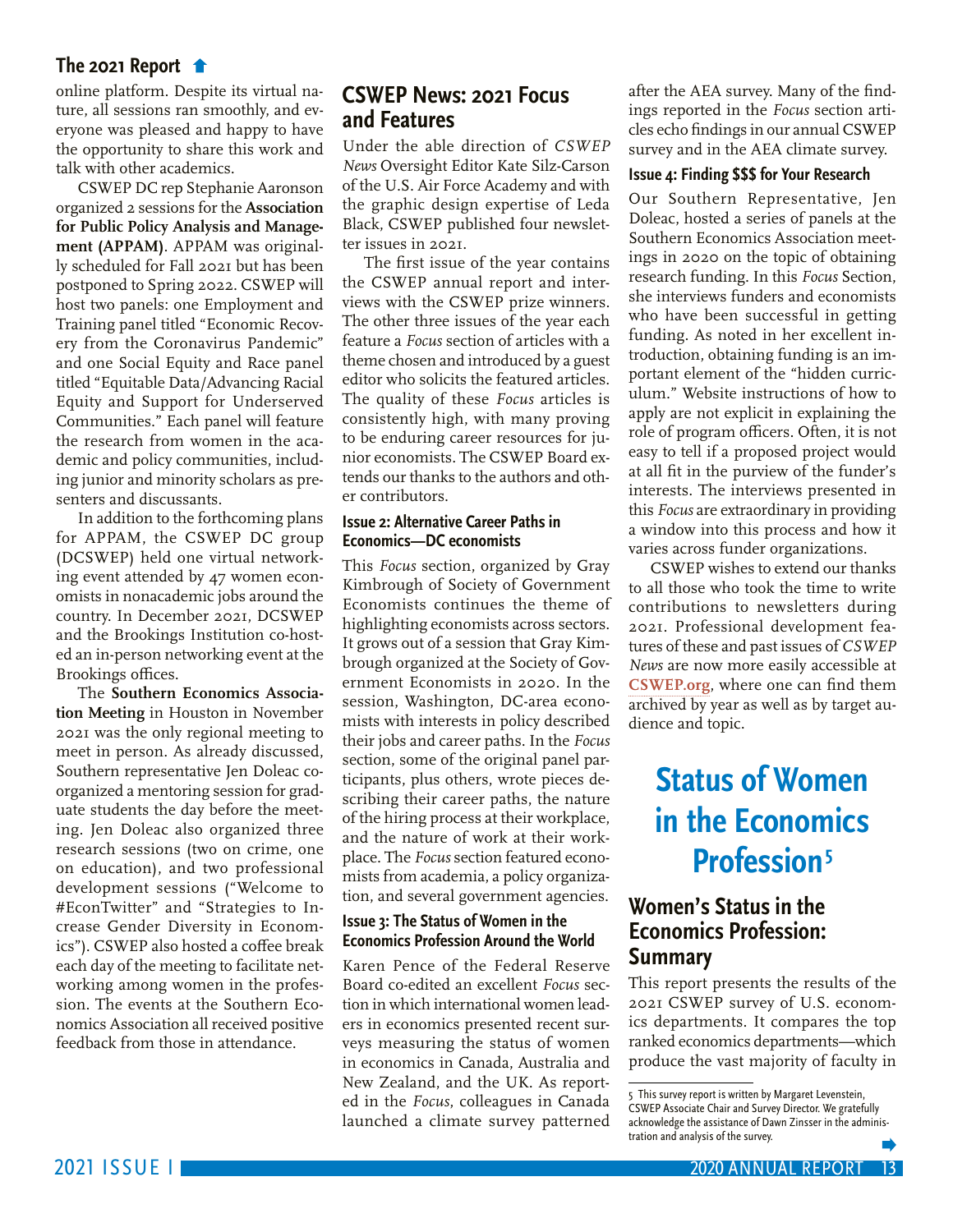## <span id="page-13-0"></span> **[Table 1. The Pipeline for Departments](#page-12-0) with Doctoral Programs: Percent and Number of Students and Faculty Who Are Women\***

| Year                                  | 1994-1997 | 1998-2002 | 2003-2007 | 2008-2012 | 2013   | 2014   | 2015   | 2016   | 2017   | 2018   | 2019   | 2020   | 2021   |
|---------------------------------------|-----------|-----------|-----------|-----------|--------|--------|--------|--------|--------|--------|--------|--------|--------|
| <b>Faculty</b>                        |           |           |           |           |        |        |        |        |        |        |        |        |        |
| <b>Full Professor</b>                 |           |           |           |           |        |        |        |        |        |        |        |        |        |
| Percent                               | 6.7%      | 6.4%      | 7.7%      | 10.1%     | 10.9%  | 11.8%  | 12.2%  | 12.9%  | 12.6%  | 14.0%  | 14.3%  | 14.7%  | 15.5%  |
| Number                                | 93.7      | 94.9      | 122.7     | 160.8     | 169.2  | 185.5  | 194.2  | 204.0  | 193.0  | 221.0  | 229.0  | 234.0  | 250.0  |
| <b>Associate Professor</b>            |           |           |           |           |        |        |        |        |        |        |        |        |        |
| Percent                               | 13.4%     | 15.5%     | 20.2%     | 22.4%     | 23.2%  | 23.2%  | 23.8%  | 25.2%  | 23.5%  | 26.0%  | 26.1%  | 27.2%  | 28.1%  |
| <b>Number</b>                         | 74.5      | 85.4      | 113.6     | 136.0     | 139.8  | 150.9  | 155.9  | 173.5  | 157.0  | 174.0  | 184.0  | 190.5  | 196.0  |
| <b>Assistant Professor</b>            |           |           |           |           |        |        |        |        |        |        |        |        |        |
| Percent                               | 23.6%     | 24.4%     | 27.9%     | 28.3%     | 27.8%  | 29.0%  | 28.3%  | 27.9%  | 28.5%  | 28.5%  | 30.2%  | 31.4%  | 32.6%  |
| <b>Number</b>                         | 137.2     | 146.6     | 199.7     | 223.8     | 212.2  | 228.5  | 233.7  | 233.0  | 246.5  | 237.0  | 248.0  | 255.0  | 274.5  |
| <b>All Tenure Track</b><br>(Subtotal) |           |           |           |           |        |        |        |        |        |        |        |        |        |
| Percent                               | 12.1%     | 12.4%     | 15.2%     | 17.4%     | 17.9%  | 18.7%  | 19.0%  | 19.6%  | 19.5%  | 20.5%  | 21.1%  | 21.9%  | 22.9%  |
| Number                                | 305.4     | 326.9     | 436.0     | 520.7     | 521.3  | 564.8  | 583.9  | 610.5  | 596.5  | 632.0  | 661.0  | 679.5  | 720.5  |
| <b>All Non-Tenure Track</b>           |           |           |           |           |        |        |        |        |        |        |        |        |        |
| Percent                               | 33.2%     | 30.8%     | 33.2%     | 34.4%     | 35.1%  | 37.8%  | 34.7%  | 35.1%  | 34.9%  | 36.9%  | 37.9%  | 39.3%  | 40.1%  |
| <b>Number</b>                         | 39.2      | 91.0      | 150.7     | 209.0     | 180.0  | 222.0  | 295.5  | 311.0  | 325.0  | 234.0  | 285.3  | 263.0  | 298.0  |
| <b>All Faculty</b>                    |           |           |           |           |        |        |        |        |        |        |        |        |        |
| Percent                               | 13.0%     | 14.2%     | 17.7%     | 20.3%     | 20.5%  | 21.8%  | 22.4%  | 23.1%  | 23.1%  | 23.3%  | 24.4%  | 25.0%  | 26.2%  |
| Number                                | 344.7     | 418.0     | 586.7     | 729.6     | 701.3  | 786.8  | 879.4  | 921.5  | 921.5  | 866.0  | 946.3  | 942.5  | 1018.5 |
| <b>Ph.D. Students</b>                 |           |           |           |           |        |        |        |        |        |        |        |        |        |
| Ph.D. Granted                         |           |           |           |           |        |        |        |        |        |        |        |        |        |
| Percent                               | 24.7%     | 30.0%     | 32.1%     | 33.9%     | 35.3%  | 32.7%  | 34.7%  | 31.0%  | 32.7%  | 31.9%  | 32.4%  | 34.8%  | 32.8%  |
| <b>Number</b>                         | 214.0     | 265.9     | 326.1     | 367.1     | 390.7  | 358.0  | 404.0  | 372.0  | 359.0  | 368.0  | 349.0  | 378.0  | 359.0  |
| <b>ABD</b>                            |           |           |           |           |        |        |        |        |        |        |        |        |        |
| Percent                               | 27.4%     | 30.7%     | 33.9%     | 33.9%     | 32.1%  | 32.2%  | 31.7%  | 31.7%  | 33.0%  | 32.6%  | 32.9%  | 32.6%  | 34.9%  |
| <b>Number</b>                         | 647.2     | 850.4     | 1219.8    | 1317.7    | 1227.5 | 1346.0 | 1324.5 | 1430.0 | 1469.0 | 1477.0 | 1457.0 | 1464.5 | 1610.0 |
| <b>First Year</b>                     |           |           |           |           |        |        |        |        |        |        |        |        |        |
| Percent                               | 29.9%     | 33.2%     | 33.5%     | 32.9%     | 32.6%  | 31.8%  | 31.5%  | 33.4%  | 32.5%  | 33.0%  | 34.7%  | 35.5%  | 38.4%  |
| <b>Number</b>                         | 445.4     | 518.2     | 568.4     | 557.6     | 481.0  | 508.0  | 500.0  | 517.0  | 498.0  | 474.0  | 542.0  | 452.0  | 483.0  |
| <b>Undergraduate</b>                  |           |           |           |           |        |        |        |        |        |        |        |        |        |
| <b>Economics Majors</b><br>Graduated  |           |           |           |           |        |        |        |        |        |        |        |        |        |
| Percent                               | 32.0%     | 32.1%     | 31.6%     | 30.5%     | 32.1%  | 33.6%  | 33.2%  | 32.9%  | 34.0%  | 34.1%  | 33.4%  | 34.9%  | 34.7%  |
| Number                                | 2498      | 3281      | 5114      | 5785      | 5733   | 6998   | 7756   | 7577   | 7894   | 8225   | 8336   | 9202   | 8316   |
| Senior Majors*                        |           |           |           |           |        |        |        |        |        |        |        |        |        |
| Percent                               | missing   | missing   | missing   | 30.6%     | 32.8%  | 32.7%  | 34.6%  | 34.1%  | 34.5%  | 35.9%  | 33.9%  | 34.7%  | 34.4%  |
| Number                                | missing   | missing   | missing   | 7603      | 5767   | 6687   | 7247   | 7534   | 7774   | 8417   | 8356   | 8084   | 7989   |

\*Notes: Entry and exit change the population universe. Any known Ph.D. programs are considered members of the population. Any non-respondents were imputed first with UAQ survey responses and, if those are unavailable, with linear interpolation. All programs responded to the 2019 survey. For five year intervals, simple averages are reported.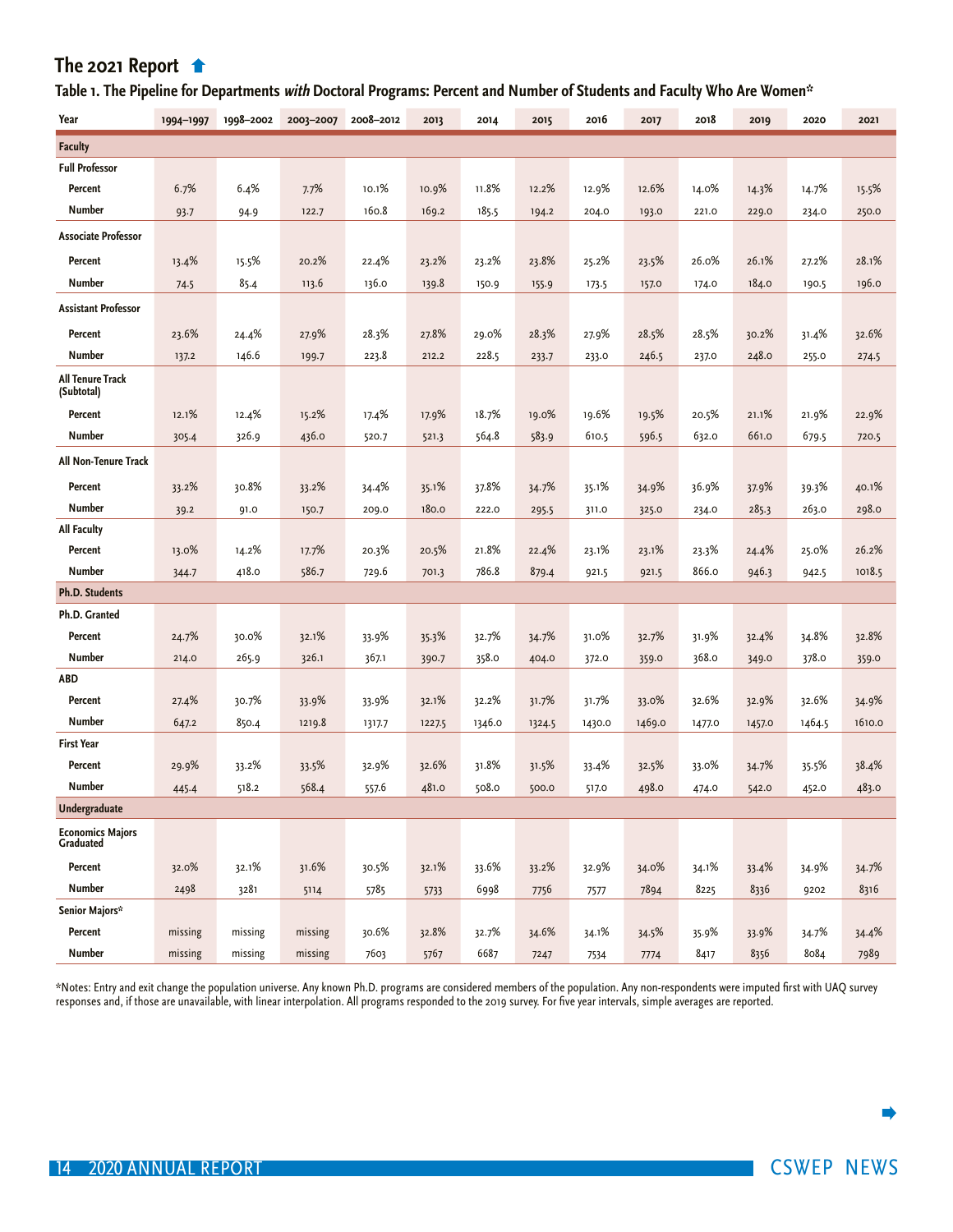<span id="page-14-0"></span>**[Figure 1. The Pipeline for Departments](#page-13-0) with Doctoral Programs: Percent of Doctoral Students and Faculty who are Women, 1994–2021**



Ph.D. granting departments—to all Ph.D. and non-Ph.D. granting departments. It also examines gender differences in outcomes in the Ph.D. job market and progress (and attrition) of women through the academic ranks. After a long period of stagnation in the representation of women in economics, the last few years have begun to show a promising uptick in the entry of women into the economics profession. The share of women entering Ph.D. programs has increased each of the last three years, reaching 38.4% in 2021, the highest ever (Table 1). There has been no increase in the share of new Ph.D.s going to women, but the female share of assistant professors has also reached a new high of 32.6%. The overall share of women in the faculty of Ph.D.-granting economics departments has increased each year since 2017, reaching 26.2%, its highest level ever, in 2021 (Table 1). At every level of the professoriate, the female share is higher in 2021 than at

any point in the past. Another sign of progress is that again in 2021 twelve top-twenty departments have first year classes that are at least 35% female (Table 7). The number of top-twenty departments with incoming classes with fewer than 25% women has declined from 9 in 2017 and 2018 to three in 2021. Note that despite this progress, there are still more women in non-tenure track positions (298) in Ph.D.-granting economics departments than either full (250) or associate (196) professors (Table 1).

The share of women among undergraduate economics majors at these same schools has increased (from 32.1% in 1998 to 34.7% in 2021), but is still well below parity, and does not approach the 55% share of women in the undergraduate population.<sup>6</sup>

In 1971 the AEA established CSWEP as a standing committee to monitor the status and promote the advancement of women in the economics profession. In 1972 CSWEP undertook a broad survey of economics departments and found that women represented 7.6% of new Ph.D.s, and 8.8% of assistant, 3.7% of associate, and 2.4% of full professors. In the two decades after CSWEP's first survey, there was significant improvement in women's representation in economics. By 1994, women made up almost a third of new Ph.D. students and almost a quarter of assistant professors in economics departments with doctoral programs. The share of associate and full professors who were women had almost tripled.

Progress at increasing the representation of women continued through the early 2000s and then essentially

<sup>6</sup> According to the National Center for Science and Engineering Statistics report on Women, Minorities, and Persons with Disabilities in Science and Engineering, 55% of full-time undergraduates are female (National Science Foundation, National Center for Science and Engineering Statistics. 2019. Women, Minorities, and Persons with

Disabilities in Science and Engineering: 2019. Special Report NSF 19-304. Alexandria, VA. Available at **[https://www.nsf.](https://www.nsf.gov/statistics/wmpd) [gov/statistics/wmpd](https://www.nsf.gov/statistics/wmpd)**).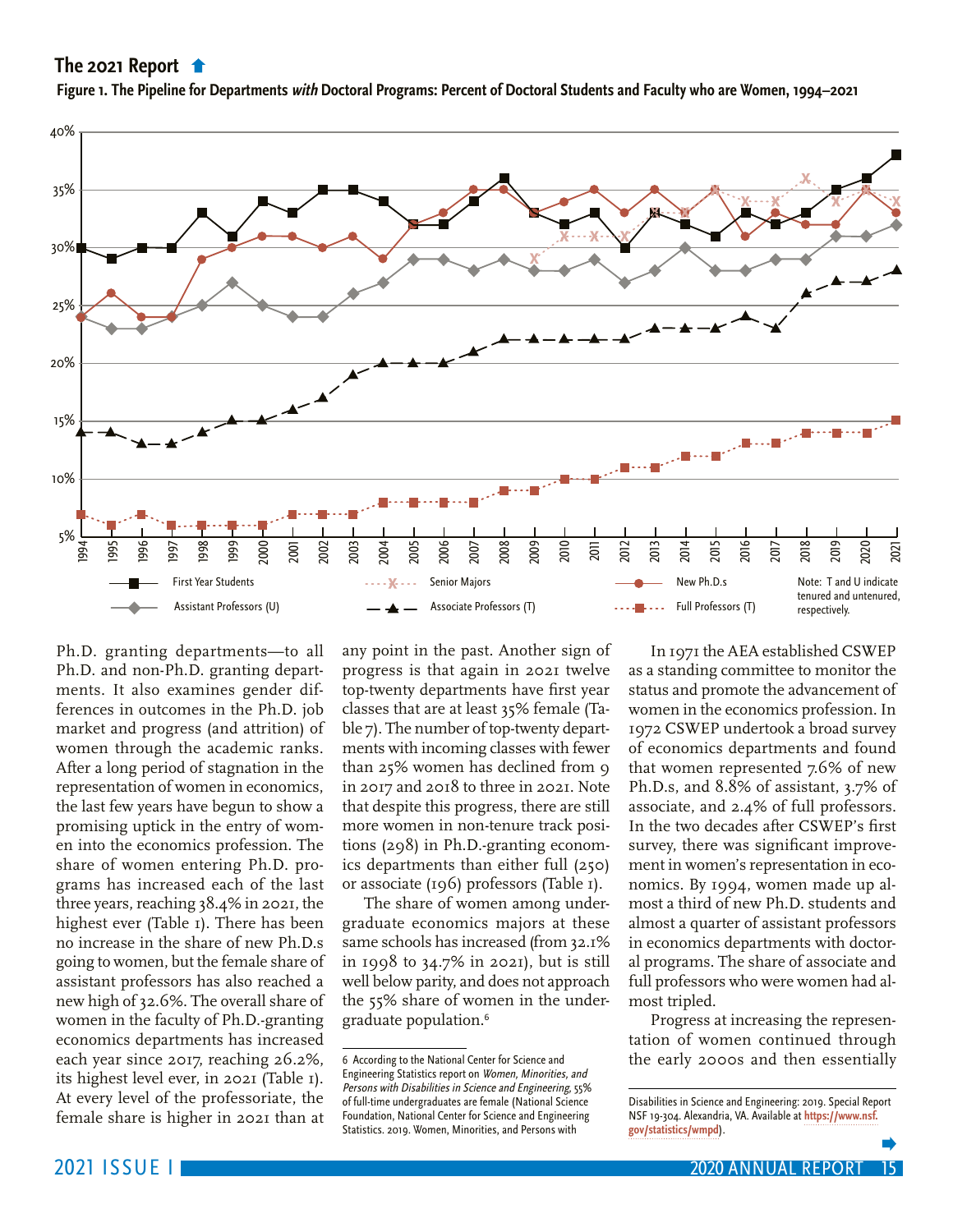## <span id="page-15-0"></span> **[Table 2a. The Pipeline for Top Departments: P](#page-14-0)ercent and Numbers of Faculty and Students who are Women at All Top 10 Schools**

| Year                                            | 1994-1997 | 1998-2002    | 2003-2007 | 2008-2012 | 2013         | 2014         | 2015  | 2016  | 2017  | 2018         | 2019  | 2020  | 2021  |
|-------------------------------------------------|-----------|--------------|-----------|-----------|--------------|--------------|-------|-------|-------|--------------|-------|-------|-------|
| <b>Faculty</b>                                  |           |              |           |           |              |              |       |       |       |              |       |       |       |
| <b>Full Professor</b>                           |           |              |           |           |              |              |       |       |       |              |       |       |       |
| Percent                                         | 4.7%      | 7.1%         | 8.3%      | 8.9%      | 9.6%         | 9.7%         | 9.6%  | 9.2%  | 9.1%  | 10.7%        | 12.2% | 12.5% | 12.7% |
| <b>Number</b>                                   | 10.8      | 17.8         | 21.5      | 25.8      | 28.0         | 27.0         | 27.0  | 26.0  | 27.0  | 33.0         | 39.0  | 39.0  | 34.0  |
| <b>Associate Professor</b>                      |           |              |           |           |              |              |       |       |       |              |       |       |       |
| Percent                                         | 12.5%     | 21.1%        | 16.4%     | 22.5%     | 23.3%        | 21.9%        | 25.0% | 28.9% | 30.8% | 26.3%        | 21.2% | 22.2% | 31.2% |
| <b>Number</b>                                   | 4.5       | 6.1          | 4.8       | 7.7       | 7.0          | 7.0          | 8.0   | 13.0  | 12.0  | 10.0         | 7.0   | 8.0   | 10.0  |
| <b>Assistant Professor</b>                      |           |              |           |           |              |              |       |       |       |              |       |       |       |
| Percent                                         | 20.4%     | 18.0%        | 22.7%     | 23.1%     | 17.0%        | 20.0%        | 21.6% | 18.0% | 20.2% | 17.9%        | 19.8% | 22.4% | 21.1% |
| <b>Number</b>                                   | 20.8      | 19.0         | 23.7      | 23.0      | 15.0         | 18.0         | 21.0  | 18.0  | 22.0  | 17.0         | 19.0  | 22.0  | 19.0  |
| All Tenure Track (Subtotal)                     |           |              |           |           |              |              |       |       |       |              |       |       |       |
| Percent                                         | 9.9%      | 11.1%        | 12.7%     | 13.3%     | 12.2%        | 13.0%        | 13.6% | 13.3% | 13.7% | 13.6%        | 14.5% | 15.5% | 16.2% |
| <b>Number</b>                                   | 36.0      | 42.9         | 50.0      | 56.5      | 50.0         | 52.0         | 56.0  | 57.0  | 61.0  | 60.0         | 65.0  | 69.0  | 63.0  |
| All Non-Tenure Track                            |           |              |           |           |              |              |       |       |       |              |       |       |       |
| Percent                                         | 34.7%     | 31.4%        | 40.0%     | 35.9%     | 35.2%        | 33.9%        | 44.3% | 39.3% | 33.3% | 34.4%        | 35.7% | 34.2% | 32.9% |
| <b>Number</b>                                   | 5.3       | 7.6          | 15.2      | 20.0      | 19.0         | 20.0         | 43.0  | 35.0  | 29.0  | 22.0         | 30.3  | 25.0  | 24.0  |
| <b>All Faculty</b>                              |           |              |           |           |              |              |       |       |       |              |       |       |       |
| Percent                                         | 10.8%     | 12.3%        | 15.1%     | 15.8%     | 14.8%        | 15.7%        | 19.5% | 17.8% | 16.9% | 16.2%        | 17.9% | 18.1% | 18.8% |
| <b>Number</b>                                   | 41.3      | 50.5         | 65.2      | 76.5      | 69.0         | 72.0         | 99.0  | 92.0  | 90.0  | 82.0         | 95.3  | 94.0  | 87.0  |
| <b>Ph.D. Students</b>                           |           |              |           |           |              |              |       |       |       |              |       |       |       |
| Ph.D. Granted                                   |           |              |           |           |              |              |       |       |       |              |       |       |       |
| Percent                                         | 24.6%     | 24.8%        | 28.6%     | 26.7%     | 31.3%        | 25.9%        | 25.9% | 26.4% | 28.4% | 23.6%        | 29.9% | 23.6% | 23.6% |
| <b>Number</b>                                   | 51.3      | 51.0         | 57.0      | 54.0      | 67.0         | 51.0         | 52.0  | 58.0  | 57.0  | 49.0         | 64.0  | 49.0  | 49.0  |
| <b>ABD</b>                                      |           |              |           |           |              |              |       |       |       |              |       |       |       |
| Percent                                         | 22.9%     | 24.4%        | 28.0%     | 26.1%     | 30.4%        | 25.4%        | 25.1% | 25.4% | 24.6% | 26.9%        | 25.2% | 24.7% | 27.0% |
| <b>Number</b>                                   | 134.8     | 184.0        | 240.2     | 218.8     | 255.0        | 217.0        | 225.0 | 247.0 | 221.0 | 264.0        | 234.0 | 233.0 | 265.0 |
| <b>First Year</b>                               |           |              |           |           |              |              |       |       |       |              |       |       |       |
| Percent                                         | 24.5%     | 28.1%        | 26.3%     | 24.4%     | 27.9%        | 24.0%        | 23.9% | 29.8% | 25.8% | 26.1%        | 32.1% | 32.6% | 36.2% |
| <b>Number</b>                                   | 69.3      | 72.5         | 66.8      | 61.0      | 65.0         | 62.0         | 52.0  | 68.0  | 66.o  | 59.0         | 71.0  | 71.0  | 68.0  |
| <b>Undergraduate</b>                            |           |              |           |           |              |              |       |       |       |              |       |       |       |
| <b>Economics Majors</b><br>Graduated<br>Percent |           |              |           |           |              |              |       |       |       |              |       |       |       |
| <b>Number</b>                                   | 31.1%     | 34.1%<br>668 | 35.7%     | 35.5%     | 39.6%<br>866 | 37.2%<br>849 | 36.9% | 36.0% | 39.6% | 36.3%<br>866 | 37.1% | 36.5% | 40.7% |
| <b>Senior Majors</b>                            | 372       |              | 777       | 744       |              |              | 895   | 907   | 990   |              | 965   | 944   | 1051  |
| Percent                                         | missing   | missing      | missing   | 38.7%     | 38.0%        | 38.6%        | 37.3% | 36.6% | 38.3% | 38.9%        | 37.1% | 37.7% | 38.8% |
| <b>Number</b>                                   | missing   | missing      | missing   | 967       | 994          | 1003         | 898   | 924   | 984   | 959          | 1014  | 1023  | 1066  |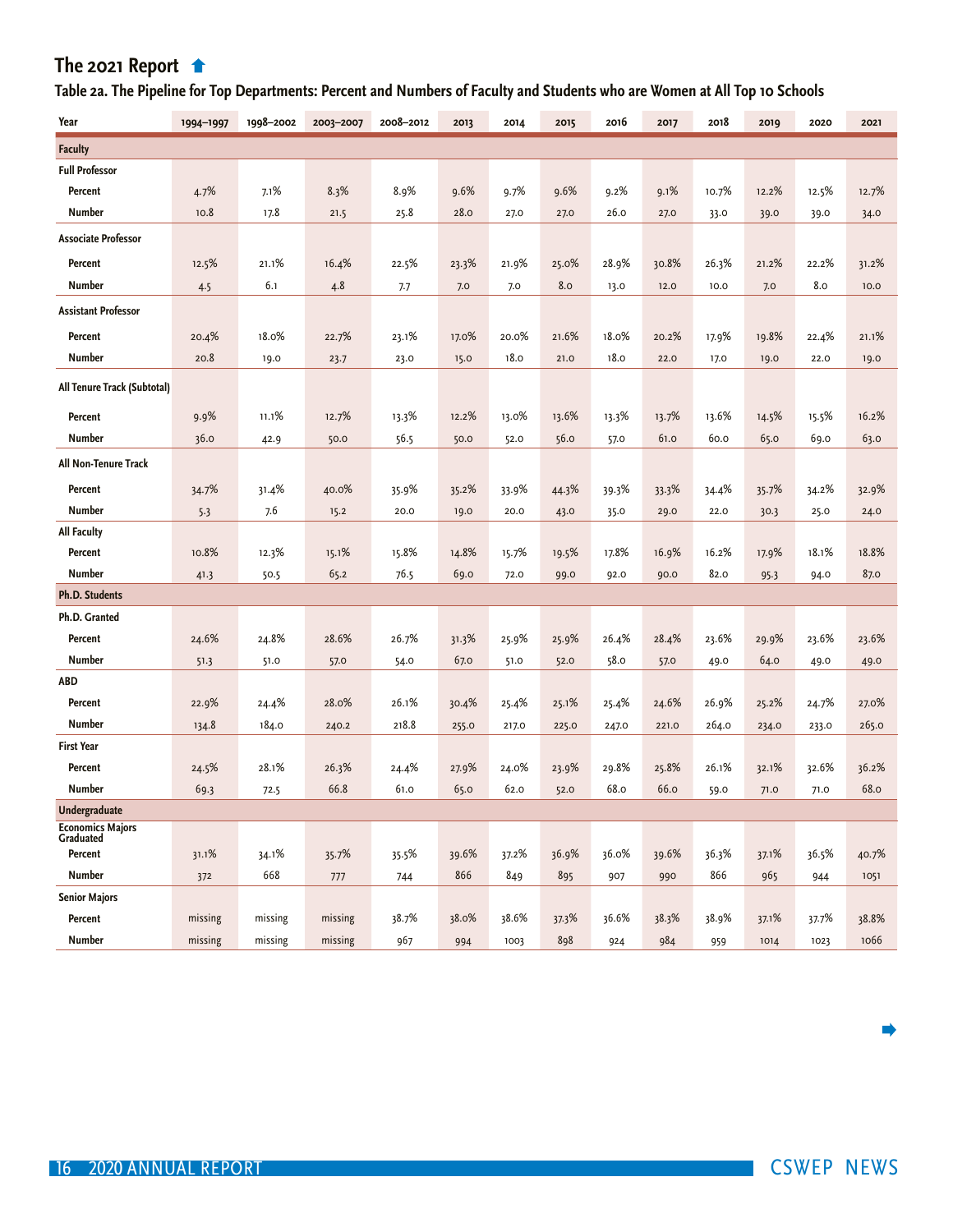## <span id="page-16-0"></span> **[Table 2b. The Pipeline for Top Departments: P](#page-15-0)ercent and Numbers of Faculty and Students who are Women at All Top 20 Schools**

| Year                                            | 1994-1997 | 1998-2002 | 2003-2007 | 2008-2012 | 2013  | 2014  | 2015  | 2016  | 2017  | 2018  | 2019  | 2020  | 2021  |
|-------------------------------------------------|-----------|-----------|-----------|-----------|-------|-------|-------|-------|-------|-------|-------|-------|-------|
| <b>Faculty</b>                                  |           |           |           |           |       |       |       |       |       |       |       |       |       |
| <b>Full Professor</b>                           |           |           |           |           |       |       |       |       |       |       |       |       |       |
| Percent                                         | 4.3%      | 6.4%      | 7.7%      | 8.8%      | 9.6%  | 10.0% | 10.1% | 11.3% | 10.2% | 11.6% | 12.7% | 13.1% | 13.4% |
| <b>Number</b>                                   | 17.3      | 29.5      | 36.5      | 42.8      | 49.0  | 49.0  | 50.0  | 58.0  | 53.0  | 62.0  | 69.0  | 72.0  | 69.0  |
| <b>Associate Professor</b>                      |           |           |           |           |       |       |       |       |       |       |       |       |       |
| Percent                                         | 11.9%     | 17.1%     | 16.3%     | 22.5%     | 19.1% | 20.4% | 19.6% | 20.2% | 20.6% | 20.6% | 16.8% | 16.4% | 21.2% |
| <b>Number</b>                                   | 9.8       | 11.6      | 10.1      | 19.9      | 17.0  | 19.0  | 19.0  | 22.0  | 20.0  | 20.0  | 16.0  | 15.0  | 19.0  |
| <b>Assistant Professor</b>                      |           |           |           |           |       |       |       |       |       |       |       |       |       |
| Percent                                         | 18.0%     | 18.2%     | 24.5%     | 22.9%     | 18.7% | 21.3% | 21.5% | 21.2% | 20.7% | 21.5% | 22.3% | 25.0% | 22.7% |
| <b>Number</b>                                   | 31.8      | 35.3      | 50.6      | 49.4      | 37.0  | 43.0  | 44.0  | 44.0  | 43.0  | 45.0  | 43.0  | 50.0  | 48.0  |
| All Tenure Track (Subtotal)                     |           |           |           |           |       |       |       |       |       |       |       |       |       |
| Percent                                         | 9.0%      | 10.6%     | 13.1%     | 14.1%     | 12.9% | 14.1% | 14.2% | 14.9% | 14.0% | 15.1% | 15.4% | 16.3% | 16.7% |
| <b>Number</b>                                   | 58.8      | 76.4      | 97.2      | 112.1     | 103.0 | 111.0 | 113.0 | 124.0 | 116.0 | 127.0 | 128.0 | 137.0 | 136.0 |
| All Non-Tenure Track                            |           |           |           |           |       |       |       |       |       |       |       |       |       |
| Percent                                         | 37.3%     | 32.3%     | 41.5%     | 34.3%     | 38.9% | 39.6% | 42.8% | 39.3% | 38.2% | 32.5% | 39.0% | 40.4% | 39.5% |
| <b>Number</b>                                   | 11.5      | 16.7      | 30.2      | 46.5      | 44.0  | 57.0  | 83.0  | 70.0  | 72.0  | 48.0  | 75.3  | 70.5  | 73.0  |
| <b>All Faculty</b>                              |           |           |           |           |       |       |       |       |       |       |       |       |       |
| Percent                                         | 10.2%     | 12.0%     | 15.6%     | 17.0%     | 16.1% | 18.1% | 19.8% | 19.2% | 18.5% | 17.7% | 19.8% | 20.4% | 20.9% |
| <b>Number</b>                                   | 70.3      | 93.1      | 127.4     | 158.6     | 147.0 | 168.0 | 196.0 | 194.0 | 188.0 | 175.0 | 203.3 | 207.5 | 209.0 |
| <b>Ph.D. Students</b>                           |           |           |           |           |       |       |       |       |       |       |       |       |       |
| Ph.D. Granted                                   |           |           |           |           |       |       |       |       |       |       |       |       |       |
| Percent                                         | 25.0%     | 24.9%     | 29.5%     | 28.2%     | 33.2% | 29.3% | 28.4% | 26.2% | 26.9% | 25.3% | 32.0% | 27.7% | 26.3% |
| <b>Number</b>                                   | 84.3      | 84.1      | 102.1     | 100.6     | 124.0 | 102.0 | 110.0 | 112.0 | 98.0  | 98.0  | 123.0 | 103.0 | 94.0  |
| <b>ABD</b>                                      |           |           |           |           |       |       |       |       |       |       |       |       |       |
| Percent                                         | 23.4%     | 26.2%     | 29.9%     | 28.2%     | 30.3% | 26.5% | 25.7% | 26.7% | 27.0% | 27.3% | 25.9% | 26.9% | 31.6% |
| <b>Number</b>                                   | 218.9     | 297.4     | 407.1     | 401.5     | 444.0 | 427.0 | 390.0 | 451.0 | 444.0 | 447.0 | 396.0 | 439.0 | 521.0 |
| <b>First Year</b>                               |           |           |           |           |       |       |       |       |       |       |       |       |       |
| Percent                                         | 25.8%     | 29.3%     | 28.4%     | 27.6%     | 28.4% | 27.4% | 24.9% | 29.5% | 26.0% | 29.9% | 32.5% | 34.4% | 35.3% |
| <b>Number</b>                                   | 124.1     | 142.5     | 135.4     | 129.2     | 121.0 | 123.0 | 112.0 | 130.0 | 116.0 | 126.0 | 167.0 | 128.0 | 129.0 |
| <b>Undergraduate</b><br><b>Economics Majors</b> |           |           |           |           |       |       |       |       |       |       |       |       |       |
| Graduated                                       |           |           |           |           |       |       |       |       |       |       |       |       |       |
| Percent                                         | 32.2%     | 33.9%     | 35.5%     | 35.5%     | 39.3% | 37.4% | 37.2% | 37.3% | 38.8% | 37.0% | 36.9% | 37.6% | 41.2% |
| <b>Number</b>                                   | 866       | 1362      | 1906      | 1943      | 2241  | 2290  | 2494  | 2502  | 2512  | 2431  | 2324  | 2385  | 2430  |
| <b>Senior Majors</b>                            |           |           |           |           |       |       |       |       |       |       |       |       |       |
| Percent                                         | missing   | missing   | missing   | 36.1%     | 39.1% | 37.8% | 38.3% | 37.9% | 37.8% | 38.6% | 37.7% | 38.1% | 37.8% |
| <b>Number</b>                                   | missing   | missing   | missing   | 2326      | 2627  | 2676  | 2643  | 2601  | 2602  | 2699  | 2590  | 2522  | 2626  |

For each category, the table gives women as a percentage of total. For the five-year intervals, simple averages of annual percentages are reported.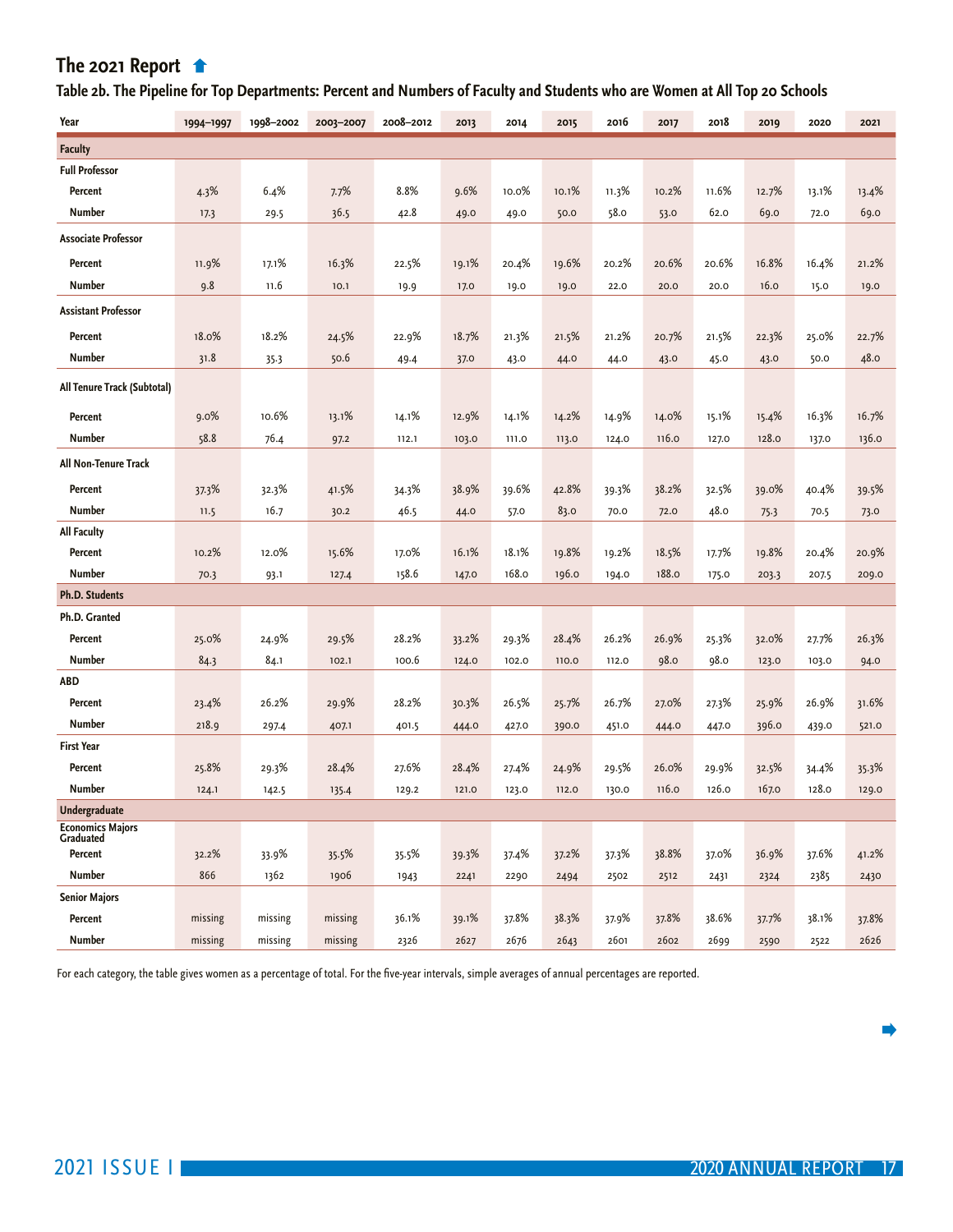

<span id="page-17-0"></span>**[Figure 2. The Pipeline for Departments](#page-16-0) without Doctoral Programs: Percent of Students and Faculty who are Women, 2006–2021**

stopped for nearly two decades. The small but positive changes in the last three years suggest that improvement in the representation of women in the economics profession is possible. Continuing commitment at the department and discipline level to make the field inclusive and equitable are critical to continuing this progress so that the field is more representative of the people it studies.

## **The CSWEP Annual Surveys, 1972–2021**

In fall 2021 CSWEP surveyed 127 doctoral departments and 124 non-doctoral departments. This report analyzes the responses provided by 127 doctoral and 110 non-doctoral departments.7 The non-doctoral sample is based on the listing of "Baccalaureate Colleges— Liberal Arts" from the *Carnegie Classification of Institutions of Higher Learning* (2000 Edition). Starting in 2006 the survey was augmented to include departments in research universities that offer a Master's degree but not a Ph.D. degree program in economics. We have harmonized and documented the departmental-level data from the 1990s to the current period to improve our analysis of long-run trends in the profession. Department-level longitudinal reports are provided to all responding departments; these reports are shared with department chairs and CSWEP liaisons on an annual basis. Previous years of the survey are accessible as ICPSR study **[37118](https://www.icpsr.umich.edu/web/ICPSR/studies/37118)**.

## **2021 Survey Results**

In 2021 the share of tenure-track faculty in Ph.D.-granting economics departments who are women reached an all-time high at 22.9% (Table 1). The shares of women at each level of the professoriate—assistant, associate, and full—reached all-time highs (Figure 1). Perhaps most importantly, after having been flat since 2005, the share of assistant professors in Ph.D.-granting departments increased in each of the last three years. Similarly, the share of women in the entering Ph.D. class, which had stagnated over the previous two decades, increased in each of the last three years. Even with the progress of the last three years, women make up barely a quarter of all faculty in Ph.D. granting departments, and over a quarter of all female faculty in Ph.D.-granting departments are in non-tenure track positions (Table 1): there is still a long way to creating an equitable and inclusive economics profession.

Turning to the 21 economics departments that make up the "top twenty" and produce the vast majority of faculty who teach in Ph.D.-granting

<sup>7</sup> We handle missing data as follows. We impute responses for missing items or non-responding departments. In years when non-responders to the CSWEP survey did respond to the AEA's Universal Academic Questionnaire (UAQ), we use UAQ data to impute missing responses. When the department responded to neither CSWEP nor UAQ, we use linear interpolation from survey responses in other years. Table 8 and appendix figures provide more detail on response rates and the impact of imputation on reported results. We are

very grateful to Charles C. Scott and the American Economic Association for sharing the UAQ data with us.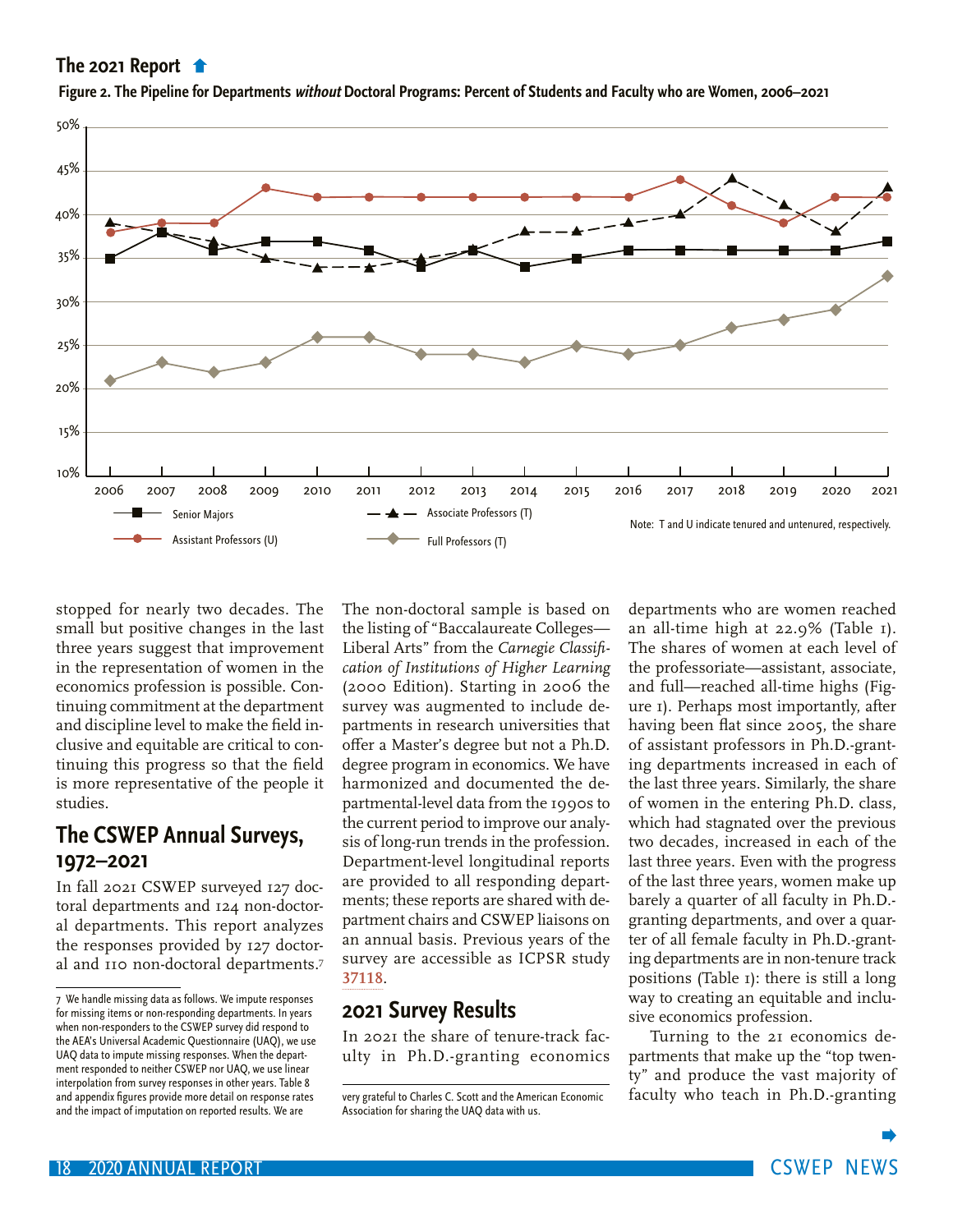#### <span id="page-18-0"></span>**Table 3. Percent Women Faculty and Students: Economics Departments without Doctoral Programs**

|                                                 | 2006    | 2007    | 2008    | 2009    | 2010    | 2011    | 2012    | 2013   | 2014   | 2015   | 2016   | 2017   | 2018   | 2019   | 2020   | 2021   |
|-------------------------------------------------|---------|---------|---------|---------|---------|---------|---------|--------|--------|--------|--------|--------|--------|--------|--------|--------|
| <b>Faculty</b>                                  |         |         |         |         |         |         |         |        |        |        |        |        |        |        |        |        |
| <b>Full Professor</b>                           |         |         |         |         |         |         |         |        |        |        |        |        |        |        |        |        |
| Percent                                         | 20.7%   | 22.2%   | 21.2%   | 22.9%   | 25.2%   | 25.2%   | 23.9%   | 23.6%  | 23.5%  | 23.9%  | 23.7%  | 25.0%  | 27.4%  | 27.9%  | 28.5%  | 33.1%  |
| <b>Number</b>                                   | 79.4    | 88.8    | 92.0    | 107.7   | 116.2   | 118.7   | 111.4   | 106.0  | 105.5  | 107.0  | 102.5  | 111.5  | 125.5  | 128.2  | 128.3  | 150.2  |
| <b>Associate Professor</b>                      |         |         |         |         |         |         |         |        |        |        |        |        |        |        |        |        |
| Percent                                         | 38.2%   | 36.5%   | 35.2%   | 33.6%   | 32.6%   | 33.0%   | 33.8%   | 35.6%  | 36.1%  | 37.7%  | 38.6%  | 40.3%  | 44.5%  | 41.6%  | 39.0%  | 41.7%  |
| Number                                          | 92.0    | 92.1    | 92.7    | 89.6    | 92.0    | 92.3    | 90.9    | 90.2   | 95.7   | 97.8   | 97.6   | 106.8  | 119.5  | 119.5  | 107.0  | 128.1  |
| <b>Assistant Professor</b>                      |         |         |         |         |         |         |         |        |        |        |        |        |        |        |        |        |
| Percent                                         | 38.2%   | 39.4%   | 39.4%   | 42.3%   | 40.6%   | 41.0%   | 40.4%   | 40.8%  | 42.0%  | 42.6%  | 41.4%  | 43.1%  | 40.5%  | 39.8%  | 41.4%  | 41.5%  |
| Number                                          | 87.7    | 95.5    | 102.2   | 110.8   | 116.1   | 121.3   | 119.3   | 111.1  | 116.3  | 126.2  | 125.1  | 131.0  | 132.2  | 137.2  | 147.7  | 141.2  |
| All Tenure Track (Subtotal)                     |         |         |         |         |         |         |         |        |        |        |        |        |        |        |        |        |
| Percent                                         | 30.3%   | 30.9%   | 30.0%   | 30.8%   | 31.5%   | 31.7%   | 31.2%   | 31.5%  | 32.1%  | 33.0%  | 32.9%  | 34.4%  | 35.8%  | 35.3%  | 35.4%  | 38.1%  |
| Number                                          | 259.1   | 276.3   | 286.9   | 308.1   | 324.3   | 332.2   | 321.6   | 307.3  | 317.5  | 331.0  | 325.2  | 349.3  | 377.2  | 384.8  | 383.0  | 419.6  |
| All Non-Tenure Track                            |         |         |         |         |         |         |         |        |        |        |        |        |        |        |        |        |
| Percent                                         | 34.0%   | 34.7%   | 36.9%   | 29.0%   | 36.4%   | 34.2%   | 31.3%   | 34.6%  | 33.6%  | 34.4%  | 33.9%  | 30.9%  | 25.7%  | 32.3%  | 24.4%  | 36.8%  |
| <b>Number</b>                                   | 80.6    | 87.1    | 98.4    | 82.2    | 93.2    | 89.7    | 100.6   | 64.3   | 84.0   | 129.5  | 112.7  | 90.8   | 48.2   | 81.0   | 49.3   | 112.0  |
| <b>All Faculty</b>                              |         |         |         |         |         |         |         |        |        |        |        |        |        |        |        |        |
| Percent                                         | 31.1%   | 31.8%   | 31.5%   | 30.4%   | 32.5%   | 32.2%   | 31.2%   | 32.0%  | 32.4%  | 33.4%  | 33.2%  | 33.6%  | 34.3%  | 34.7%  | 33.7%  | 37.8%  |
| <b>Number</b>                                   | 339.8   | 363.4   | 385.3   | 390.2   | 417.5   | 421.9   | 422.2   | 371.5  | 401.5  | 460.5  | 437.8  | 440.2  | 425.3  | 465.8  | 432.3  | 531.6  |
| <b>Students</b>                                 |         |         |         |         |         |         |         |        |        |        |        |        |        |        |        |        |
| <b>Undergraduate Economics Majors Graduated</b> |         |         |         |         |         |         |         |        |        |        |        |        |        |        |        |        |
| Percent                                         | 34.2%   | 33.7%   | 33.7%   | 34.8%   | 35.5%   | 34.4%   | 33.6%   | 34.6%  | 35.2%  | 33.1%  | 35.4%  | 35.4%  | 34.7%  | 35.1%  | 36.6%  | 35.9%  |
| Number                                          | 1398.6  | 1427.2  | 1562.5  | 1652.5  | 1696.8  | 1661.2  | 1543.2  | 1519.0 | 2003.6 | 2044.9 | 2302.5 | 2167.3 | 2279.5 | 2234.8 | 2206.7 | 2120.1 |
| <b>Undergraduate Senior Majors</b>              |         |         |         |         |         |         |         |        |        |        |        |        |        |        |        |        |
| Percent                                         | 35.0%   | 37.8%   | 36.3%   | 36.6%   | 36.9%   | 35.8%   | 34.2%   | 35.6%  | 33.8%  | 35.2%  | 35.7%  | 36.0%  | 35.6%  | 35.7%  | 36.5%  | 37.3%  |
| Number                                          | 1492.0  | 1747.4  | 1735.6  | 1855.2  | 1852.1  | 1827.0  | 1759.4  | 1708.9 | 1830.3 | 2154.2 | 2281.4 | 2281.2 | 2249.3 | 2249.0 | 2257.7 | 2436.5 |
| M.A. Students Graduated                         |         |         |         |         |         |         |         |        |        |        |        |        |        |        |        |        |
| Percent                                         | 31.9%   | 43.1%   | 32.4%   | 39.2%   | 36.7%   | 40.1%   | 36.6%   | 34.7%  | 40.7%  | 37.7%  | 36.9%  | 40.2%  | 35.6%  | 32.5%  | 39.4%  | 33.7%  |
| <b>Number</b>                                   | 19.0    | 58.5    | 72.7    | 89.7    | 86.1    | 74.8    | 61.3    | 46.0   | 66.5   | 57.0   | 43.5   | 49.0   | 22.0   | 63.5   | 41.0   | 29.0   |
| M.A. Students Expected to Graduate              |         |         |         |         |         |         |         |        |        |        |        |        |        |        |        |        |
| Percent                                         | missing | missing | missing | missing | missing | missing | missing | 42.6%  | 37.9%  | 35.7%  | 44.5%  | 34.4%  | 33.2%  | 34.6%  | 35.2%  | 40.9%  |
| <b>Number</b>                                   | missing | missing | missing | missing | missing | missing | missing | 40.0   | 58.8   | 43.3   | 39.3   | 54.0   | 47.0   | 78.0   | 34.0   | 63.0   |
| <b>N</b> Respondents                            | 106.0   | 106.0   | 107.0   | 107.0   | 108.0   | 108.0   | 108.0   | 109.0  | 109.0  | 109.0  | 110.0  | 110.0  | 110.0  | 110.0  | 107.0  | 118.0  |

Notes: For each category, the table gives women as a percentage of women plus men.

departments, we see both hopeful and concerning news in 2021 (Tables 2a and 2b). The number of female tenure-track faculty *fell* in both top 10 and top 20 departments last year. Perhaps most disturbing, the number and share of female assistant professors fell. There are 19 female assistant professors in top ten departments, below the average for the 1990s. Women make up a smaller share of assistant professors in top departments than they did in the beginning of the 21st century. On the other hand, the share of women in the entering Ph.D. classes in both top ten and top 20 departments increased last year

and in every year for the last three years. In 2021 women make up 36.2% of new students in top ten departments, the highest fraction ever.

Turning to an examination of nondoctoral departments, we see a similarly mixed, but somewhat more positive, pattern (Figure 2 and Table 3).<sup>8</sup> The share of faculty who are women is higher than in Ph.D.-granting departments at every level of the professoriate and has increased from around thirty percent in the early 2000s to 38.1% in 2021. The female share of both assistant professor and associate professors is above 40%. Both doctoral and nondoctoral programs rely on women to teach, with women making up 40.1% of all non-tenure track faculty in the former and 36.8% in the latter (Tables 1 and 3).

At every level of the academic hierarchy, from entering Ph.D. student to full professor, women have been and remain a minority. Moreover, within the tenure track, from new Ph.D. to full professor, the higher the rank, the lower the representation of women (Figure

<sup>8</sup> We report data on non-Ph.D. departments beginning in 2006. The sample changed considerably in that year, expanding to include departments in universities that give Masters degrees. Figure 2 and Table 3 use a consistent panel of departments over time.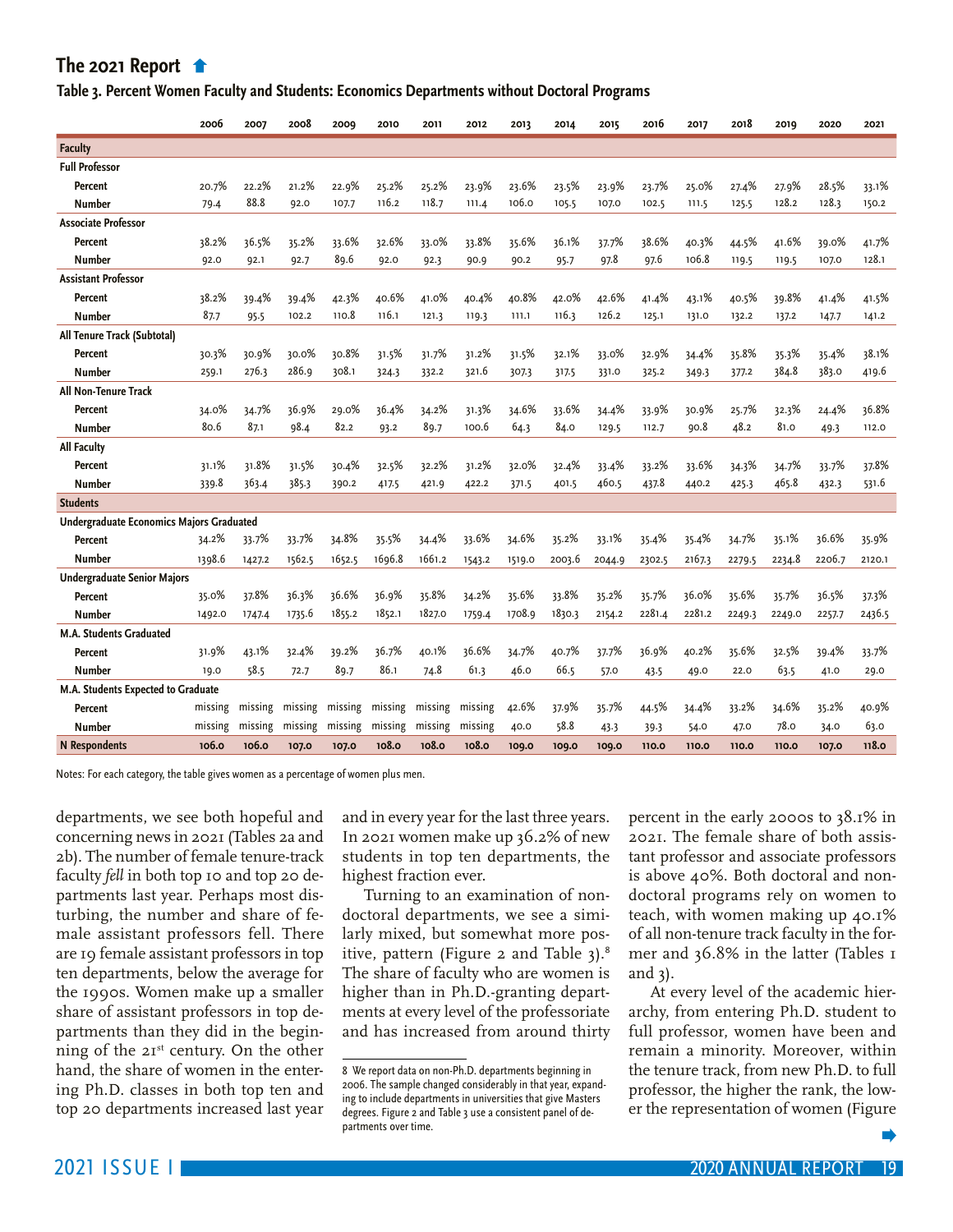#### <span id="page-19-0"></span>**[Table 4. Percent Women in Job Placements of](#page-18-0) New Ph.D.s from the Top Economics Departments**

|                                        | <b>All Top 10 Schools</b> |                                 |                  |                                         |               |        |        |       |         |                  | All Top 20 Schools                      |                  |               |               |          |       |       |              |
|----------------------------------------|---------------------------|---------------------------------|------------------|-----------------------------------------|---------------|--------|--------|-------|---------|------------------|-----------------------------------------|------------------|---------------|---------------|----------|-------|-------|--------------|
|                                        | $1994 -$<br>1997          | 1998-<br>2002                   | $2003 -$<br>2007 | 2008-<br>2012                           | 2013-<br>2017 | 2018   | 2019   | 2020  | 2021    | $1994 -$<br>1997 | 1998-<br>2002                           | $2003 -$<br>2007 | 2008-<br>2012 | 2013-<br>2017 | 2018     | 2019  | 2020  | 2021         |
| <b>U.S.-based, All Types</b>           |                           |                                 |                  |                                         |               |        |        |       |         |                  |                                         |                  |               |               |          |       |       |              |
| <b>Percent</b>                         | 24.9%                     | 29.7%                           | 30.1%            | 26.2%                                   | 27.7%         | 20.7%  | 37.7%  | 25.9% | 24.7%   | 26.7%            | 29.1%                                   | 31.6%            | 29.3%         | 28.3%         | 23.8%    | 35.6% | 28.8% | <b>26.9%</b> |
| <b>Number</b>                          | 35.8                      | 39.1                            | 45.3             | 35.6                                    | 38.2          | 31.0   | 52.0   | 42.0  | 38.0    | 58.9             | 59.9                                    | 80.0             | 66.1          | <b>71.0</b>   | 64.0     | 88.0  | 78.0  | 67.0         |
| Faculty, Ph.D. Granting Department     |                           |                                 |                  |                                         |               |        |        |       |         |                  |                                         |                  |               |               |          |       |       |              |
| Percent                                | 22.1%                     | 25.9%                           | 29.8%            | 24.5%                                   | 28.0%         | 17.6%  | 42.6%  | 23.0% | 27.5%   | 24.0%            | 26.3%                                   | 30.9%            | 27.8%         | 27.3%         | 20.2%    | 40.9% | 24.4% | 30.8%        |
| Number                                 | 16.0                      | 18.9                            | 26.8             | 17.8                                    | 19.4          | 13.0   | 29.0   | 14.0  | 11.0    | 27.0             | 29.5                                    | 44.4             | 33.2          | 29.4          | 22.0     | 38.0  | 22.0  | 16.0         |
| Faculty, Non-Ph.D. Granting Department |                           |                                 |                  |                                         |               |        |        |       |         |                  |                                         |                  |               |               |          |       |       |              |
| Percent                                | 42.1%                     | 50.1%                           | 26.5%            | 35.1%                                   | 34.4%         | 14.3%  | 0.0%   | 20.0% | 100.0%  | 41.8%            | 50.2%                                   | 30.8%            | 41.2%         | 33.0%         | 14.3%    | 28.6% | 10.0% | 80.0%        |
| Number                                 | 6.8                       | 5.3                             | 2.4              | 2.5                                     | 2.0           | 1.0    | 0.0    | 1.0   | 2.0     | 8.8              | 7.3                                     | 6.6              | 6.9           | 6.0           | 1.0      | 4.0   | 1.0   | 4.0          |
| Non Faculty, Any Academic Department   |                           |                                 |                  |                                         |               |        |        |       |         |                  |                                         |                  |               |               |          |       |       |              |
| Percent                                |                           | missing missing missing missing |                  |                                         | 35.4%         | 26.7%  | 28.6%  | 33.3% | 33.3%   |                  | missing missing missing                 |                  | missing       | 28.9%         | 28.6%    | 19.2% | 34.8% | 34.5%        |
| Number                                 |                           | missing missing missing missing |                  |                                         | 3.4           | 4.0    | 2.0    | 5.0   | 6.0     |                  | missing missing missing missing         |                  |               | 6.0           | 8.0      | 5.0   | 8.0   | 10.0         |
| <b>Public Sector</b>                   |                           |                                 |                  |                                         |               |        |        |       |         |                  |                                         |                  |               |               |          |       |       |              |
| Percent                                | 24.1%                     | 30.3%                           | 31.4%            | 29.9%                                   | 27.2%         | 10.0%  | 36.4%  | 32.3% | 12.0%   | 28.3%            | 28.8%                                   | 33.6%            | 28.9%         | 26.4%         | 23.1%    | 37.5% | 32.7% | 16.7%        |
| Number                                 | 6.5                       | 8.5                             | 7.3              | 6.9                                     | 4.6           | 1.0    | 8.0    | 10.0  | 3.0     | 12.3             | 12.9                                    | 14.2             | 11.5          | 9.8           | 9.0      | 15.0  | 16.0  | 9.0          |
| <b>Private Sector</b>                  |                           |                                 |                  |                                         |               |        |        |       |         |                  |                                         |                  |               |               |          |       |       |              |
| Percent                                | 22.4%                     | 30.8%                           | 28.6%            | 24.1%                                   | 25.7%         | 27.3%  | 34.2%  | 24.0% | 23.2%   | 25.2%            | 28.9%                                   | 31.7%            | 28.5%         | 29.7%         | 27.9%    | 35.1% | 31.3% | 25.7%        |
| Number                                 | 6.5                       | 6.4                             | 8.8              | 8.4                                     | 8.8           | 12.0   | 13.0   | 12.0  | 16.0    | 10.9             | 10.2                                    | 14.8             | 14.5          | 19.8          | 24.0     | 26.0  | 31.0  | 28.0         |
| <b>Foreign-based, All Types</b>        |                           |                                 |                  |                                         |               |        |        |       |         |                  |                                         |                  |               |               |          |       |       |              |
| <b>Percent</b>                         | 17.8%                     | 14.5%                           | 23.1%            | 22.9%                                   | 20.2%         | 27.7%  | 24.2%  | 25.9% | 16.7%   | 17.8%            | 19.6%                                   | 22.7%            | 24.4%         | 24.8%         | 26.7%    | 28.8% | 25.4% | 20.0%        |
| <b>Number</b>                          | 5.8                       | 4.3                             | 9.1              | 12.3                                    | 8.4           | 13.0   | 15.0   | 15.0  | 11.0    | 10.8             | 11.2                                    | 18.4             | 26.8          | 22.0          | 28.0     | 34.0  | 29.0  | 23.0         |
| Academic                               |                           |                                 |                  |                                         |               |        |        |       |         |                  |                                         |                  |               |               |          |       |       |              |
| Percent                                | 24.5%                     | 13.4%                           | 25.3%            | 23.0%                                   | 23.1%         | 27.3%  | 25.0%  | 28.3% | 27.8%   | 19.8%            | 19.9%                                   | 25.2%            | 22.3%         | 26.5%         | 26.7%    | 32.2% | 27.3% | 25.4%        |
| Number                                 | 5.3                       | 3.0                             | 7.1              | 9.3                                     | 6.8           | 9.0    | 11.0   | 15.0  | 10.0    | 8.5              | 8.2                                     | 13.6             | 17.7          | 16.8          | 20.0     | 28.0  | 27.0  | 17.0         |
| Nonacademic                            |                           |                                 |                  |                                         |               |        |        |       |         |                  |                                         |                  |               |               |          |       |       |              |
| Percent                                | 6.1%                      | 17.7%                           | 18.1%            | 22.6%                                   | 11.6%         | 28.6%  | 22.2%  | 0.0%  | 3.3%    | 13.2%            | 17.7%                                   | 17.6%            | 29.6%         | 20.6%         | 26.7%    | 19.4% | 13.3% | 12.5%        |
| Number                                 | 0.5                       | 1.3                             | 2.0              | 3.1                                     | 1.6           | 4.0    | 4.0    | 0.0   | 1.0     | 2.3              | 3.0                                     | 4.8              | 9.1           | 5.2           | 8.0      | 6.0   | 2.0   | 6.0          |
| <b>Unknown Placement</b>               |                           |                                 |                  |                                         |               |        |        |       |         |                  |                                         |                  |               |               |          |       |       |              |
| Percent                                |                           |                                 |                  | missing missing missing missing missing |               | 100.0% | 100.0% | 50.0% | $0.0\%$ |                  | missing missing missing missing         |                  |               | missing       | 33.3%    | 33.3% | 50.0% | 100.0%       |
| Number                                 |                           |                                 |                  | missing missing missing missing missing |               | 2.0    | 1.0    | 1.0   | 0.0     |                  | missing missing missing missing missing |                  |               |               | 2.0      | 1.0   | 1.0   | 1.0          |
| <b>No Placement</b>                    |                           |                                 |                  |                                         |               |        |        |       |         |                  |                                         |                  |               |               |          |       |       |              |
| Percent                                | 19.6%                     | 31.7%                           | 6.7%             | $0.0\%$                                 | 6.7%          | 50.0%  | 0.0%   | 0.0%  | 100.0%  | 18.5%            | 34.7%                                   | 23.4%            | 18.1%         | 25.7%         | 50.0%    | 33.3% | 16.7% | 50.0%        |
| Number                                 | 6.5                       | 2.5                             | 0.6              | 0.0                                     | 0.2           | 1.0    | 0.0    | 0.0   | 1.0     | 9.0              | 4.0                                     | 3.5              | 1.2           | 0.8           | 2.0      | 2.0   | 1.0   | 1.0          |
| <b>Total on the Market</b>             |                           |                                 |                  |                                         |               |        |        |       |         |                  |                                         |                  |               |               |          |       |       |              |
| <b>Percent</b>                         | 23.3%                     | 27.1%                           | 28.0%            | 24.8%                                   | 25.9%         | 23.2%  | 33.3%  | 26.0% | 22.6%   | 24.1%            | 27.2%                                   | 29.4%            | 27.5%         | 27.4%         | 25.0%    | 33.4% | 27.7% | 25.1%        |
| <b>Number</b>                          | 48.0                      | 45.9                            | 55.0             | 47.9                                    | 46.8          | 46.7   | 68.o   | 58.0  | 50.0    | 78.6             | 75.1                                    | 101.9            | 94.1          | 93.8          | $95 - 7$ | 125.0 | 109.0 | 92.0         |

Notes: For five year intervals, simple averages are reported.

1). In 2021 new doctorates were 32.8% female, falling to 32.6% for assistant professors, to 28.1% for tenured associate professors, and 15.5% for full professors. This pattern has been characterized as a "leaky pipeline." Our reliance on this leaky pipeline for incremental progress in women's representation in the profession depends on continued growth in entry, which has not occurred in this century. To the contrary,

the pipeline seems to leak earlier in the academic pipeline, as the share of assistant professors who are female is no longer tracking those who complete their Ph.D.s.

 To provide a visual representation and estimates of this leaky pipeline, this report presents a simple lock-step model of typical academic career advancement (Figures 3 and 4). We track the gender composition of younger cohorts from when they enter graduate school and older cohorts from receipt of their degree. We compare the share female as the cohort progresses through academic ranks. CSWEP's model has long shown that women complete their Ph.D.s and enter into assistant professor positions at proportions roughly equal to their share as new graduate students for each cohort. Women have been less likely to transition to tenured associate or full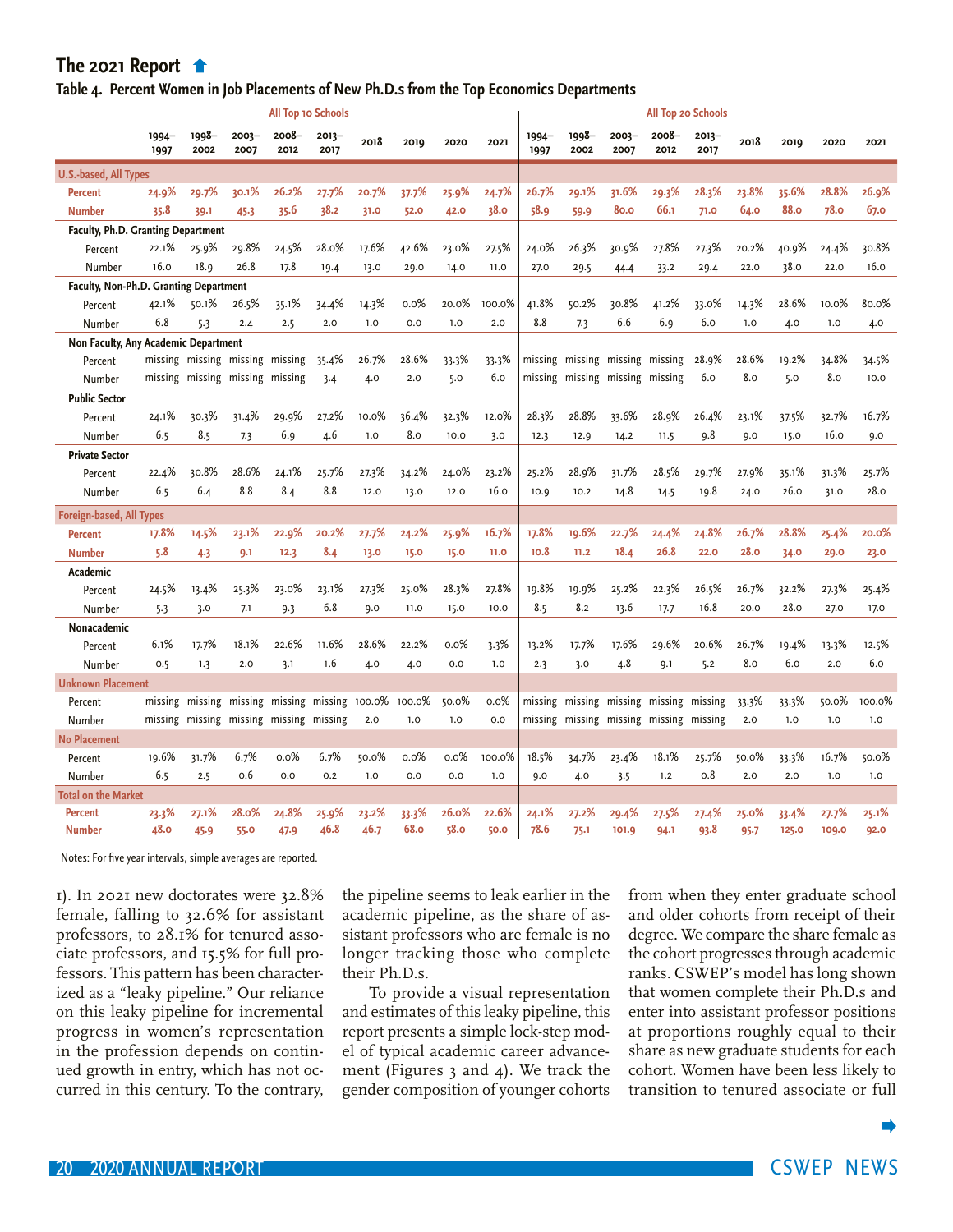<span id="page-20-0"></span>**[Figure 3. Lock-Step Model: Percentage of wom](#page-19-0)en, by entering Ph.D. cohorts—Matriculation, graduation and entry into first-year assistant professorship**



**Figure 4. Lock-Step Model: Percentage of women, by receiving-Ph.D. cohort—Graduation, last year-in-rank assistant professorship, and last year-in-rank associate professors**

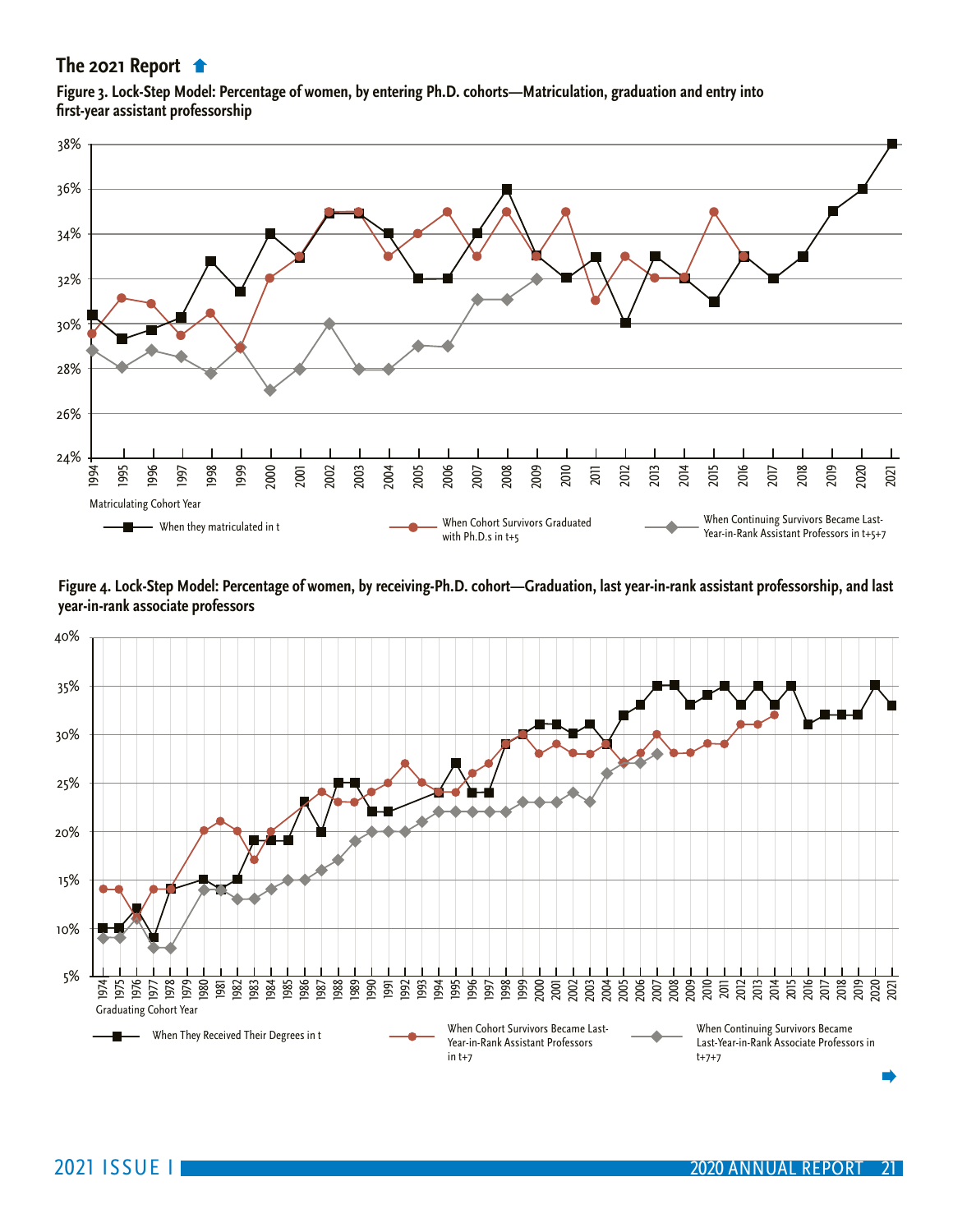## <span id="page-21-0"></span>**[Table 5. Percent Women in Job Placements of](#page-20-0) New Ph.D.s from All Other Economics Departments**

|                                        |           |         |                               | <b>All Other Schools</b> |           |       |       |       |       |
|----------------------------------------|-----------|---------|-------------------------------|--------------------------|-----------|-------|-------|-------|-------|
|                                        | 1994-1997 |         | 1998-2002 2003-2007 2008-2012 |                          | 2013-2017 | 2018  | 2019  | 2020  | 2021  |
| <b>U.S.-based, All Types</b>           |           |         |                               |                          |           |       |       |       |       |
| <b>Percent</b>                         | 29.4%     | 33.5%   | 35.6%                         | 38.8%                    | 37.6%     | 36.7% | 34.7% | 36.2% | 37.2% |
| <b>Number</b>                          | 91.2      | 120.2   | 169.5                         | 210.8                    | 171.1     | 174.0 | 160.0 | 141.0 | 165.2 |
| Faculty, Ph.D. Granting Department     |           |         |                               |                          |           |       |       |       |       |
| Percent                                | 31.4%     | 30.5%   | 31.7%                         | 36.8%                    | 33.3%     | 38.8% | 36.9% | 35.7% | 40.4% |
| Number                                 | 28.2      | 32.7    | 50.9                          | 65.7                     | 36.5      | 30.0  | 31.0  | 25.0  | 29.5  |
| Faculty, Non-Ph.D. Granting Department |           |         |                               |                          |           |       |       |       |       |
| Percent                                | 29.1%     | 35.8%   | 40.9%                         | 38.9%                    | 38.6%     | 35.7% | 35.7% | 40.0% | 45.6% |
| Number                                 | 29.4      | 33.4    | 57.4                          | 62.7                     | 49.0      | 50.0  | 41.0  | 29.0  | 41.7  |
| Non Faculty, Any Academic Department   |           |         |                               |                          |           |       |       |       |       |
| Percent                                | missing   | missing | missing                       | missing                  | 30.8%     | 40.8% | 34.8% | 31.5% | 32.6% |
| Number                                 | missing   | missing | missing                       | missing                  | 15.4      | 29.0  | 23.0  | 17.5  | 29.0  |
| <b>Public Sector</b>                   |           |         |                               |                          |           |       |       |       |       |
| Percent                                | 30.8%     | 35.6%   | 36.5%                         | 36.9%                    | 35.5%     | 28.0% | 31.1% | 31.9% | 38.5% |
| Number                                 | 18.9      | 27.0    | 28.8                          | 37.1                     | 22.5      | 14.0  | 19.0  | 23.0  | 25.0  |
| <b>Private Sector</b>                  |           |         |                               |                          |           |       |       |       |       |
| Percent                                | 25.0%     | 32.9%   | 33.3%                         | 44.4%                    | 45.1%     | 37.5% | 34.1% | 39.1% | 31.7% |
| Number                                 | 14.6      | 27.1    | 32.4                          | 45.3                     | 47.7      | 51.0  | 46.0  | 46.5  | 40.0  |
| <b>Foreign-based, All Types</b>        |           |         |                               |                          |           |       |       |       |       |
| <b>Percent</b>                         | 17.7%     | 27.3%   | 26.5%                         | 30.2%                    | 31.9%     | 29.3% | 24.6% | 35.8% | 30.0% |
| <b>Number</b>                          | 23.8      | 30.5    | 42.9                          | 69.2                     | 58.1      | 66.o  | 42.0  | 66.5  | 51.0  |
| Academic                               |           |         |                               |                          |           |       |       |       |       |
| Percent                                | 21.1%     | 30.7%   | 29.9%                         | 32.4%                    | 34.6%     | 30.6% | 26.0% | 34.6% | 29.9% |
| Number                                 | 17.6      | 19.1    | 27.0                          | 44.1                     | 42.7      | 49.0  | 33.0  | 46.5  | 35.0  |
| Nonacademic                            |           |         |                               |                          |           |       |       |       |       |
| Percent                                | 12.1%     | 22.9%   | 22.3%                         | 26.9%                    | 26.2%     | 26.2% | 20.5% | 39.2% | 30.2% |
| Number                                 | 6.2       | 11.4    | 16.0                          | 25.0                     | 15.4      | 17.0  | 9.0   | 20.0  | 16.0  |
| <b>Unknown Placement</b>               |           |         |                               |                          |           |       |       |       |       |
| Percent                                | missing   | missing | missing                       | missing                  | missing   | 14.5% | 7.7%  | 48.7% | 35.3% |
| Number                                 | missing   | missing | missing                       | missing                  | missing   | 2.7   | 1.0   | 9.5   | 18.0  |
| <b>No Placement</b>                    |           |         |                               |                          |           |       |       |       |       |
| Percent                                | 21.7%     | 26.0%   | 35.3%                         | 37.1%                    | 42.7%     | 53.7% | 35.9% | 29.6% | 38.7% |
| Number                                 | 21.1      | 13.8    | 19.7                          | 35.6                     | 15.3      | 51.0  | 14.0  | 17.0  | 12.0  |
| <b>Total On the Market</b>             |           |         |                               |                          |           |       |       |       |       |
| <b>Percent</b>                         | 25.1%     | 31.3%   | 33.4%                         | 36.4%                    | 36.3%     | 36.1% | 31.7% | 35.9% | 35.4% |
| <b>Number</b>                          | 136.0     | 164.5   | 232.2                         | 315-5                    | 244.5     | 293.7 | 217.0 | 234.0 | 246.2 |

\*Notes: For five year intervals, simple averages are reported.

professors, creating a leaky pipeline. While women continue to complete their Ph.D.s at the same rate as men (compare the blue and red lines in Figure 3), they have disproportionately exited (or perhaps never entered) the assistant professor ranks prior to coming up for tenure (compare the red and green lines in Figures 3 and 4). The progress of the last three years is also evident here, as the green line representing

assistant professors has converged to the red line of grad students to the point that they are now almost equal. The estimated leakage of associate professors was also smaller in the last three years (note the convergence of the green and purple lines for the graduating classes of 2005 and 2006).

Figure 5 shows the trend for women undergraduate senior majors over time. The female share of undergraduate

#### **Table 7. Distribution of Top 20 Departments by Female Share of First Year Ph.D. Class, 2014–2020**

| Share of women in      | <b>Number of Programs</b> |                |           |   |                |  |  |  |  |  |  |  |
|------------------------|---------------------------|----------------|-----------|---|----------------|--|--|--|--|--|--|--|
| first year Ph.D. class | 2017                      | 2018           | 2019 2020 |   | 2021           |  |  |  |  |  |  |  |
| 40% or above           | $\overline{2}$            |                |           |   | 6              |  |  |  |  |  |  |  |
| $35 - 39%$             | ı                         | $\Omega$       | $\Omega$  | 5 | 6              |  |  |  |  |  |  |  |
| $30 - 34%$             | 8                         | $\overline{2}$ |           | 3 | 5              |  |  |  |  |  |  |  |
| $25 - 29%$             | ı                         | 3              |           |   |                |  |  |  |  |  |  |  |
| $20 - 24%$             | 3                         | 3              | $\Omega$  |   | $\overline{2}$ |  |  |  |  |  |  |  |
| Below 20%              |                           |                |           |   |                |  |  |  |  |  |  |  |

\*Note: This table classifies departments by the unweighted average share of women in their entering class over the period 2017–2021. This differs from the average share of women entering Ph.D. programs, each year, because of differences in the size of different programs.

majors seems have been flat at around 35% since 2015. The share female fell in 2021, driven by declines in undergrads in Ph.D.-granting departments, despite increases in women undergrads in non-Ph.D. departments.

Tables 4, 5, and 6 provide snapshots of the job market experiences of women from different types of Ph.D. programs. Women made up 25.1% of job candidates from the top 20 schools last year (Table 4) and almost 35.4% of all Ph.D. students on the market (Table 5). Table 6 presents placement data slightly differently, showing where last year's job market candidates placed, by the rank of the originating department. The most striking change in placement patterns is the growing number of students from top ranked departments who are taking jobs in the private sector. This seems to be equally true of new female and male economists.

## **Conclusions**

This report is more optimistic than those of previous years, with small increases in women's representation at all levels of tenure track faculty. The share of women in first year Ph.D. programs has increased in each of the last three years and now exceeds the levels reached at the turn of the century. However, at the undergraduate level the share of women does not approach parity and has not been increasing. Women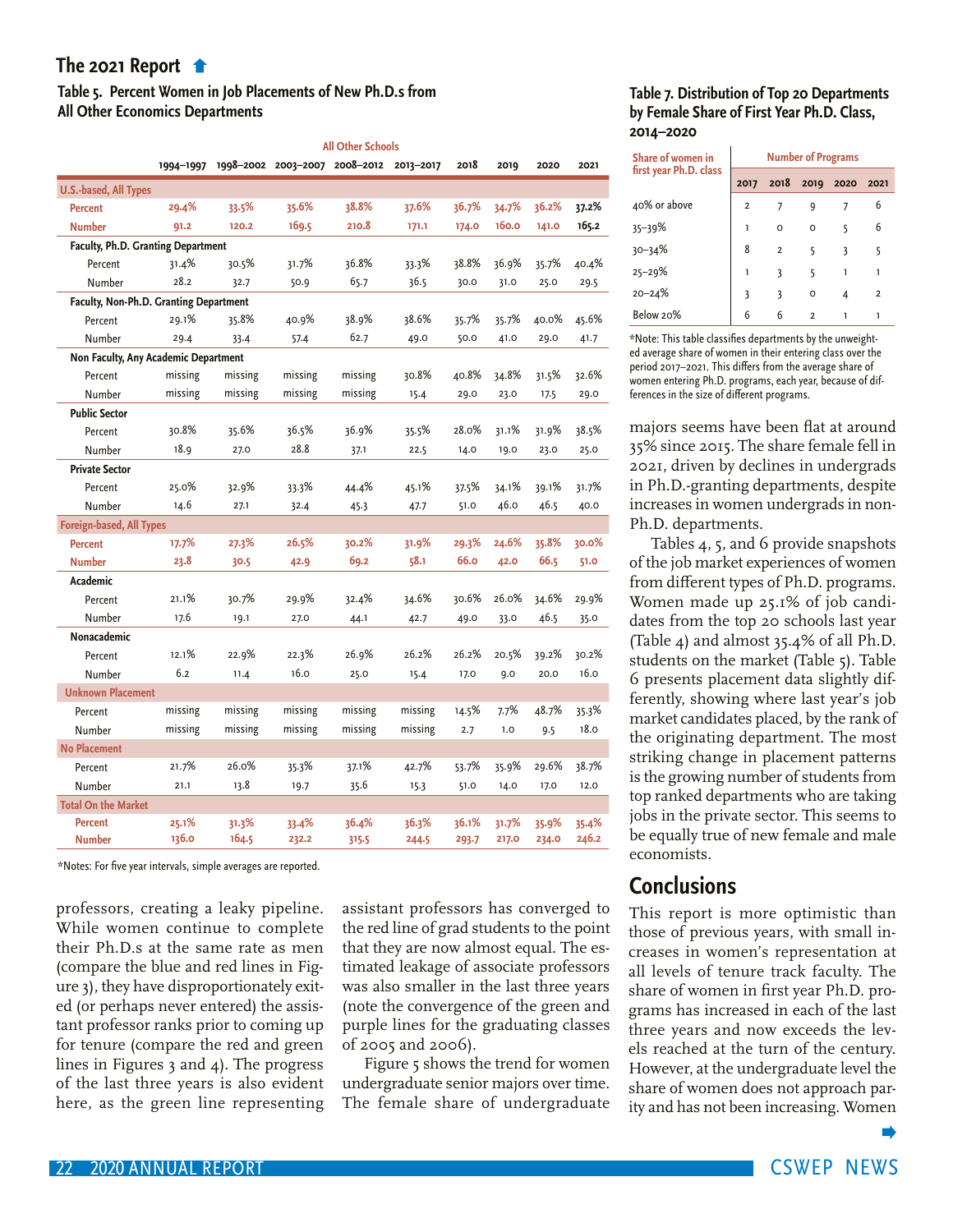#### <span id="page-22-0"></span>**Table 6. New Ph.D. Job Placement by Gender and Department Rank, Current Year**

|                                                                  |       | Top 10 | <b>Top 11-20</b> |       | <b>All Others</b> |       |  |  |
|------------------------------------------------------------------|-------|--------|------------------|-------|-------------------|-------|--|--|
| 2020-2021                                                        | Women | Men    | Women            | Men   | Women             | Men   |  |  |
| U.S.-based, All Types<br>(Share of all individuals by gender)    | 76.0% | 67.8%  | 69.0%            | 63.5% | 67.1%             | 61.8% |  |  |
| Faculty, Ph.D. Granting Department                               | 28.9% | 25.0%  | 17.2%            | 10.6% | 17.9%             | 15.7% |  |  |
| Faculty, Non-Ph.D. Granting Department                           | 5.3%  | 0.0%   | 6.9%             | 1.5%  | 25.2%             | 17.9% |  |  |
| Non-Faculty, Any Academic Department                             | 15.8% | 10.3%  | 13.8%            | 10.6% | 17.6%             | 21.6% |  |  |
| <b>Public Sector</b>                                             | 7.9%  | 19.0%  | 20.7%            | 34.8% | 15.1%             | 14.1% |  |  |
| <b>Private Sector</b>                                            | 42.1% | 45.7%  | 41.4%            | 42.4% | 24.2%             | 30.7% |  |  |
| Foreign-based, All Types<br>(Share of all individuals by gender) | 22.0% | 32.2%  | 28.6%            | 35.6% | 20.7%             | 26.6% |  |  |
| Academic Job                                                     | 90.9% | 47.3%  | 58.3%            | 64.9% | 68.6%             | 68.9% |  |  |
| Nonacademic Job                                                  | 9.1%  | 52.7%  | 41.7%            | 35.1% | 31.4%             | 31.1% |  |  |
| <b>Unknown Placement</b><br>(Share of all individuals by gender) | 0.0%  | 0.0%   | 2.4%             | 0.0%  | 7.3%              | 7.4%  |  |  |
| <b>No Placement</b><br>(Share of all individuals by gender)      | 2.0%  | 0.0%   | 0.0%             | 1.0%  | 4.9%              | 4.2%  |  |  |
| <b>Total on the Market</b>                                       | 50    | 171    | 42               | 104   | 246               | 448   |  |  |

#### **Figure 5. Undergraduate Senior Economics Majors**



#### Note: CSWEP Ph.D. survey began collecting major counts in 2009

are over-represented in non-tenuretrack teaching jobs. Over forty percent of the female faculty in top twenty economics departments are in non-tenure track teaching positions. This may play a role in shaping how undergraduate women view the economics profession. The increases in the female share of the incoming Ph.D. class and in assistant professors, where rapid change is most

possible, suggest that the efforts and attention to the status of women in economics over the past few years can have a measurable impact.

CSWEP's many years of data on the evolution of faculty composition at the department level are unique in the social sciences and beyond. CSWEP now makes department-level longitudinal data available to individual departments

so that they have this information to determine appropriate steps to achieve gender equity. Annual aggregate data and departmental-level data are available for research purposes in a manner that protects the confidentiality of the responding departments through the Inter-university Consortium for Political and Social Research and will be updated annually.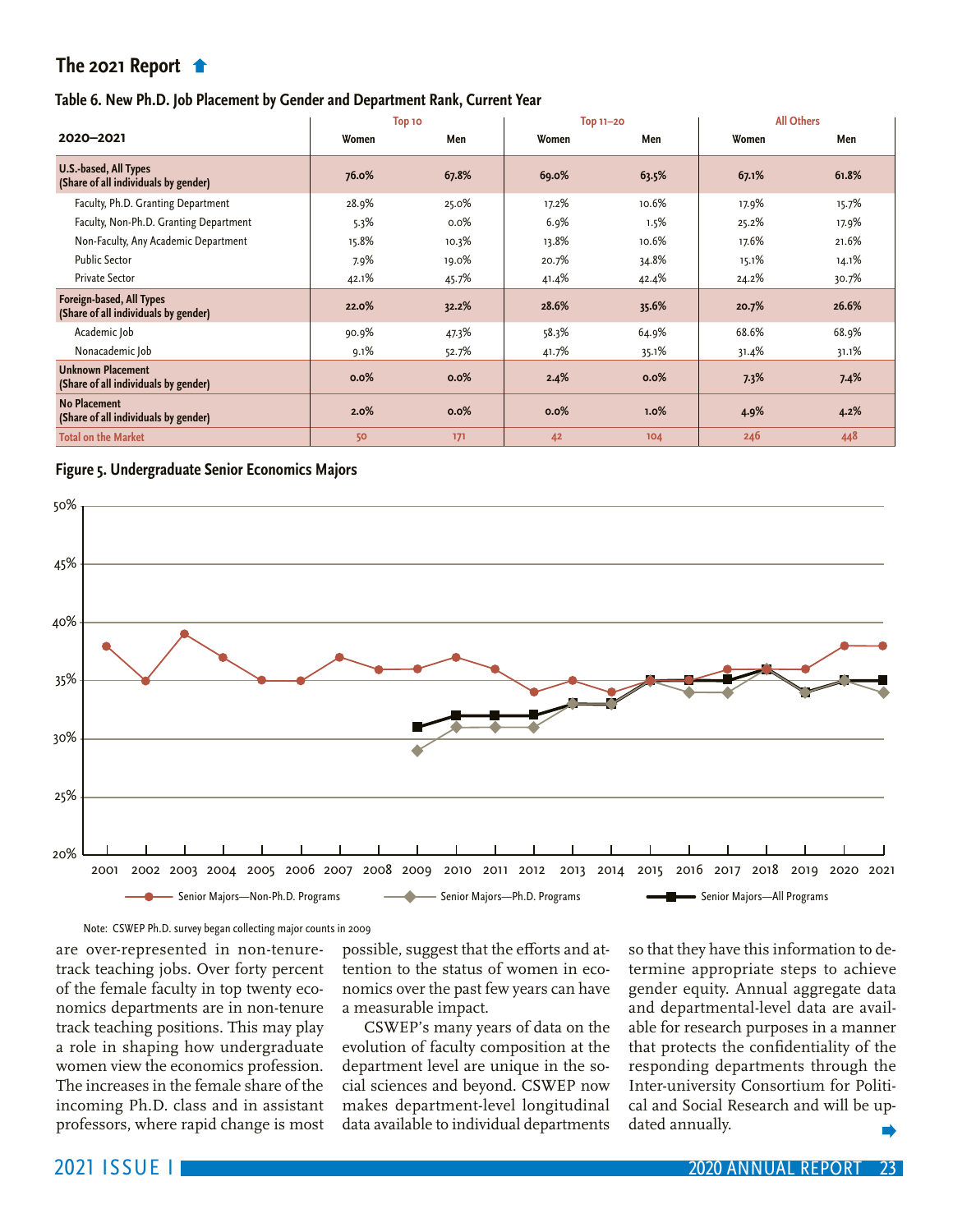## <span id="page-23-0"></span>**[Appendix A: Figures](#page-22-0) and Tables on Data Quality and Reporting**

**Figure 6a. Comparison of self-reported and imputed data from Figure 1**



Note: T and U indicate tenured and untenured, respectively.

**Figure 6b. Comparison of self-reported and imputed data from Figure 2**

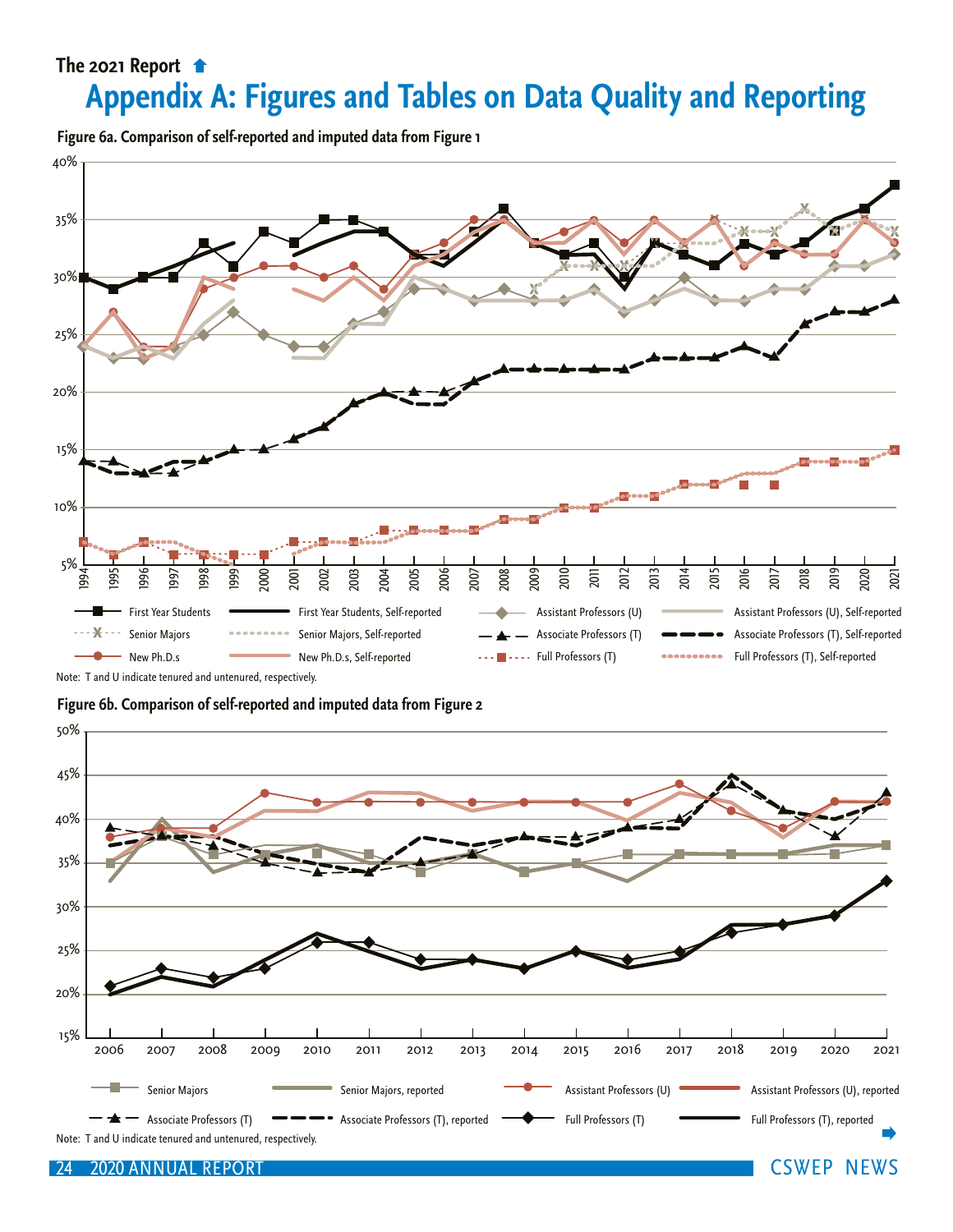#### **[Table 8. Number of Economics Departments in](#page-23-0) the CSWEP Survey, by Year and Type of Program**

**Year of survey**

|                                      | 2001 | 2002 | 2003 | 2004 | 2005 | 2006 | 2007 | 2008 | 2009 | 2010 | 2011 | 2012 | 2013 | 2014 | 2015 | 2016 | 2017 | 2018 | 2019 | 2020 | 2021 |
|--------------------------------------|------|------|------|------|------|------|------|------|------|------|------|------|------|------|------|------|------|------|------|------|------|
| <b>With Doctoral Programs</b>        |      |      |      |      |      |      |      |      |      |      |      |      |      |      |      |      |      |      |      |      |      |
| Number responded CSWEP               | 68   | 77   | 92   | 98   | 91   | 93   | 100  | 109  | 120  | 122  | 122  | 117  | 122  | 124  | 125  | 126  | 127  | 127  | 127  | 125  | 127  |
| Number of programs<br>(UAQ or CSWEP) | 95   | 104  | 106  | 106  | 100  | 110  | 108  | 119  | 123  | 124  | 123  | 121  | 125  | 126  | 127  | 126  | 127  | 127  | 127  | 125  | 127  |
| Number of programs<br>(analysis)     | 121  | 122  | 122  | 123  | 123  | 124  | 124  | 124  | 124  | 126  | 126  | 126  | 127  | 127  | 127  | 126  | 127  | 127  | 127  | 127  | 127  |
| <b>Without Doctoral Programs</b>     |      |      |      |      |      |      |      |      |      |      |      |      |      |      |      |      |      |      |      |      |      |
| Number responded CSWEP               | 47   | 30   | 49   | 57   | 61   | 64   | 61   | 62   | 59   | 72   | 78   | 58   | 96   | 100  | 99   | 83   | 102  | 100  | 95   | 91   | 107  |
| Number of programs<br>(UAQ or CSWEP) | 69   | 60   | 71   | 75   | 74   | 78   | 81   | 90   | 91   | 87   | 91   | 83   | 103  | 104  | 105  | 100  | 108  | 104  | 102  | 91   | 107  |
| Number of programs<br>(analysis)     | 88   | 92   | 96   | 101  | 105  | 105  | 105  | 106  | 106  | 107  | 107  | 107  | 108  | 108  | 108  | 109  | 109  | 109  | 109  | 106  | 110  |

Notes: To minimize entry and exit changes to the population universe, all Ph.D. programs surveyed are considered members of that population. Non-Ph.D. programs with two or more responses since 2006 and at least one in the last two years are included. Any non-respondents in a given year are imputed first with UAQ and then with linear interpolation.

## **Appendix B: Directory of 2021 CSWEP Board Members**

#### **Judith A. Chevalier, Chair**

William S. Beinecke Professor of Economics and Finance School of Management Yale University 165 Whitney Avenue New Haven, CT 06511 (203) 432-3122 **[judith.chevalier@yale.edu](mailto:judith.chevalier@yale.edu)**

#### **Anusha Chari, Associate Chair & Director of**

**Mentoring** Professor of Economics Department of Economics University of North Carolina, Chapel Hill Gardner Hall 306B University of North Carolina Chapel Hill, NC 27599 (919) 966-5346 **[Anusha\\_Chari@kenan-flagler.unc.edu](mailto:Anusha_Chari@kenan-flagler.unc.edu)**

**Margaret Levenstein,** 

**Associate Chair & Survey Director** Research Professor & Director Institute for Social Research University of Michigan 330 Packard Street Ann Arbor, MI 48109-1248 (734) 615-8400 **[maggiel@umich.edu](mailto:maggiel@umich.edu)** 

#### **Kate Silz-Carson,**

**Newsletter Oversight Editor** Professor of Economics United States Air Force Academy 2354 Fairchild Drive, Suite 6K110 USAF Academy, CO 80840-6299 (719) 333-2597 **[Katherine.Silz-Carson@afacademy.](mailto:Katherine.Silz-Carson@afacademy.af.edu) [af.edu](mailto:Katherine.Silz-Carson@afacademy.af.edu)**

## **Terry-Ann Craigie, Eastern**

**Representative** Associate Professor of Economics Wright Hall 225 Smith College Northampton, MA 01063 **[tcraigie@smith.edu](mailto:tcraigie@smith.edu)**

#### **Shahina Amin, Midwestern Representative**

Lawrence Jepsen Professor of International Economics Department of Economics, College of Business Administration University of Northern Iowa 1227 West 27th Street Cedar Falls, IA 50614-0129 (319) 273-2637 **[shahina.amin@uni.edu](mailto:shahina.amin@uni.edu)** 

**Jennifer Doleac, Southern** 

**Representative** Associate Professor of Economics Texas A & M University 4228 TAMU College Station, TX 77843-4228 **[jdoleac@tamu.edu](mailto:jdoleac@tamu.edu)**

#### **Catalina Amuedo-Dorantes, Western Representative**

Professor of Economics University of California-Merced Economics Department, COB2-367 University of California, Merced 5200 North Lake Rd. Merced, CA 95343 (619) 300-6362 **[camuedo-dorantes@ucmerced.edu](mailto:camuedo-dorantes@ucmerced.edu)**

#### **Stephanie Aaronson, Washington, DC, Representative**

Vice President, Director and Fellow, Economic Studies Brookings Institution 1775 Massachusetts Avenue, NW Washington, DC 20036 Phone: (202) 797-6414 **[saaronson@brookings.edu](mailto:saaronson@brookings.edu)** 

#### **Kasey Buckles, At-Large**

Associate Professor of Economics and Concurrent Associate Professor of Gender Studies University of Notre Dame 3052 Jenkins Nanovic Hall Notre Dame, IN 46556 (574) 631-6210 **[kbuckles@nd.edu](mailto:kbuckles@nd.edu)** 

#### **Jonathan Guryan, At-Large**

Professor of Human Development and Social Policy Institute for Policy Research Northwestern University 2040 Sheridan Road Evanston, IL 60208 (773) 848-9408 **[j-guryan@northwestern.edu](mailto:j-guryan@northwestern.edu)** 

## **Petra Moser, At-Large**

Jules Blackman Faculty Fellow Associate Professor of Economics Leonard N. Stern School of Business New York University 44 West Fourth Street, 7-69 New York, NY 10012 **[pmoser@stern.nyu.edu](mailto:pmoser@stern.nyu.edu)**

#### **Karen Pence, At-Large**

Assistant Director Division of Research and Statistics Federal Reserve Board 20th Street and Constitution Avenue NW Washington, DC 20551 (202) 452-2342 **[karen.pence@frb.gov](mailto:karen.pence@frb.gov)**

#### **Martha Bailey, Ex-Officio, CeMENT Director**

Professor of Economics Department of Economics University of California, Los Angeles 315 Portola Plaza, Bunche Hall 9349 Los Angeles, CA 90095 **[marthabailey@ucla.edu](mailto:marthabailey%40ucla.edu?subject=)**

#### **Jessica Holmes, Ex-Officio, CeMENT Director**

Professor of Economics Middlebury College 303 College Street Middlebury, VT 05753 (802) 443-3439 **[jholmes@middlebury.edu](mailto:jholmes@middlebury.edu)**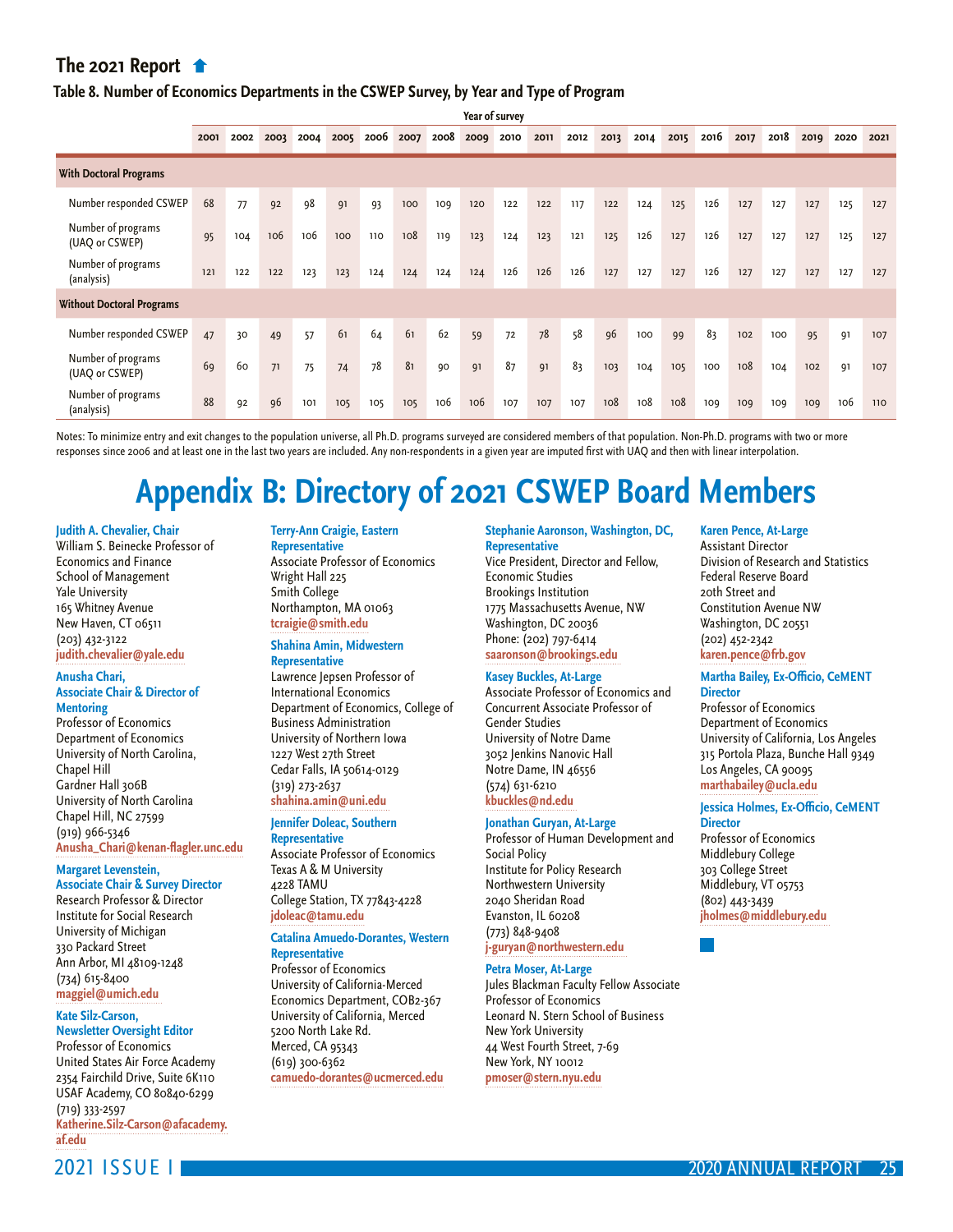## <span id="page-25-0"></span>**Call for Abstracts for the 2023 Allied Social Science Association Annual Meetings**

## **6–8 January 2023**

*Hilton Riverside New Orleans, LA*

### **DEADLINE: 4 March 2022**

CSWEP invites abstract submissions for paper presentations at seven CSWEPsponsored sessions at the 2023 ASSA/ AEA Meeting in New Orleans. At least two sessions will focus on **Gender-related topics.** We are particularly interested in papers on gender in the economics profession and gender disparities in the impacts of COVID-19. We are also planning sessions focused on **Education Economics** and the **Economic Uses and Applications of Big Data**. Within these sessions, we may devote a session to studies of the impacts of social safety net programs. The decision to sponsor particular sessions will depend on the number and quality of submissions received.

CSWEP's primary intention in organizing these sessions is to create an opportunity for junior women to present papers at the meetings, and to provide an opportunity to meet with and receive feedback from leading economists in their field. For this reason, the presenting author of each paper should be a junior woman. The term *junior woman* usually refers to anyone identifying as a woman or nonbinary who is untenured, or who has received a Ph.D. less than seven years ago; but could also refer to a woman who has not yet presented papers widely. There are no restrictions on the gender or seniority of co-authors. There are two exceptions to the requirement that the presenting author be a junior woman—the gender-related sessions are open to all junior economists, and potential sessions on gender in the economics profession are open to all.

The organizers of the AEA sessions will select a subset of the presented papers for publication in the 2023 *AEA Papers & Proceedings*. Authors of accepted abstracts will be invited to submit their paper for publication consideration in December.

In addition to individual paper submissions, complete session proposals may be submitted, but the papers in the session proposal will be considered individually. Duplication of paper presentation at multiple AEA Sessions is not permitted, therefore authors will be expected to notify CSWEP immediately and withdraw their abstract if their paper is accepted for a non-CSWEP session at the 2023 AEA Meeting. Similarly, authors whose paper is accepted to a 2023 CSWEP session will be expected to withdraw it from consideration by any other organization at the same meetings.

### **The deadline for submission is 4 March 2022.**

To have research considered for the CSWEP-sponsored sessions at the 2023 AEA Meeting, the Corresponding Author must complete an online submission form and upload an abstract here: **[2023 Application Form](https://yale.qualtrics.com/jfe/form/SV_a5EVvcamVNMFzMi)** .

The application form will ask for the following information:

- 1. Indication of submission to one of the sessions:
	- Gender-related Topics
	- Economics of Gender in the Economics Profession
	- Education Economics
	- Economic Uses and Applications of Big Data

\***Note**: All applications submitted to the "Economics of Gender in the Economics Profession" will automatically be considered for the Gender-related Topics as well.

2. Indication of a single abstract submission or a complete session submission.

- 3. The Name, Title, Affiliation, Mailing Address and Email for the corresponding author or session organizer.
- 4. Name(s), Title(s), Affiliation(s) and Email address(es) for any co-author(s) or for each corresponding author in a complete session submission.

The abstract should be a PDF document, not exceeding two pages in length, double-spaced, with a maximum of 650 words. Name of the file: "Abstract\_Corresponding Author Last Name-First Name.pdf"

The abstract should contain details on motivation, contribution, methodology and data (if applicable) and be clearly identified with the author(s) name(s). Completed papers may be sent but may not substitute for an abstract of the appropriate length.

Any other questions can be addressed to Rebekah Loftis, Committee Coordinator, at **[info@cswep.org](mailto:info@cswep.org)**.

This call is also posted on our website **[here](https://www.aeaweb.org/about-aea/committees/cswep/participate/annual-meeting/paper-sessions)**.

## **Call for Papers, CSWEP Sessions @ 92nd Southern Economic Association Annual Meeting**

### **19–21 November 2022**

*Fort Lauderdale Marriott Harbor Beach Resort & Spa Fort Lauderdale, FL*

### **DEADLINE: 1 April 2022**

CSWEP will sponsor several sessions at the Southern Economics Association Meetings to be held November 19–21, 2022, at the Fort Lauderdale Marriott Harbor Beach Resort & Spa in Fort Lauderdale, FL.

Jennifer Doleac (CSWEP Southern representative) will organize one or more sessions on the economics of crime. Papers in that area are particularly solicited, although submissions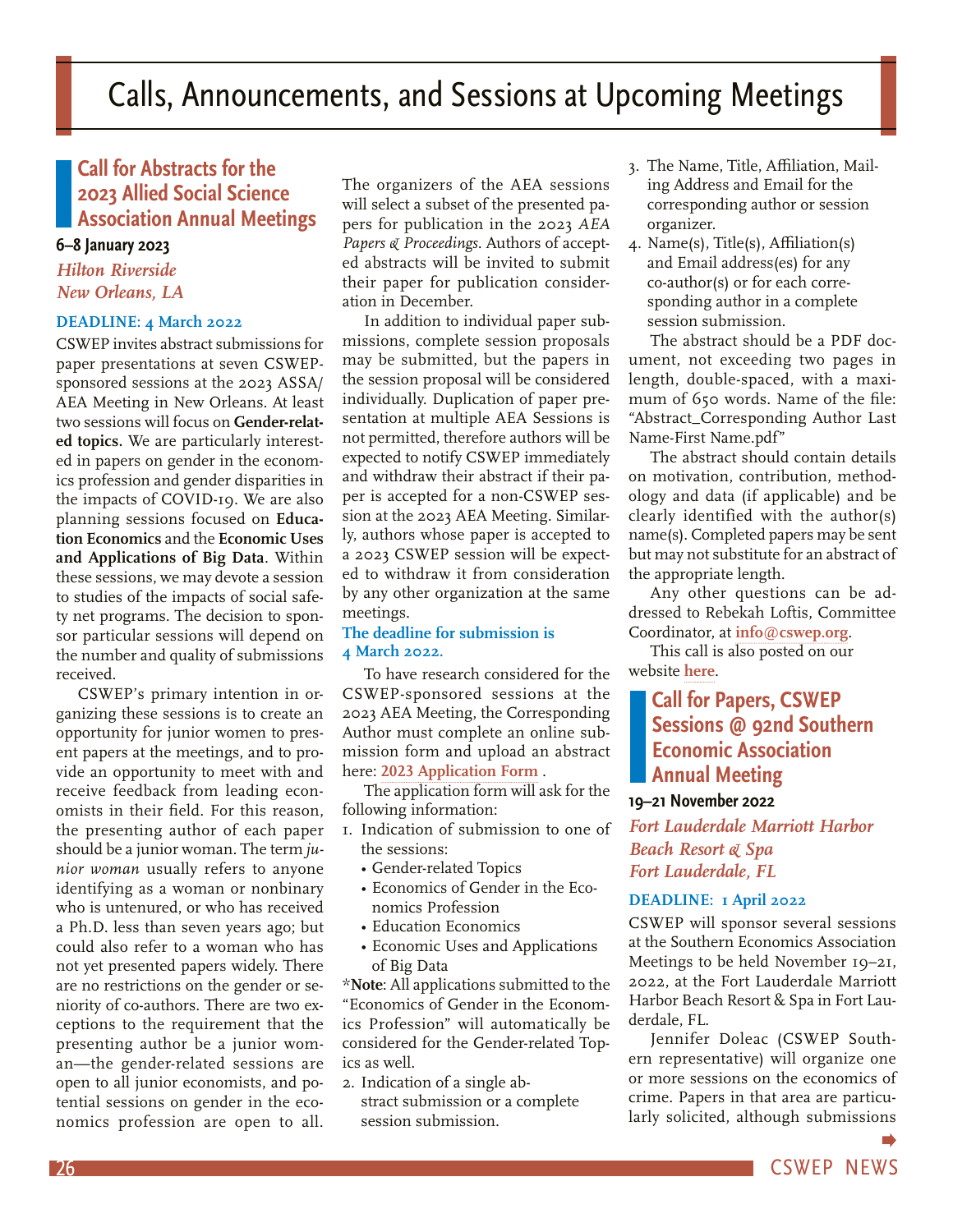## **[Calls, Announcements, Sessions](#page-25-0)**

in other areas will also be considered for potential separate sessions. (Extended abstracts will be considered if a full paper draft is not available.) Proposals for complete sessions (organizer, chair, presenters and discussants) are encouraged. Session submissions should include: (1) paper abstracts; (2) name, email address, and affiliation of all authors and session participants; and (3) which author will present each paper if accepted.

The deadline to submit a paper or session is April 1, 2022. All submissions should be sent to Jennifer Doleac, CSWEP Southern Representative, **[jdoleac@tamu.edu](mailto:jdoleac@tamu.edu)**.

## **CSWEP Sessions at Midwest Economics Association 86th Annual Meetings**

### **25–27 March 2022**

*Hyatt Regency Minneapolis Minneapolis, MN*

## **Advice for Job Seekers**

### **Friday, 25 March 2022, 10:00–11:45 AM**

**Chair and Organizer:** Shahina Amin (University of Northern Iowa)

#### *Regional comprehensive universities: What are we looking for?* Ken Brown (Missouri State University)

*Liberal arts college jobs: they aren't only about teaching* Amy Damon (Macalester College)

*Reflections from a recent job market experience*

Irene Jacqz (Iowa State University)

#### *Finding Fed employment in under 14 years*

Abigal Woznaik (Federal Reserve Bank of Minneapolis)

## **Academic Career Challenges and Opportunities**

#### **Friday, 25 March 2022, 1:15–3:00 PM**

**Chair and Organizer:** Shahina Amin (University of Northern Iowa)

*Developing a productive research agenda at a teaching-centered institution* Stacie Bosley (Hamline University)

*The Benefits of Mentoring and Networking Throughout Your Career* Karine Moe (Macalester College)

*Moving the Needle in Attracting a More Diverse Student Population in the Economics Curriculum* Nicole Simpson (Colgate University)

*How to get your paper published* Xiaoxia Shi (University of Wisconsin-Madison)

## **CSWEP Sessions at Association for Public Policy and Management (APPAM) 2021 Fall Conference**

## **27–29 March 2022**

*JW Marriott Austin Austin, TX*

## **Employment and Income Policy: Economic Recovery from the Coronavirus Pandemic (Panel ID #: 16224)**

## **Sunday, 27 March 2022, 3:30–5:00 PM**

**Session Chair:** Carolyn Heinrich (Vanderbilt University)

**Organizer:** Stephanie Aaronson (Brookings Institution)

#### *Social distancing, stimulus payments, and domestic violence: evidence from the U.S. during COVID-19*

Bilge Erten (Northeastern University), Pinar Keskin (Wellesley College), and Silvia Prina (Northeastern University)

**Discussant:** Cassandra Benson (US Air Force Academy)

*Consumer response to economic impact payments during the COVID-19 pandemic and the role of subjective assessments of well-being: a view from the U.S. using a rapid response survey* Jake Schild (Bureau of Labor Statistics) and Thesia Garner (Bureau of Labor Statistics)

**Discussant:** Joelle Abramowitz (University of Michigan)

*Ten days late and billions of dollars short: the employment effects of delays in Paycheck Protection Program financing* Cynthia Doniger (Federal Reserve

Board) and Benjamin Kay (Federal Reserve Board)

**Discussant:** Sarah Charnes (University of Washington)

*Not by land nor by sea: the rise of formal remittances during COVID-19*  Lelys Dinarte (The World Bank), David Jaume (Central Bank of Mexico), Eduardo Medina-Cortina (University of Illinois, Urbana-Champaign) and Hernan Winkler (The World Bank)

**Discussant:** Belinda Romàn (St. Mary's University)

## **Social Equity and Race Panel: Equitable Data/Advancing Racial Equity and Support for Underserved Communities (Panel ID #: 16225)**

### **Monday, 28 March 2022, 10:15–11:45 AM**

**Session Chair:** Laura Evans (University of Washington)

**Session Organizer:** Stephanie Aaronson (Brookings Institution)

#### *Reparations: policy context and considerations*

Kathryn Edwards (RAND Corporation) and Jhacova Williams (RAND Corporation)

**Discussant:** Shatakshee Dhongde (Georgia Institute of Technology)

### *Does the glass cliff exist? An empirical analysis*

Xiaoxiao Li (Villanova University), Raisa Velthuis (Villanova University), Peter Zaleski (Villanova University)

**Discussant:** Li Feng (Texas State University)

## *From fear to hate: how a pandemic sparks racial animus in the United States*

Runjing Lu (University of Alberta) and Sophie Yangying Sheng (University of California, San Diego)

**Discussant:** Li Feng (Texas State University)